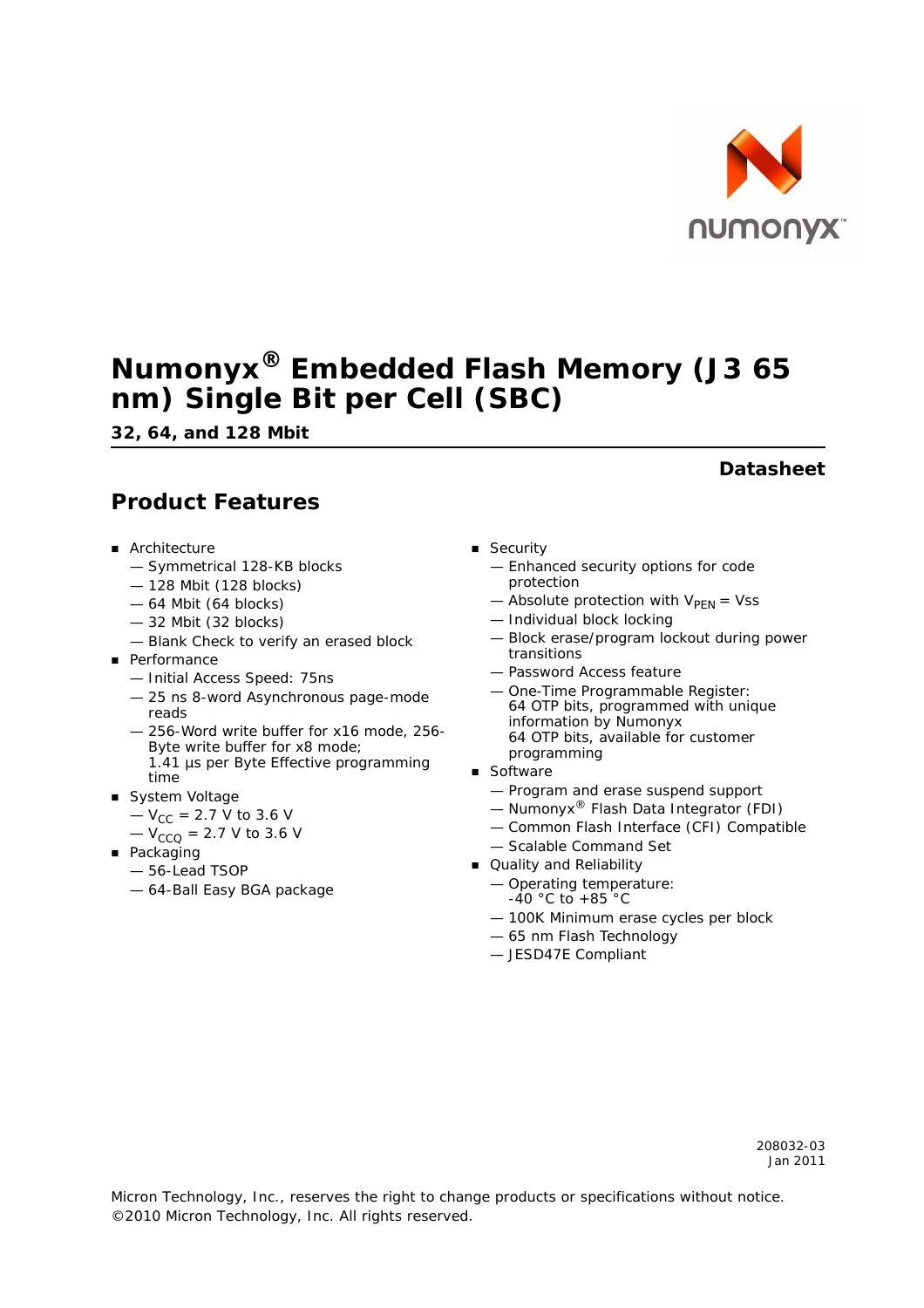8000 S. Federal Way, P.O. Box 6, Boise, ID 83707-0006, Tel: 208-368-3900<br>
www.micron.com/productsupport Customer Comment Line: 800-932-4992<br>
Micron and the Micron logo are trademarks of Micron Technology, Inc.<br>
All other t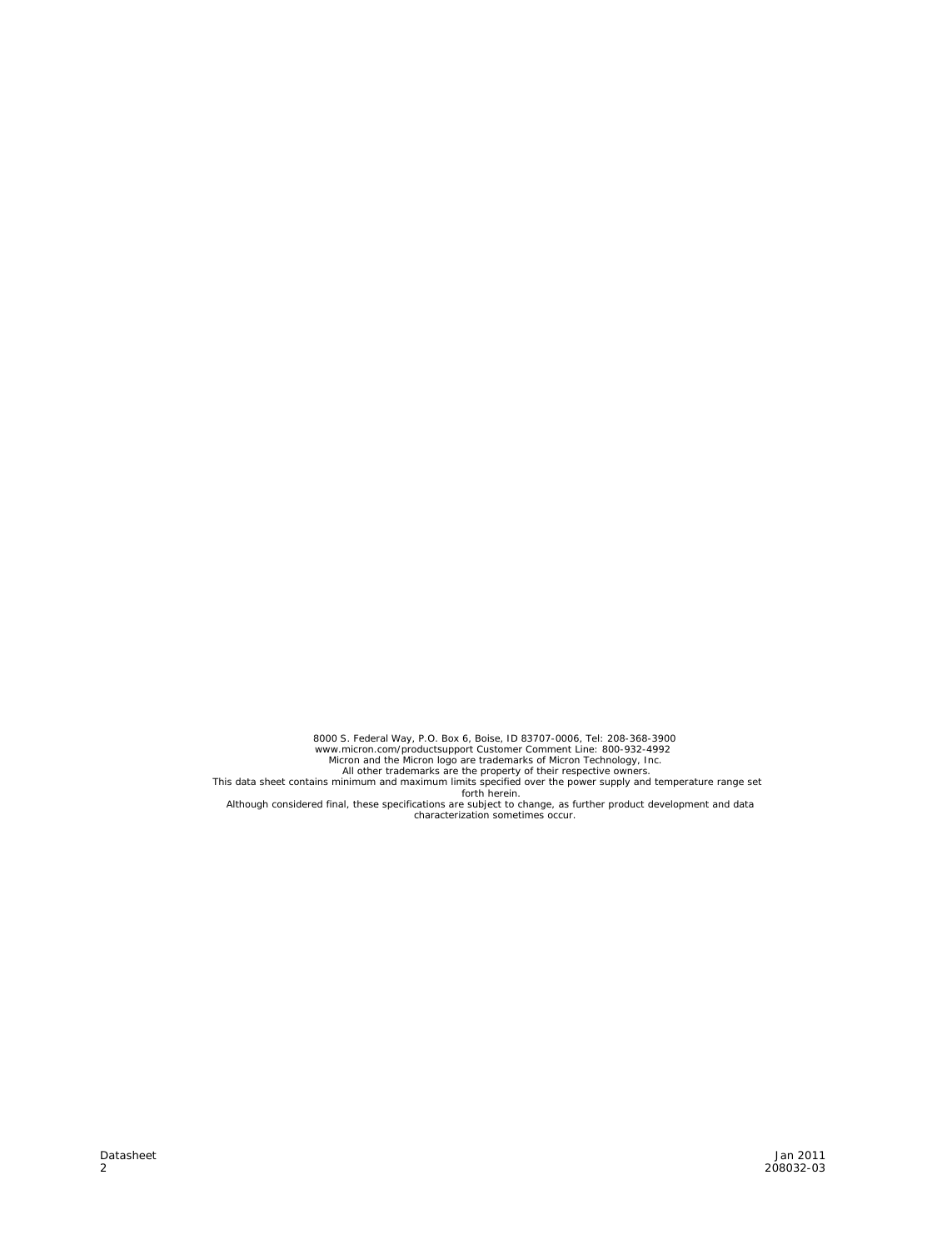# **Contents**

| 1.0 |            |       |  |
|-----|------------|-------|--|
|     | 1.1<br>1.2 |       |  |
|     | 1.3        |       |  |
| 2.0 |            |       |  |
|     | 2.1        |       |  |
|     | 2.2        |       |  |
|     |            |       |  |
| 3.0 |            |       |  |
|     | 3.1<br>3.2 |       |  |
| 4.0 |            |       |  |
|     | 4.1        |       |  |
|     | 4.2        |       |  |
|     | 4.3        |       |  |
|     |            |       |  |
| 5.0 |            |       |  |
|     | 5.1        |       |  |
|     | 5.2        |       |  |
|     | 5.3        |       |  |
|     |            | 5.3.1 |  |
|     |            | 5.3.2 |  |
|     | 5.4        |       |  |
| 6.0 |            |       |  |
|     | 6.1        |       |  |
|     | 6.2        |       |  |
|     | 6.3        |       |  |
| 7.0 |            |       |  |
|     | 7.1        |       |  |
|     | 7.2        |       |  |
|     | 7.3        |       |  |
|     | 7.4        |       |  |
| 8.0 |            |       |  |
|     | 8.1        |       |  |
|     |            | 8.1.1 |  |
|     |            | 8.1.2 |  |
|     | 8.2        |       |  |
|     | 8.3        |       |  |
|     |            | 8.3.1 |  |
|     | 8.4        |       |  |
| 9.0 |            |       |  |
|     |            |       |  |
|     | 9.1        | 9.1.1 |  |
|     | 9.2        |       |  |
|     |            | 9.2.1 |  |
|     |            | 9.2.2 |  |
|     |            | 9.2.3 |  |
|     |            | 9.2.4 |  |
|     | 9.3        |       |  |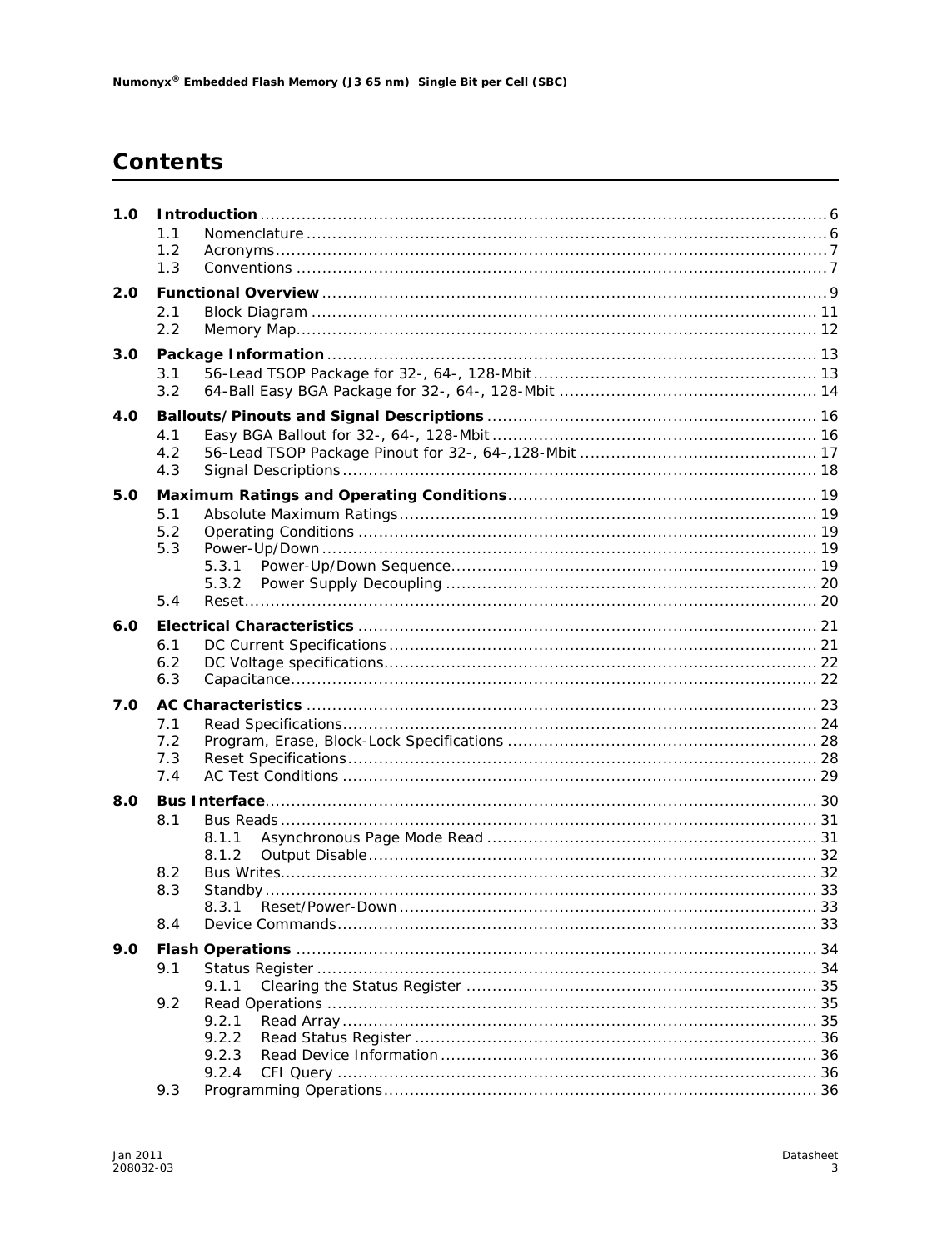|   |      | 9.3.1 |  |
|---|------|-------|--|
|   |      | 9.3.2 |  |
|   | 9.4  |       |  |
|   | 9.5  |       |  |
|   | 9.6  |       |  |
|   | 9.7  |       |  |
|   | 9.8  |       |  |
|   |      | 9.8.1 |  |
|   |      | 9.8.2 |  |
|   |      | 9.8.3 |  |
|   |      | 9.8.4 |  |
|   |      | 9.8.5 |  |
|   |      | 9.8.6 |  |
|   |      | 9.8.7 |  |
|   |      | 9.8.8 |  |
|   |      |       |  |
|   |      |       |  |
|   |      |       |  |
|   |      |       |  |
|   | 13.1 |       |  |
|   | 13.2 |       |  |
|   | 13.3 |       |  |
|   | 13.4 |       |  |
|   | 13.5 |       |  |
|   | 13.6 |       |  |
|   | 13.7 |       |  |
| A |      |       |  |
|   |      |       |  |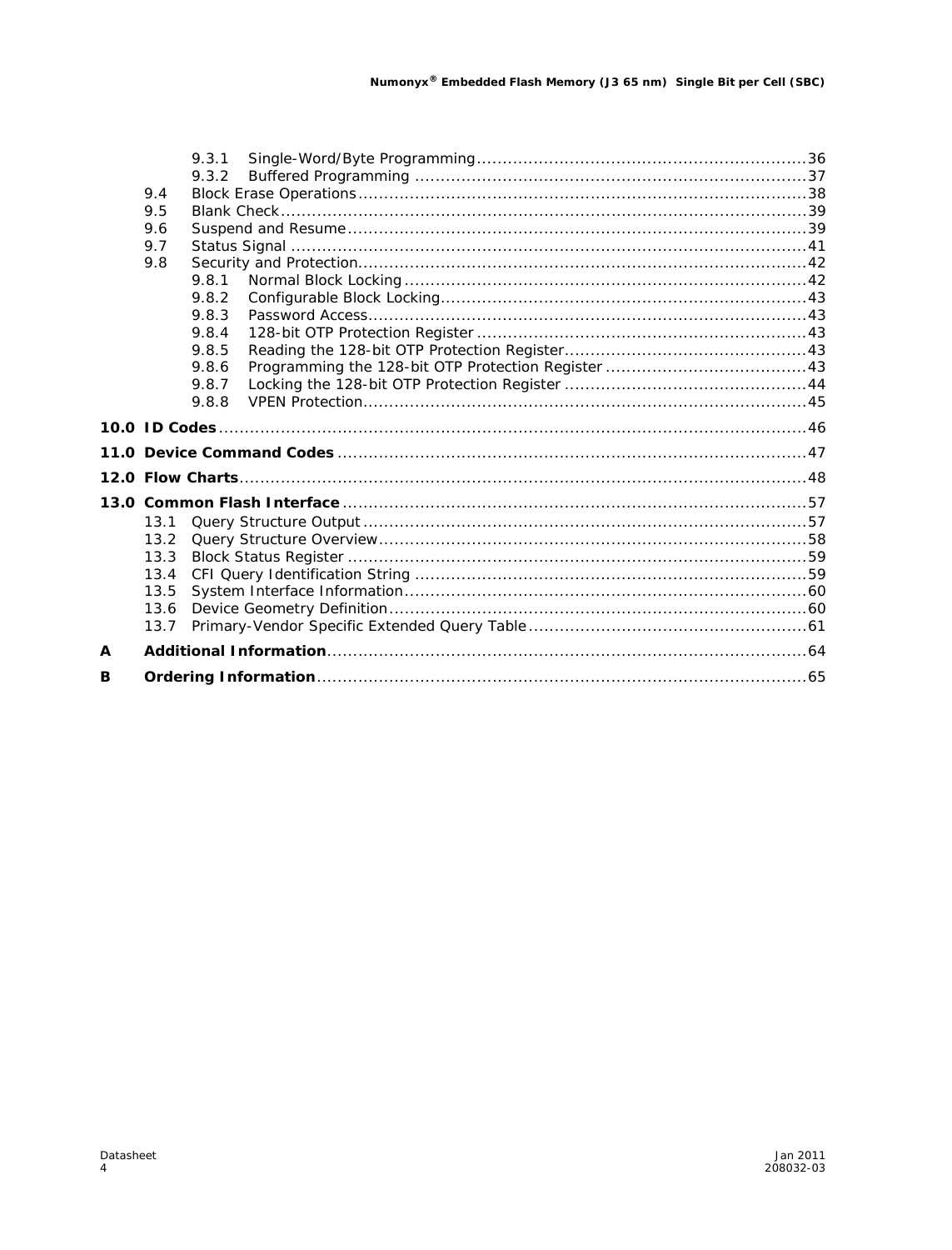# **Revision History**

| Date       | <b>Revision</b> | Description                                                                                                                                                                                                                                                                                                                                                                                                                                                                                                                                                                                                                                     |
|------------|-----------------|-------------------------------------------------------------------------------------------------------------------------------------------------------------------------------------------------------------------------------------------------------------------------------------------------------------------------------------------------------------------------------------------------------------------------------------------------------------------------------------------------------------------------------------------------------------------------------------------------------------------------------------------------|
| May 2009   | 01              | Initial release                                                                                                                                                                                                                                                                                                                                                                                                                                                                                                                                                                                                                                 |
| March 2010 | 02              | Add Blank Check function and command.<br>Add Blank Check specification tBC/MB, update Clear Block Lock-Bits Max Time and Program<br>time in Table 13, "Configuration Performance" on page 28.<br>Update I <sub>CCR</sub> in Table 7, "DC Current Characteristics" on page 21.<br>Order information with device features digit.<br>Update part number information in Valid Combination table.<br>Add a note to clarify the SR output after E8 command in Figure 16, "Write to Buffer Flowchart" on<br>page 48.<br>State JESD47E Compliant at front page.<br>Update ECR.13 description in Table 18, "Enhanced Configuration Register" on page 32. |
| Jan 2011   | 03              | Correct the typo of comment for offset 24h at CFI from 2048µs to 1024µs.<br>Correct the typo of $t_{AVOV}$ and $t_{FLOV}$ to Max Specifications.<br>Emphasize the valid and legal command usage at Section 11.0, "Device Command Codes" on<br>page 47.<br>Put a link for part numbers after Table 46, "Valid Combinations" on page 65.<br>Add Buffer Program Time for 128 Words (256 Bytes) at Table 13, "Configuration Performance" on<br>page 28.<br>Add JEDEC standard lead width for TSOP56 package at Table 1, "56-Lead TSOP Dimension Table" on<br>page 13.                                                                               |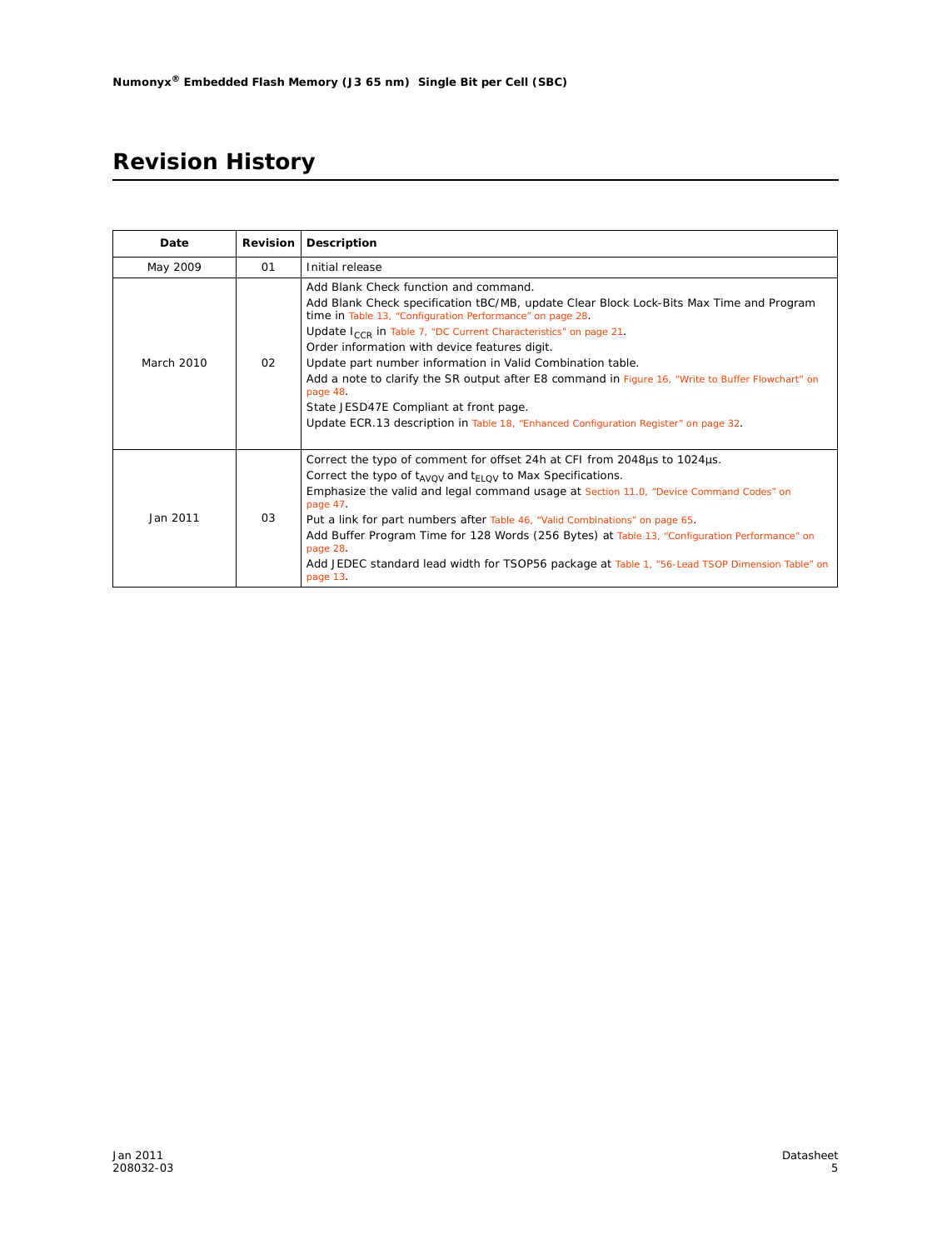### **1.0 Introduction**

This document contains information pertaining to the Numonyx® Embedded Flash Memory (J3 65 nm) Single Bit per Cell (SBC) device features, operation, and specifications.

Unless otherwise indicated throughout the rest of this document, the Numonyx<sup>®</sup> Embedded Flash Memory (J3 65 nm) Single Bit per Cell (SBC) device is referred to as J3 65 nm SBC.

The J3 65 nm SBC device provides improved mainstream performance with enhanced security features, taking advantage of the high quality and reliability of the NOR-based 65 nm technology. Offered in 128-Mbit, 64-Mbit, and 32-Mbit densities, the J3 65 nm SBC device brings reliable, low-voltage capability (3 V read, program, and erase) with high speed, low-power operation. The J3 65 nm SBC device takes advantage of proven manufacturing experience and is ideal for code and data applications where high density and low cost are required, such as in networking, telecommunications, digital set top boxes, audio recording, and digital imaging. Numonyx Flash Memory components also deliver a new generation of forward-compatible software support. By using the Common Flash Interface (CFI) and Scalable Command Set (SCS), customers can take advantage of density upgrades and optimized write capabilities of future Numonyx Flash Memory devices.

### **1.1 Nomenclature**

| J3 65 nm SBC     | Numonyx <sup>®</sup> Embedded Flash Memory (J3 65 nm) Single Bit per Cell (SBC)    |                                    |  |  |  |  |
|------------------|------------------------------------------------------------------------------------|------------------------------------|--|--|--|--|
| <b>AMIN</b>      | <b>All Densities</b>                                                               | $AMIN = AO$ for $x8$               |  |  |  |  |
|                  | <b>All Densities</b>                                                               | $AMIN = A1$ for $x16$              |  |  |  |  |
|                  | 32 Mbit                                                                            | $AMAX = A21$                       |  |  |  |  |
| <b>AMAX</b>      | 64 Mbit                                                                            | $AMAX = A22$                       |  |  |  |  |
|                  | 128 Mbit                                                                           | $AMAX = A23$                       |  |  |  |  |
| <b>Block</b>     | A group of flash cells that share common erase circuitry and erase simultaneously. |                                    |  |  |  |  |
| Clear            | Indicates a logic zero (0)                                                         |                                    |  |  |  |  |
| Program          | Writes data to the flash array                                                     |                                    |  |  |  |  |
| Set              | Indicates a logic one (1)                                                          |                                    |  |  |  |  |
| <b>VPEN</b>      | Refers to a signal or package connection name                                      |                                    |  |  |  |  |
| V <sub>PEN</sub> |                                                                                    | Refers to timing or voltage levels |  |  |  |  |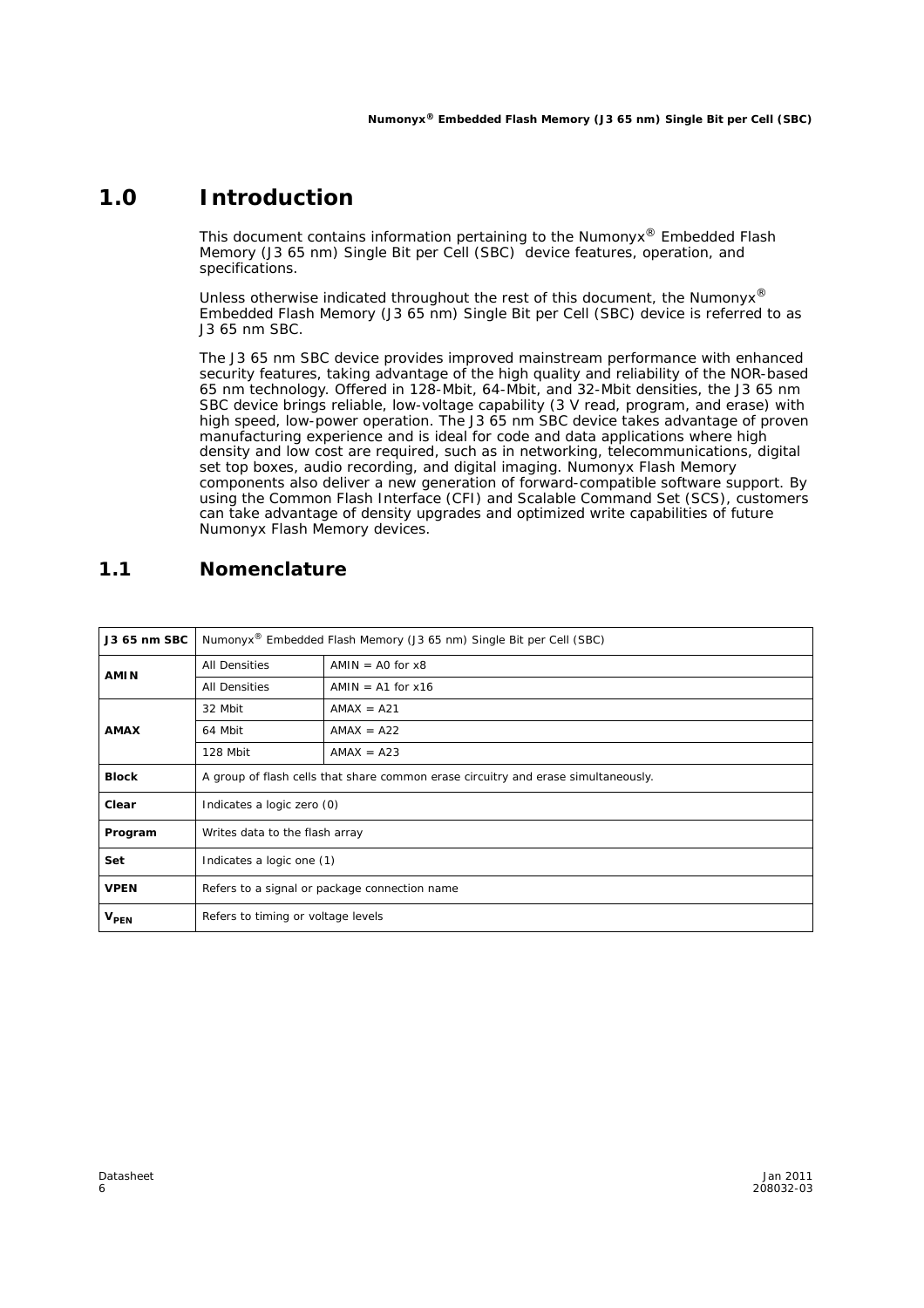# **1.2 Acronyms**

| <b>SBC</b> | Single Bit per Cell                    |
|------------|----------------------------------------|
| <b>FDI</b> | Flash Data Integrator                  |
| <b>CFI</b> | Common Flash Interface                 |
| <b>SCS</b> | Scalable Command Set                   |
| <b>CUI</b> | Command User Interface                 |
| <b>OTP</b> | One Time Programmable                  |
| <b>PLR</b> | Protection Lock Register               |
| <b>PR</b>  | Protection Register                    |
| <b>PRD</b> | Protection Register Data               |
| <b>RFU</b> | Reserved for Future Use                |
| <b>SR</b>  | Status Register                        |
| <b>SRD</b> | Status Register Data                   |
| <b>WSM</b> | Write State Machine                    |
| <b>ECR</b> | <b>Enhanced Configuration Register</b> |
| <b>ECD</b> | Enhanced Configuration Register Data   |

### **1.3 Conventions**

| h             | <b>Hexadecimal Suffix</b> |
|---------------|---------------------------|
| K(noun)       | 1,000                     |
| M (noun)      | 1,000,000                 |
| <b>Nibble</b> | 4 bits                    |
| Byte          | 8 bits                    |
| Word          | 16 bits                   |
| Кb            | 1,024 bits                |
| КB            | 1,024 bytes               |
| ΚW            | 1.024 words               |
| Мb            | 1,048,576 bits            |
| ΜВ            | 1,048,576 bytes           |
| <b>MW</b>     | 1,048,576 words           |
| Kbit          | 1,024 bits                |
| Mbit          | 1,048,576 bits            |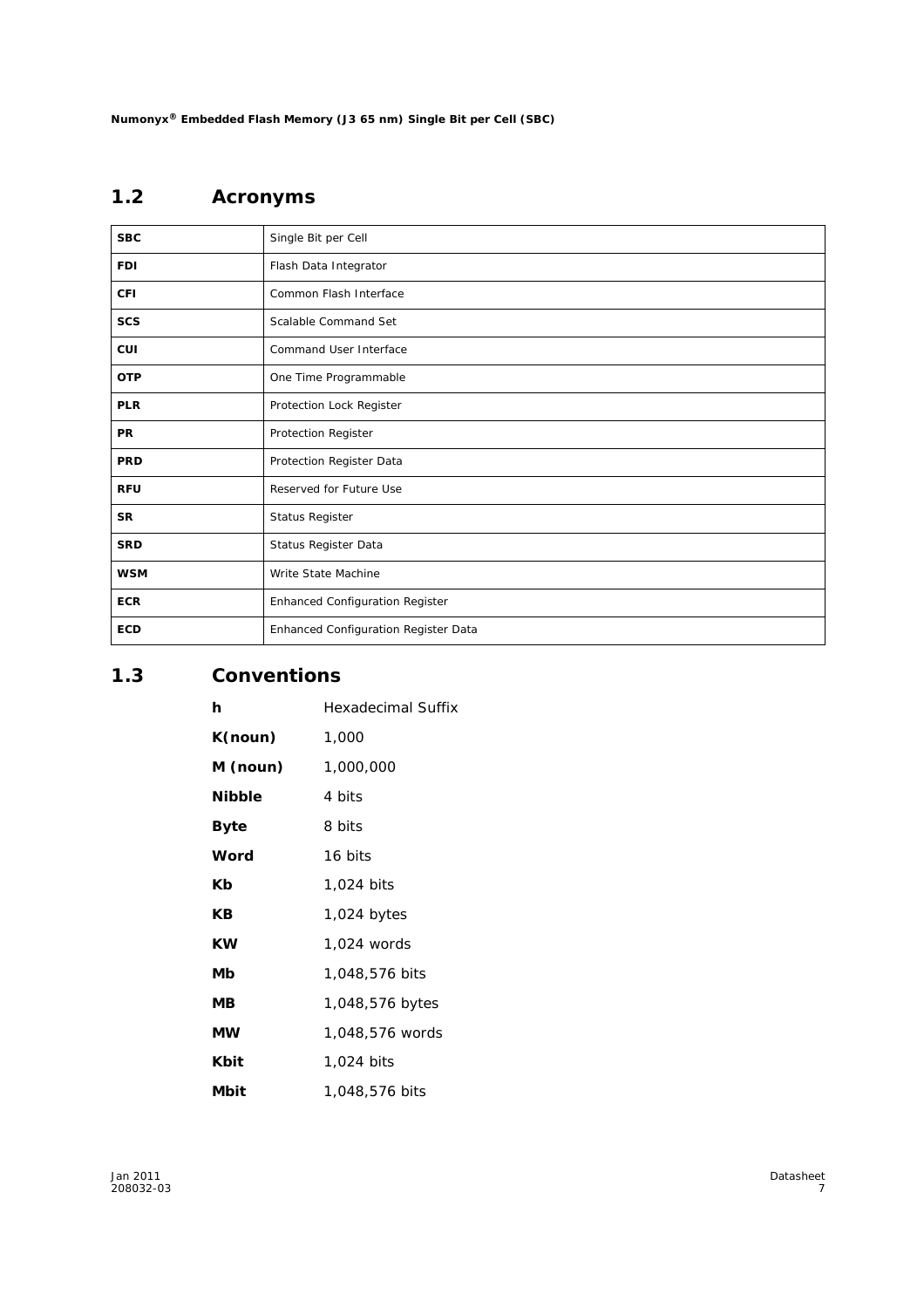- **Brackets** Square brackets ([]) will be used to designate group membership or to define a group of signals with similar function (i.e. A[21:1], SR[4,1] and D[15:0]).
- **00FFh** Denotes 16-bit hexadecimal numbers
- **00FF 00FFh** Denotes 32-bit hexadecimal numbers
- **DQ[15:0]** Data I/O signals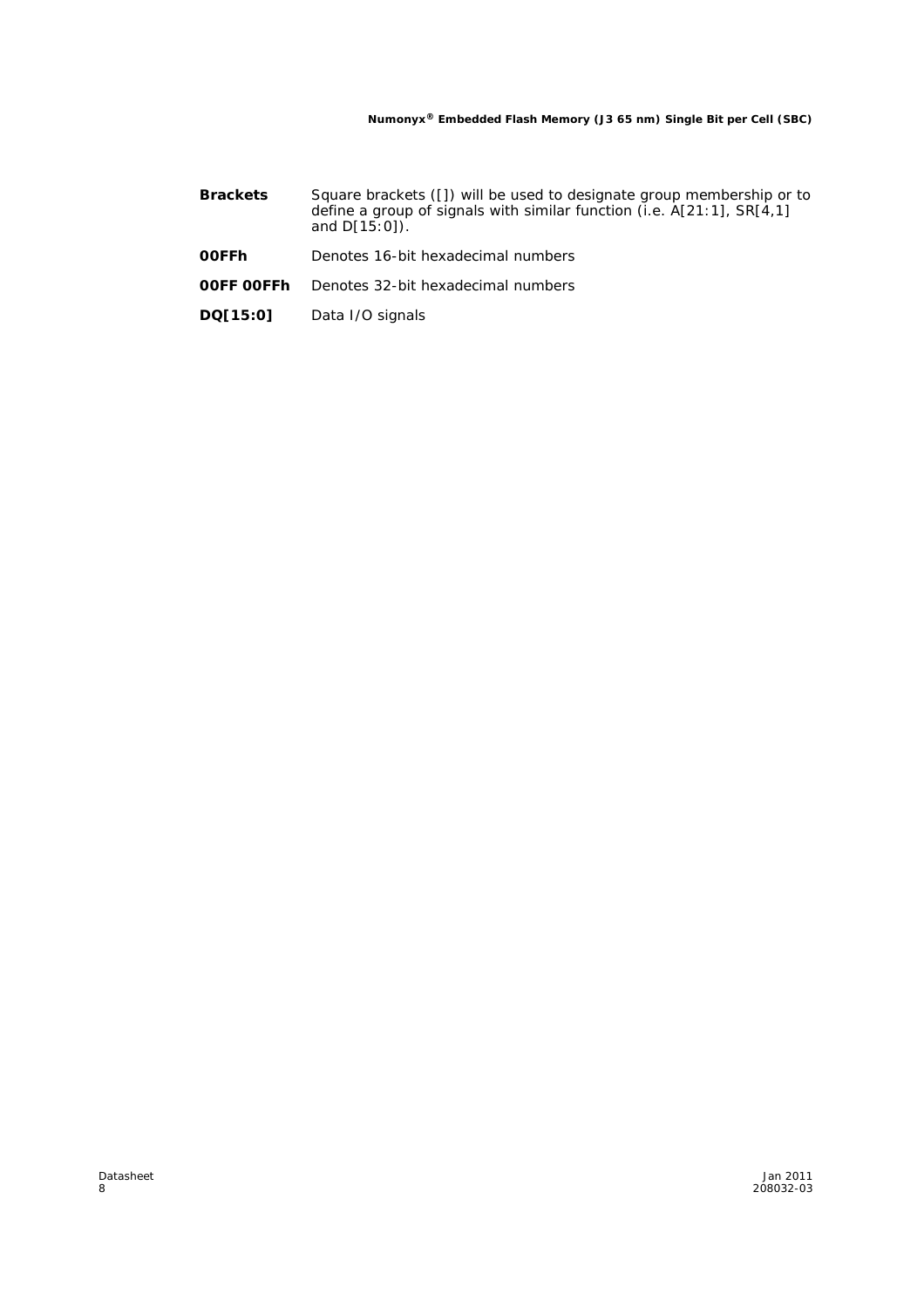### **2.0 Functional Overview**

The J3 65 nm SBC family contains high-density memory organized in any of the following configurations:

- 16-MB or 8-MW (128-Mbit), organized as one-hundred-twenty-eight 128-KB erase blocks.
- 8-MB or 4-MW (64-Mbit), organized as sixty-four 128-KB erase blocks.
- 4-MB or 2-MW (32-Mbit), organized as thirty-two 128-KB erase blocks.

These devices can be accessed as 8- or 16-bit words. See Figure 1, "Memory Block Diagram for 32-, 64-, 128-Mbit" on page 11 for further details.

A 128-bit Protection Register has multiple uses, including unique flash device identification.

The J3 65 nm SBC device includes new security features that were not available on the (previous) 0.13µm versions of the J3 family. These new security features prevent altering of code through different protection schemes that can be implemented, based on user requirements.

The J3 65 nm SBC optimized architecture and interface dramatically increases read performance by supporting page-mode reads. This read mode is ideal for non-clock memory systems.

Its Common Flash Interface (CFI) permits software algorithms to be used for entire families of devices. This allows device-independent, JEDEC ID-independent, and forward- and backward-compatible software support for the specified flash device families. Flash vendors can standardize their existing interfaces for long-term compatibility.

The Scalable Command Set (SCS) allows a single, simple software driver in all host systems to work with all SCS-compliant flash memory devices, independent of systemlevel packaging (e.g., memory card, SIMM, or direct-to-board placement). Additionally, SCS provides the highest system/device data transfer rates and minimizes device and system-level implementation costs.

A Command User Interface (CUI) serves as the interface between the system processor and internal operation of the device. A valid command sequence written to the CUI initiates device automation. An internal Write State Machine (WSM) automatically executes the algorithms and timings necessary for block erase, program, and lock-bit configuration operations.

A block erase operation erases one of the device's 128-KB blocks typically within one second, independent of other blocks. Each block can be independently erased 100,000 times. Block erase suspend mode allows system software to suspend block erase to read or program data from any other block. Similarly, program suspend allows system software to suspend programming (byte/word program and write-to-buffer operations) to read data or execute code from any other block that is not being suspended.

Each device incorporates a Write Buffer of 256-Byte (x8 mode) or 256-Word (x16 mode) to allow optimum programming performance. By using the Write Buffer data is programmed more efficiently in buffer increments.

Memory Blocks are selectively and individually lockable in-system. Individual block locking uses block lock-bits to lock and unlock blocks. Block lock-bits gate block erase and program operations. Lock-bit configuration operations set and clear lock-bits (using the Set Block Lock-Bit and Clear Block Lock-Bits commands).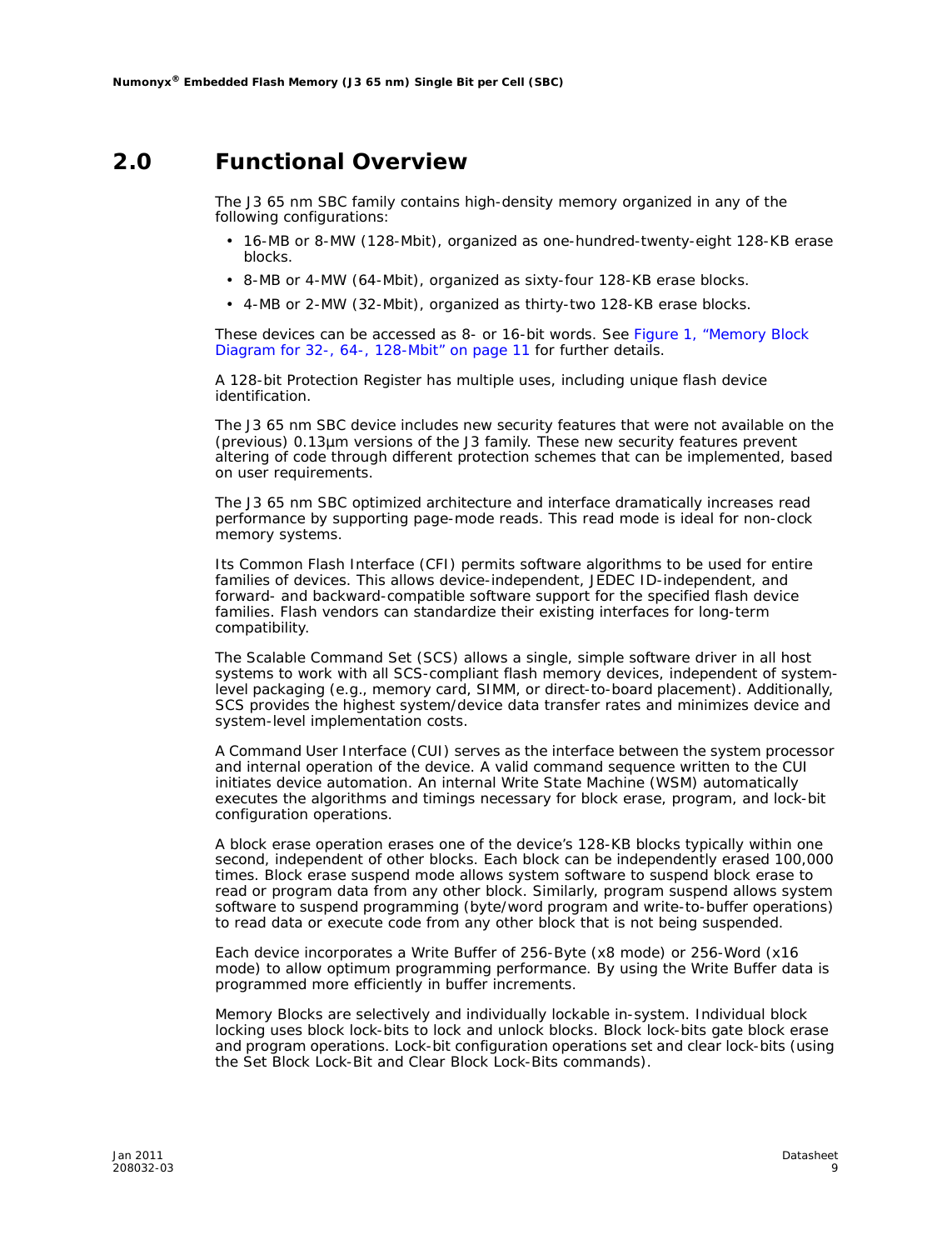The Status Register indicates when the WSM's block erase, program, or lock-bit configuration operation completes.

The STS (status) output gives an additional indicator of WSM activity by providing both a hardware signal of status (versus software polling) and status masking (interrupt masking for background block erase, for example). Status indication using STS minimizes both CPU overhead and system power consumption. When configured in level mode (default mode), it acts as a RY/BY# signal. When low, STS indicates that the WSM is performing a block erase, program, or lock-bit configuration. STS-high indicates that the WSM is ready for a new command, block erase is suspended (and programming is inactive), program is suspended, or the device is in reset/power-down mode. Additionally, the configuration command allows the STS signal to be configured to pulse on completion of programming and/or block erases.

Three CE signals are used to enable and disable the device. A unique CE logic design (see Table 17, "Chip Enable Truth Table for 32-, 64-, 128-Mb" on page 30) reduces decoder logic typically required for multi-chip designs. External logic is not required when designing a single chip, a dual chip, or a 4-chip miniature card or SIMM module.

The BYTE# signal allows either x8 or x16 read/writes to the device:

- BYTE#-low enables 8-bit mode; address A0 selects between the low byte and high byte.
- BYTE#-high enables16-bit operation; address A1 becomes the lowest order address and address A0 is not used (don't care).

Figure 1, "Memory Block Diagram for 32-, 64-, 128-Mbit" on page 11 shows a device block diagram.

When the device is disabled (see Table 17, "Chip Enable Truth Table for 32-, 64-, 128- Mb" on page 30), with CEx at V<sub>IH</sub> and RP# at V<sub>IH</sub>, the standby mode is enabled. When RP# is at  $V_{II}$ , a further power-down mode is enabled which minimizes power consumption and provides write protection during reset. A reset time  $(t_{PHOV})$  is required from RP# going high until data outputs are valid. Likewise, the device has a wake time  $(t_{PHWL})$  from RP#-high until writes to the CUI are recognized. With RP# at  $V_{II}$ , the WSM is reset and the Status Register is cleared.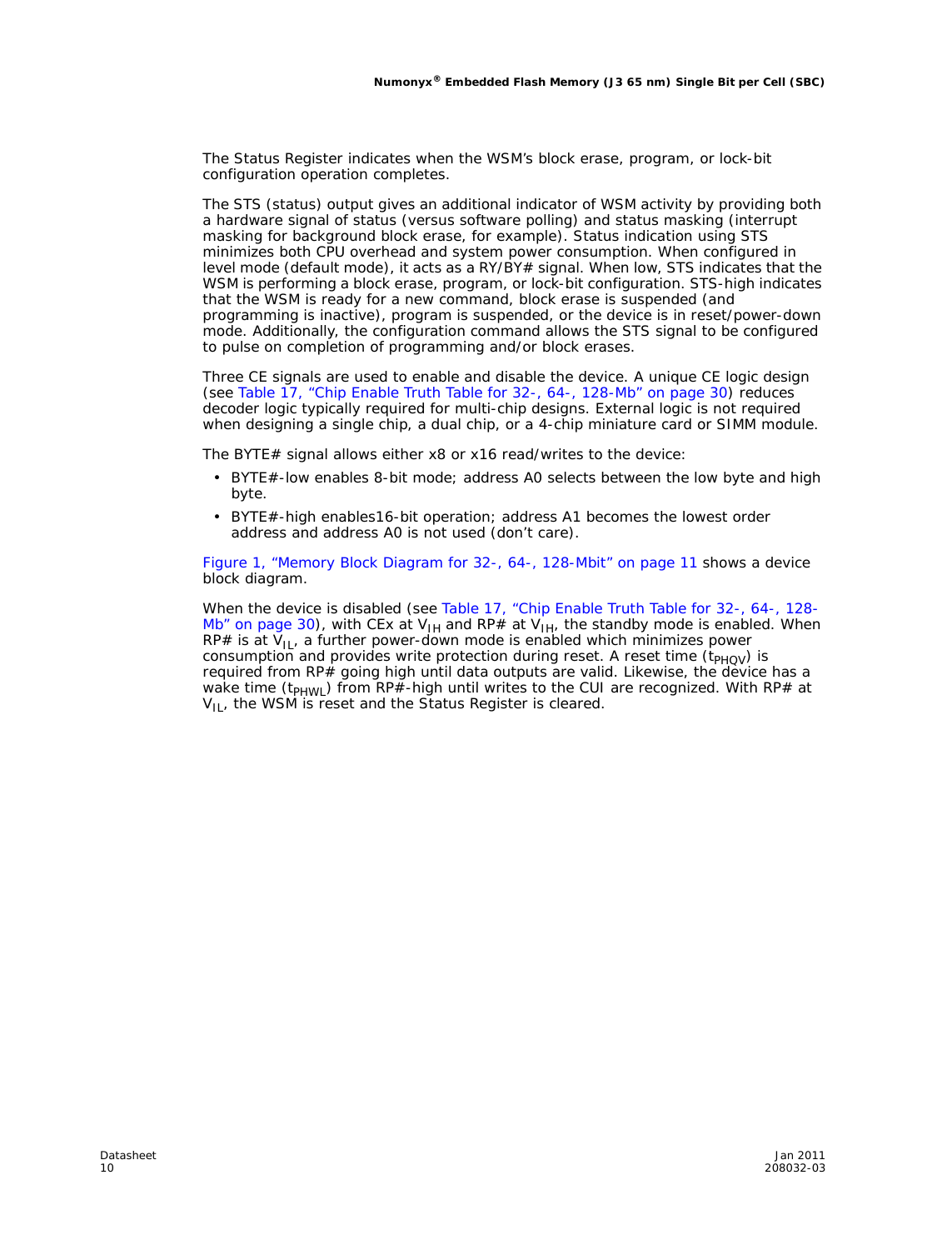### **2.1 Block Diagram**



**Figure 1: Memory Block Diagram for 32-, 64-, 128-Mbit**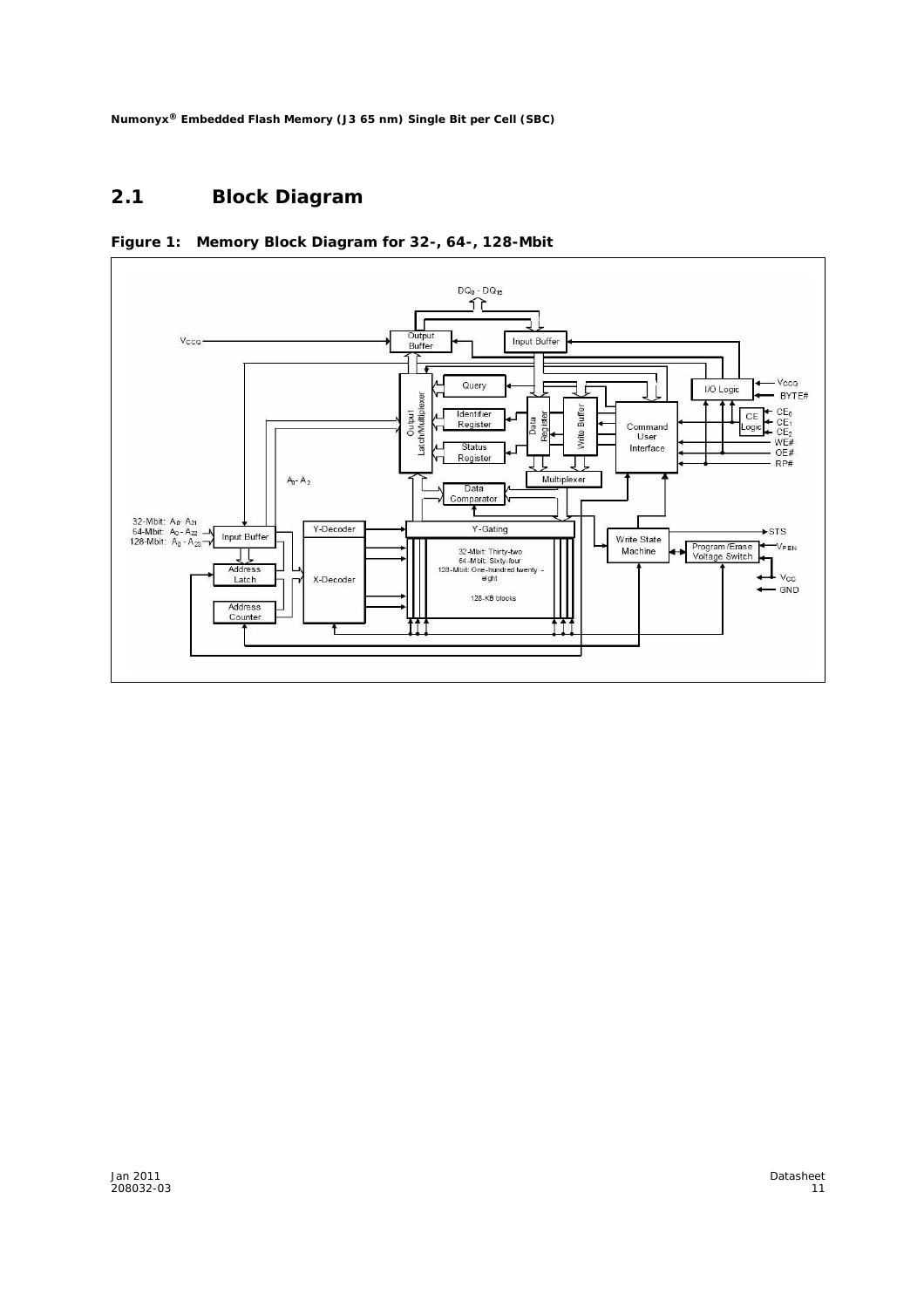### **2.2 Memory Map**



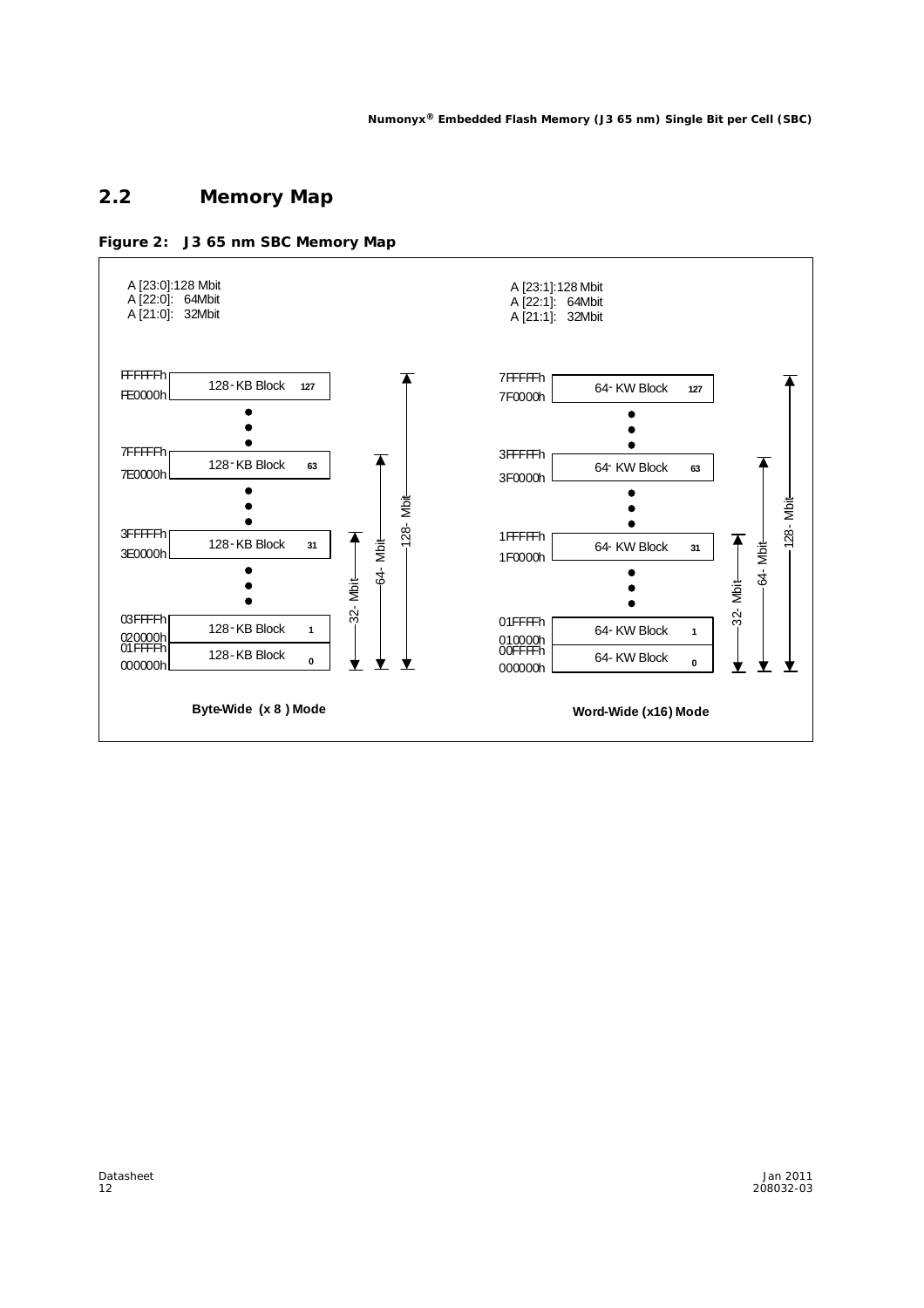### **3.0 Package Information**

### **3.1 56-Lead TSOP Package for 32-, 64-, 128-Mbit**





#### *Notes:*

- 1. One dimple on package denotes Pin 1.<br>2. If two dimples, then the larger dimple<br>3. Pin 1 will always be in the upper left co
- If two dimples, then the larger dimple denotes Pin 1.
- 3. Pin 1 will always be in the upper left corner of the package, in reference to the product mark.

**Table 1: 56-Lead TSOP Dimension Table**

| Parameter                 | Symbol         | <b>Millimeters</b> |            |        | <b>Inches</b> |            |        |  |
|---------------------------|----------------|--------------------|------------|--------|---------------|------------|--------|--|
|                           |                | Min                | <b>Nom</b> | Max    | Min           | <b>Nom</b> | Max    |  |
| Package Height            | Α              |                    |            | 1.200  |               |            | 0.047  |  |
| <b>Standoff</b>           | A <sub>1</sub> | 0.050              |            | —      | 0.002         |            |        |  |
| Package Body Thickness    | A <sub>2</sub> | 0.965              | 0.995      | 1.025  | 0.038         | 0.039      | 0.040  |  |
| Lead Width <sup>1</sup>   | b              | 0.170              | 0.220      | 0.270  | 0.0067        | 0.0087     | 0.0106 |  |
| <b>Lead Thickness</b>     | C              | 0.100              | 0.150      | 0.200  | 0.004         | 0.006      | 0.008  |  |
| Package Body Length       | $D_1$          | 18.200             | 18.400     | 18.600 | 0.717         | 0.724      | 0.732  |  |
| Package Body Width        | E              | 13.800             | 14.000     | 14.200 | 0.543         | 0.551      | 0.559  |  |
| Lead Pitch                | e              |                    | 0.500      |        |               | 0.0197     |        |  |
| <b>Terminal Dimension</b> | D              | 19.800             | 20.00      | 20.200 | 0.780         | 0.787      | 0.795  |  |
| Lead Tip Length           | L.             | 0.500              | 0.600      | 0.700  | 0.020         | 0.024      | 0.028  |  |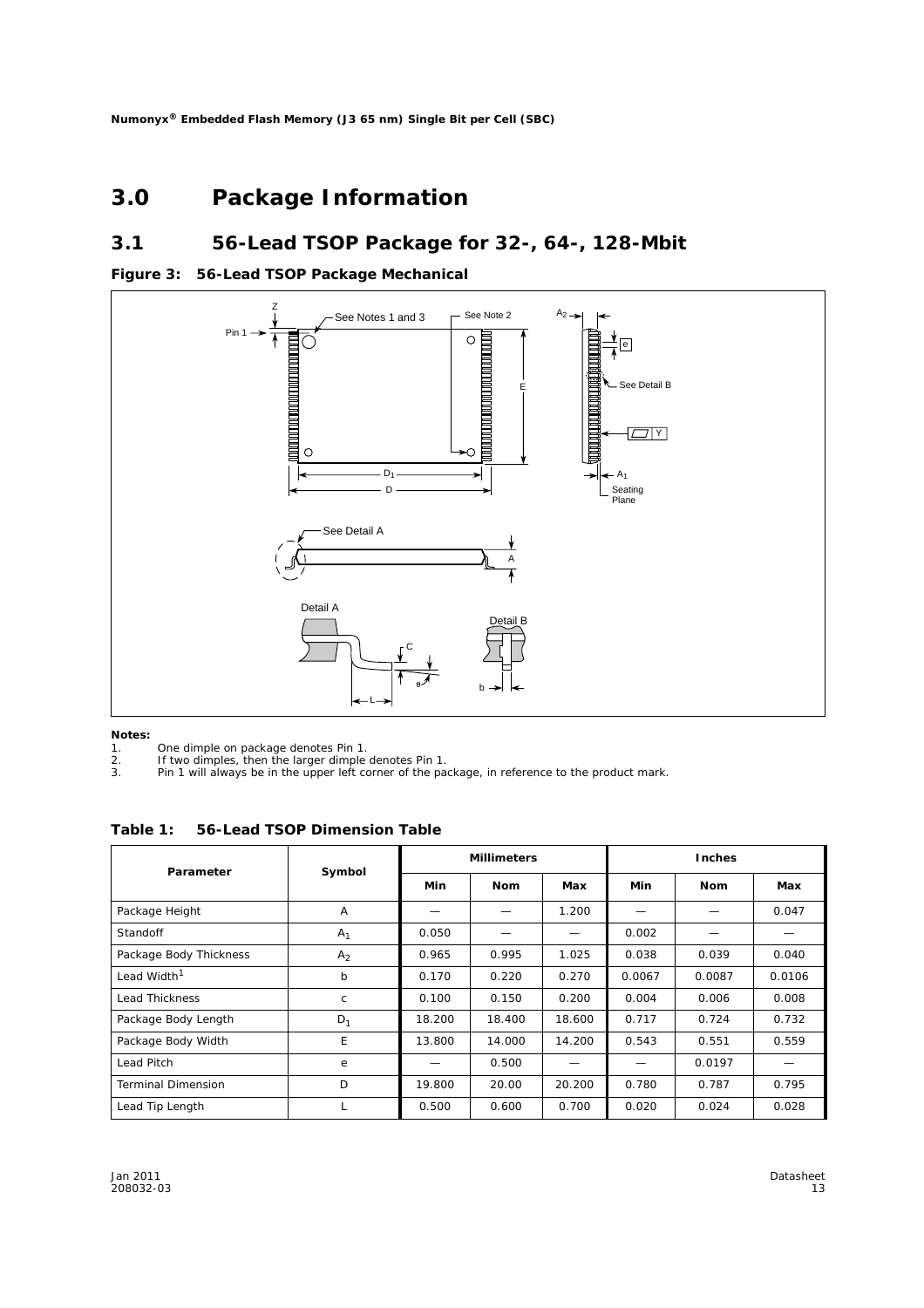| Parameter                 | Symbol   | <b>Millimeters</b> |             |             | Inches      |             |             |  |
|---------------------------|----------|--------------------|-------------|-------------|-------------|-------------|-------------|--|
|                           |          | Min                | <b>Nom</b>  | Max         | Min         | <b>Nom</b>  | Max         |  |
| Lead Count                | N        |                    | 56          |             |             | 56          |             |  |
| Lead Tip Angle            | $\theta$ | $0^{\circ}$        | $3^{\circ}$ | $5^{\circ}$ | $0^{\circ}$ | $3^{\circ}$ | $5^{\circ}$ |  |
| Seating Plane Coplanarity |          |                    |             | 0.100       |             |             | 0.004       |  |
| Lead to Package Offset    |          | 0.150              | 0.250       | 0.350       | 0.006       | 0.010       | 0.014       |  |

| Table 1: 56-Lead TSOP Dimension Table |
|---------------------------------------|
|---------------------------------------|

1. For legacy lead width, 0.15mm (Typ), 0.10mm (Min), 0.20mm (Max).

### **3.2 64-Ball Easy BGA Package for 32-, 64-, 128-Mbit**



|  |  | Figure 4: 64-Ball Easy BGA Mechanical Specifications |
|--|--|------------------------------------------------------|
|--|--|------------------------------------------------------|

| Table 2: Easy BGA Package Dimensions Table (Sheet 1 of 2) |  |  |
|-----------------------------------------------------------|--|--|
|-----------------------------------------------------------|--|--|

| Parameter              | Symbol         | <b>Millimeters</b> |            |       | <b>Inches</b> |            |        |
|------------------------|----------------|--------------------|------------|-------|---------------|------------|--------|
|                        |                | Min                | <b>Nom</b> | Max   | Min           | <b>Nom</b> | Max    |
| Package Height         | A              |                    |            | 1.200 |               |            | 0.0472 |
| <b>Ball Height</b>     | A <sub>1</sub> | 0.250              |            |       | 0.0098        |            |        |
| Package Body Thickness | A <sub>2</sub> |                    | 0.780      |       |               | 0.0307     |        |
| Ball (Lead) Width      | b              | 0.310              | 0.410      | 0.510 | 0.012         | 0.016      | 0.020  |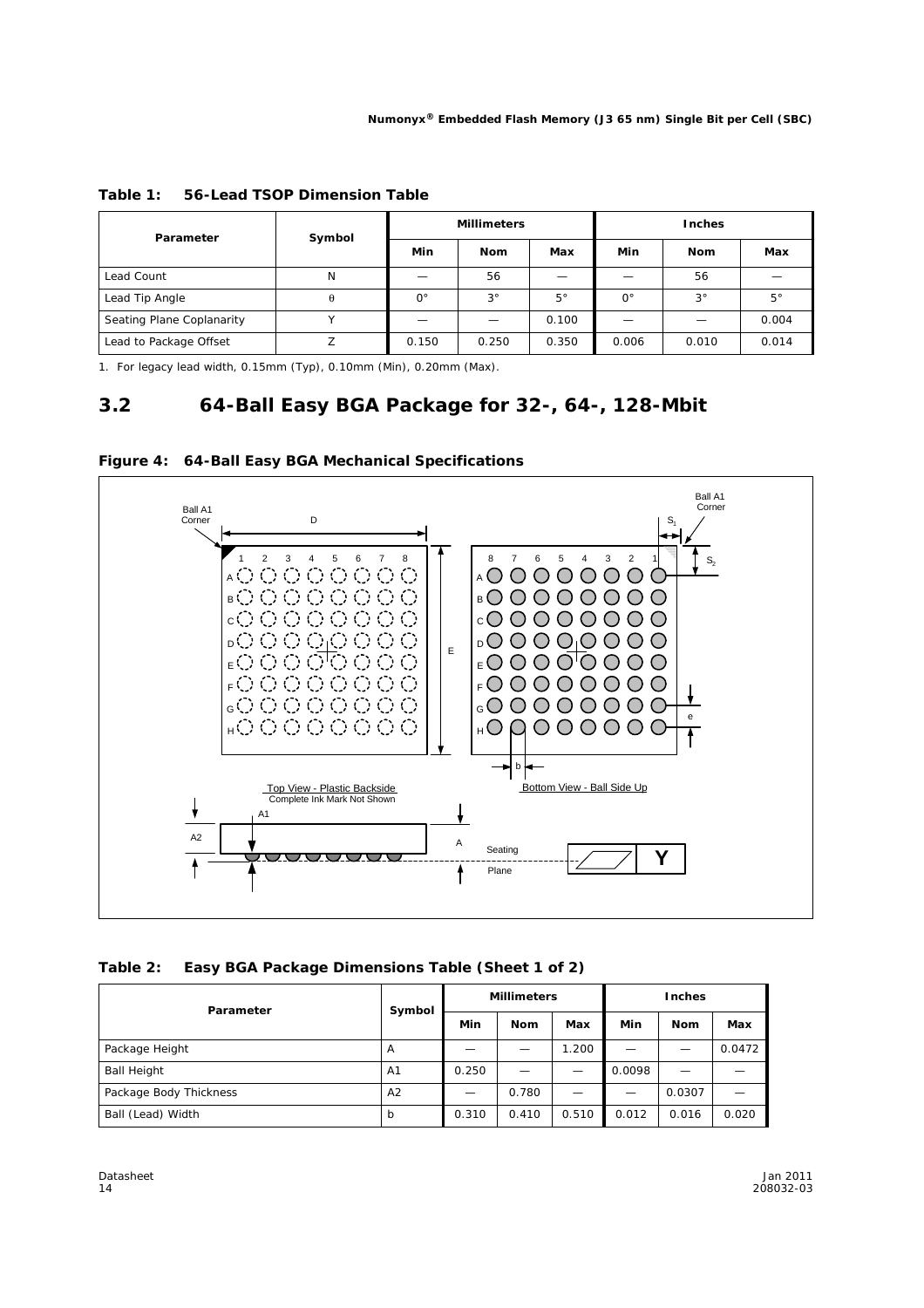| Parameter                          | Symbol         |        | <b>Millimeters</b> |        | <b>Inches</b> |        |        |
|------------------------------------|----------------|--------|--------------------|--------|---------------|--------|--------|
|                                    |                | Min    | <b>Nom</b>         | Max    | Min           | Nom    | Max    |
| Package Body Width                 | D              | 9.900  | 10.000             | 10.100 | 0.3898        | 0.3937 | 0.3976 |
| Package Body Length                | E              | 12.900 | 13.000             | 13.100 | 0.5079        | 0.5118 | 0.5157 |
| Pitch                              | e              |        | 1.000              |        |               | 0.0394 |        |
| Ball (Lead) Count                  | N              |        | 64                 |        |               | 64     |        |
| Seating Plane Coplanarity          |                |        |                    | 0.100  |               |        | 0.0039 |
| Corner to Ball A1 Distance Along D | S <sub>1</sub> | 1.400  | 1.500              | 1.600  | 0.0551        | 0.0591 | 0.0630 |
| Corner to Ball A1 Distance Along E | S <sub>2</sub> | 2.900  | 3.000              | 3.100  | 0.1142        | 0.1181 | 0.1220 |

**Table 2: Easy BGA Package Dimensions Table (Sheet 2 of 2)**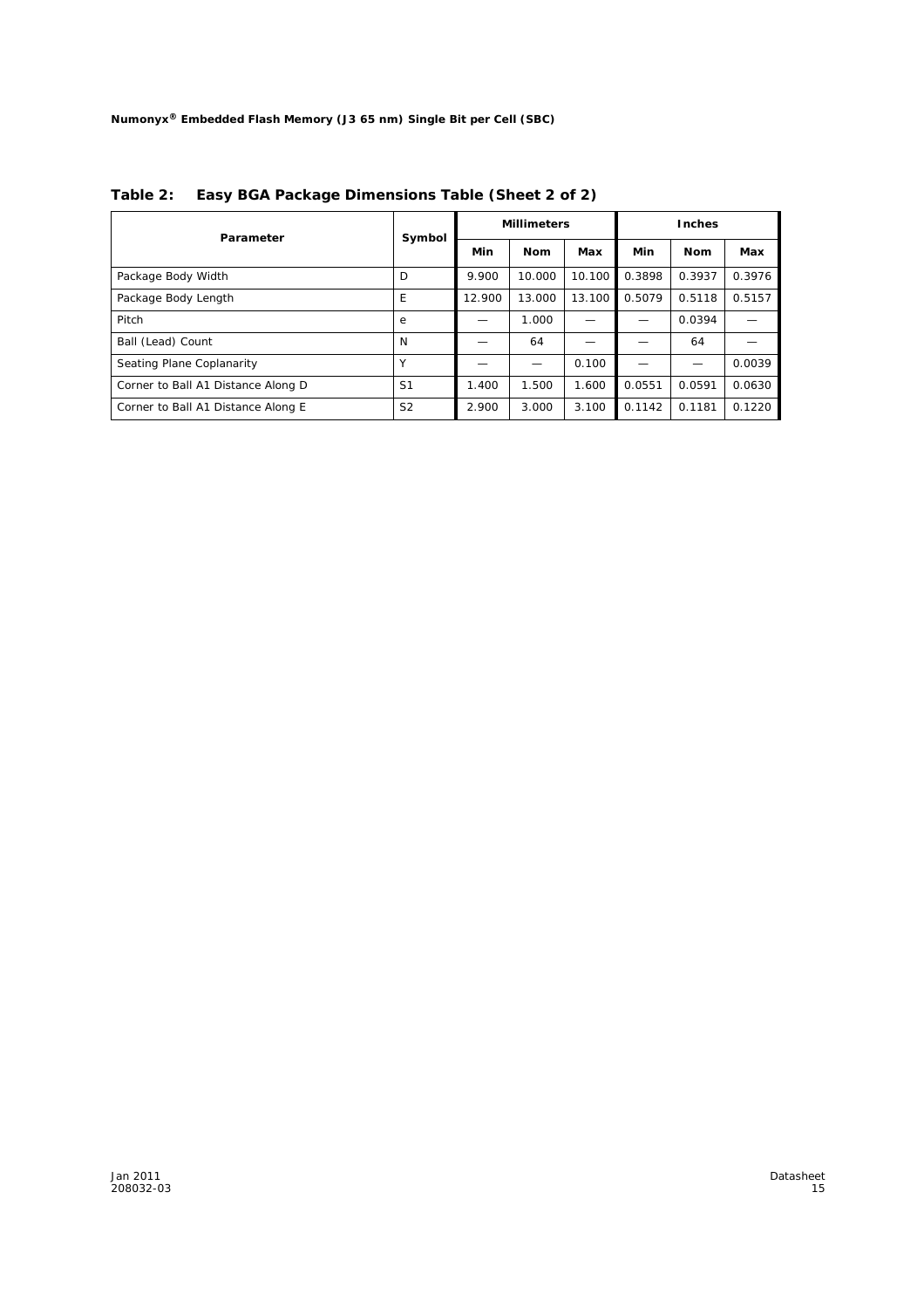### **4.0 Ballouts/Pinouts and Signal Descriptions**

J3 65 nm SBC is available in two package types. All densities of the J3 65 nm SBC devices are supported on both 64-ball Easy BGA and 56-lead Thin Small Outline Package (TSOP) packages. The figures below show the ballouts/Pinouts.

### **4.1 Easy BGA Ballout for 32-, 64-, 128-Mbit**

#### **Figure 5: Easy BGA Ballout (32/64/128 Mbit)**



#### *Notes:*

- 1. A0 is the least significant address bit.
- 
- 2. A22 is valid for 64-Mbit density and above. On 32-Mbit, it is a no-connect (NC). 3. A23 is valid for 128-Mbit density. On 32- and 64-Mbit, it is a no-connect (NC).
- 4. A24 is a no connect (NC) on 128-, 64-, 32- Mbit, reserved for 256-Mbit.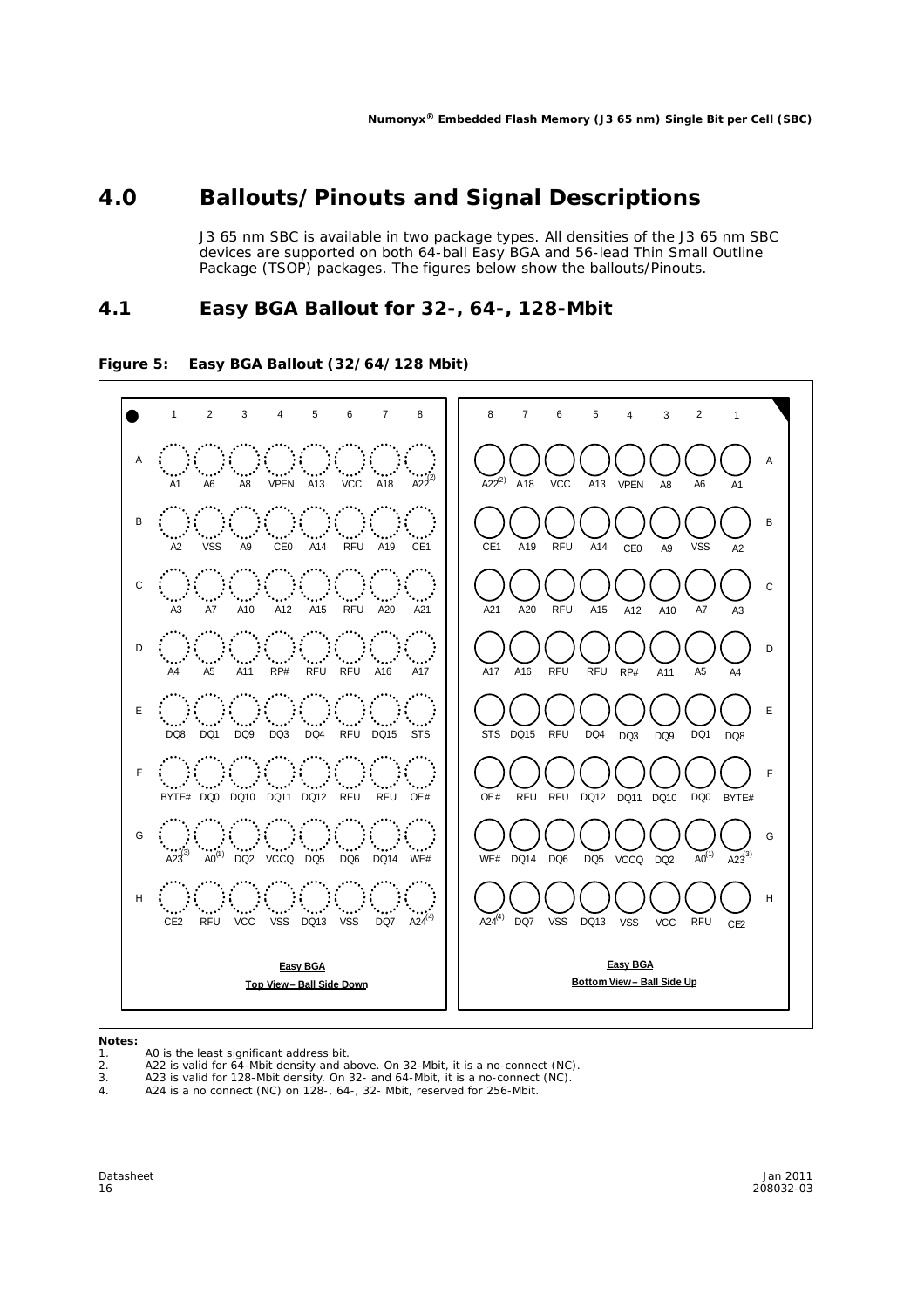#### **4.2 56-Lead TSOP Package Pinout for 32-, 64-,128-Mbit**

#### 56-Lead TSOP Package 14 mm x 20 mm Top View  $A_{22}^{(3)}$ CE<sub>1</sub>  $A_{21}$  [  $A_{19}$  |  $A_{18}$  $A_{17}$  |  $A_{16}$  $\mathsf{VCC}^\mathsf{(1)}$  $A_{15}$  $A_{14}$  $A_{13}$  [  $A_{12}$  [ CE0 r VPEN RP#  $A_{11}$  [  $A_{10}$  [  $A_9$  [  $A_8$  [ VSS<sub>[</sub>  $A<sub>7</sub>$  $A_6$   $\blacksquare$  $A_5$  [  $A_4$  $A_3$  $A<sub>2</sub>$  $A_{20}$  [  $A_1$  |  $A_{24}^{(5)}$ WE# OE#  $DQ_{15}$ DQ<sub>7</sub>  $DQ_{14}$ DQ<sub>6</sub> VSS  $DQ_{13}$  $DQ<sub>5</sub>$  $DQ_{12}$ DQ<sub>4</sub> **VCCQ** VSS  $DQ_{11}$  $DQ<sub>3</sub>$  $DQ_{10}$  $DQ<sub>2</sub>$ **VCC**  $DQ<sub>9</sub>$ DQ<sub>1</sub>  $DQ_8$  $DQ_0$  $A_0^{(2)}$ BYTE#  $A_{23}^{(4)}$ **STS** CE2 1 2 3 4 5 6 7 8 9 10 11 12 13 14 15 16 17 18 19 20 21 22 23 24 25 26 27 28 56 55 54 53 52 51 50 49 48 47 46 45 44 43 42 41 40 39 38 37 36 35 34 33 32 31 30 29  $\begin{array}{ccc} \text{(3)} & \text{(5)} \\ \text{(6)} & \text{(7)} \\ \text{(8)} & \text{(9)} \end{array}$ **Numonyx® Embedded Flash Memory J3**

#### **Figure 6: 56-Lead TSOP Package Pinout (32/64/128 Mbit)**

*Notes:*

- 1. No internal connection for pin 9; it may be driven or floated. For legacy designs, the pin can be tied to  $V_{CC}$ .<br>2. AO is the least significant address bit.
- A0 is the least significant address bit.
- 
- 3. A22 is valid for 64-Mbit density and above. On 32-Mbit, it is a no-connect (NC).
- 4. A23 is valid for 128-Mbit density. On 32- and 64-Mbit, it is a no-connect (NC). 5. A24 is a no connect (NC) on 128-, 64-, 32- Mbit, reserved for 256-Mbit.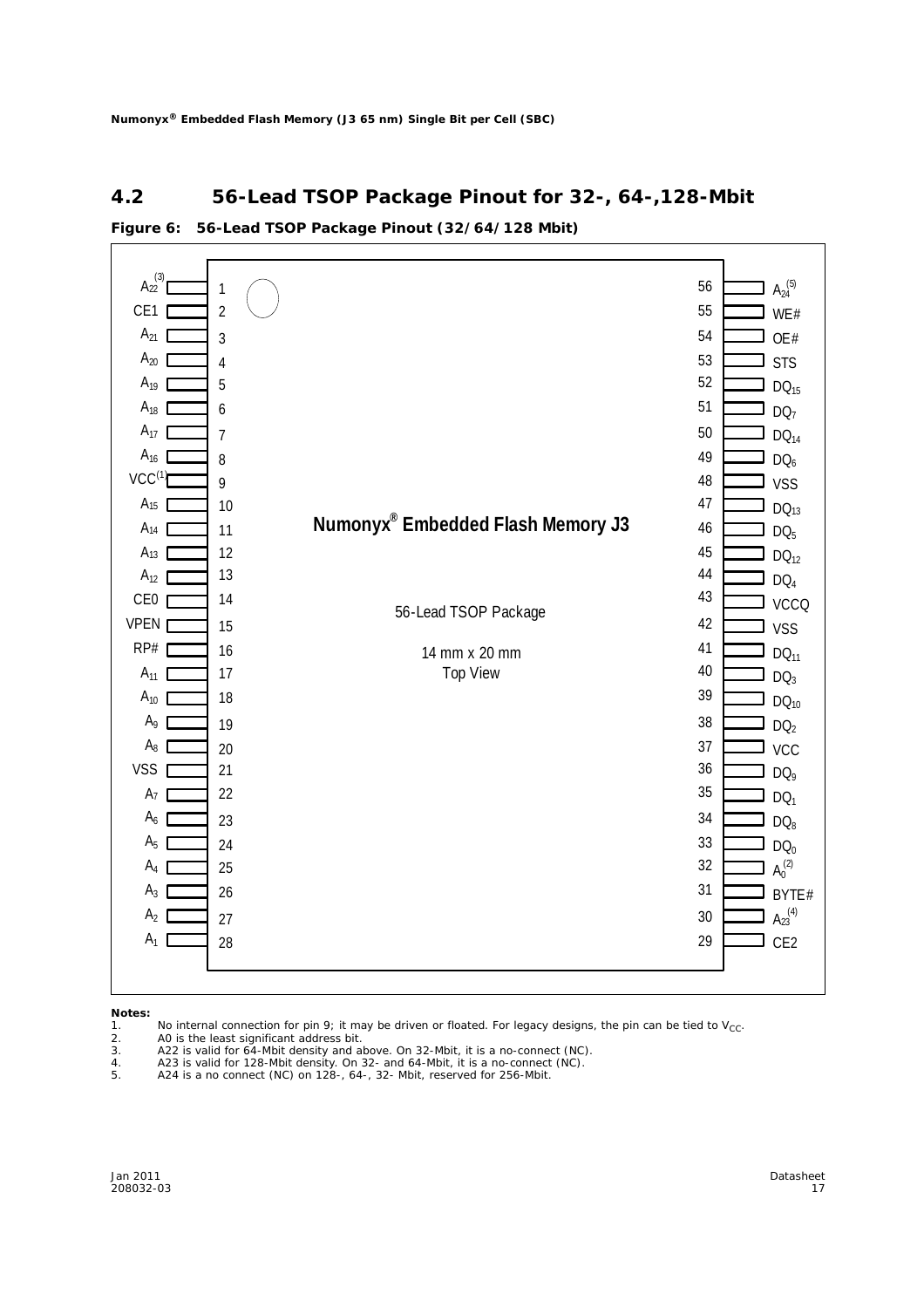### **4.3 Signal Descriptions**

'n

Table 3 lists the active signals used on J3 65 nm SBC and provides a description of each.

**Table 3: Signal Descriptions for J3 65 nm SBC**

| Symbol         | Type                 | <b>Name and Function</b>                                                                                                                                                                                                                                                                                                                                                                                                                                                                                                                                                       |
|----------------|----------------------|--------------------------------------------------------------------------------------------------------------------------------------------------------------------------------------------------------------------------------------------------------------------------------------------------------------------------------------------------------------------------------------------------------------------------------------------------------------------------------------------------------------------------------------------------------------------------------|
| A <sub>O</sub> | Input                | BYTE-SELECT ADDRESS: Selects between high and low byte when the device is in x8 mode. This<br>address is latched during a x8 program cycle. Not used in x16 mode (i.e., the A0 input buffer is<br>turned off when BYTE# is high).                                                                                                                                                                                                                                                                                                                                              |
| A[MAX:1]       | Input                | <b>ADDRESS INPUTS:</b> Inputs for addresses during read and program operations. Addresses are<br>internally latched during a program cycle:<br>$32-Mbit - A[21:1]$<br>64-Mbit-A[22:1]<br>128-Mbit $- A[23:1]$                                                                                                                                                                                                                                                                                                                                                                  |
| DQ[7:0]        | Input/<br>Output     | <b>LOW-BYTE DATA BUS:</b> Inputs data during buffer writes and programming, and inputs commands<br>during CUI writes. Outputs array, CFI, identifier, or status data in the appropriate read mode. Data<br>is internally latched during write operations.                                                                                                                                                                                                                                                                                                                      |
| DQ[15:8]       | Input/<br>Output     | HIGH-BYTE DATA BUS: Inputs data during x16 buffer writes and programming operations.<br>Outputs array, CFI, or identifier data in the appropriate read mode; not used for Status Register<br>reads. Data is internally latched during write operations in x16 mode. D[15:8] float in x8 mode.                                                                                                                                                                                                                                                                                  |
| CE[2:0]        | Input                | CHIP ENABLE: Activates the 32-, 64-, 128-Mbit devices' control logic, input buffers, decoders, and<br>sense amplifiers. When the device is de-selected (see Table 17, "Chip Enable Truth Table<br>for 32-, 64-, 128-Mb" on page 30), power reduces to standby levels.<br>All timing specifications are the same for these three signals. Device selection occurs with the first<br>edge of CEO, CE1, or CE2 that enables the device. Device deselection occurs with the first edge of<br>CEO, CE1, or CE2 that disables the device (see Table 17, "Chip Enable Truth Table for |
|                |                      | 32-, 64-, 128-Mb" on page 30).                                                                                                                                                                                                                                                                                                                                                                                                                                                                                                                                                 |
| RP#            | Input                | <b>RESET:</b> RP#-low resets internal automation and puts the device in power-down mode. RP#-high<br>enables normal operation. Exit from reset sets the device to read array mode. When driven low,<br>RP# inhibits write operations which provides data protection during power transitions.                                                                                                                                                                                                                                                                                  |
| OE#            | Input                | <b>OUTPUT ENABLE:</b> Activates the device's outputs through the data buffers during a read cycle.<br>OE# is active low.                                                                                                                                                                                                                                                                                                                                                                                                                                                       |
| WE#            | Input                | WRITE ENABLE: Controls writes to the CUI, the Write Buffer, and array blocks. WE# is active low.<br>Addresses and data are latched on the rising edge of WE#.                                                                                                                                                                                                                                                                                                                                                                                                                  |
| <b>STS</b>     | Open Drain<br>Output | <b>STATUS:</b> Indicates the status of the internal state machine. When configured in level mode<br>(default), it acts as a RY/BY# signal. When configured in one of its pulse modes, it can pulse to<br>indicate program and/or erase completion. For alternate configurations of the Status signal, see the<br>Configurations command and Section 9.7, "Status Signal" on page 41. STS is to be tied<br>to VCCQ with a pull-up resistor.                                                                                                                                     |
| BYTE#          | Input                | <b>BYTE ENABLE:</b> BYTE#-low places the device in x8 mode; data is input or output on D[7:0], while<br>D[15:8] is placed in High-Z. Address AO selects between the high and low byte. BYTE#-high places<br>the device in x16 mode, and turns off the A0 input buffer, the address A1 becomes the lowest-order<br>address bit.                                                                                                                                                                                                                                                 |
| <b>VPEN</b>    | Input                | <b>ERASE / PROGRAM / BLOCK LOCK ENABLE:</b> For erasing array blocks, programming data, or<br>configuring lock-bits.<br>With $V_{\text{PEN}} \leq V_{\text{PENLK}}$ , memory contents cannot be altered.                                                                                                                                                                                                                                                                                                                                                                       |
| <b>VCC</b>     | Power                | <b>CORE Power Supply:</b> Core (logic) source voltage. Writes to the flash array are inhibited when $V_{CC}$<br>$≤$ V <sub>I ko</sub> .<br>Caution: Device operation at invalid Vcc voltages should not be attempted.                                                                                                                                                                                                                                                                                                                                                          |
| <b>VCCQ</b>    | Power                | I/O Power Supply: Power supply for Input/Output buffers. This ball can be tied directly to $V_{CC}$ .                                                                                                                                                                                                                                                                                                                                                                                                                                                                          |
| <b>VSS</b>     | Supply               | <b>GROUND:</b> Ground reference for device logic voltages. Connect to system ground.                                                                                                                                                                                                                                                                                                                                                                                                                                                                                           |
| <b>NC</b>      |                      | No Connect: Lead is not internally connected; it may be driven or floated.                                                                                                                                                                                                                                                                                                                                                                                                                                                                                                     |
| <b>RFU</b>     |                      | <b>Reserved for Future Use:</b> Balls designated as RFU are reserved by Numonyx for future device<br>functionality and enhancement.                                                                                                                                                                                                                                                                                                                                                                                                                                            |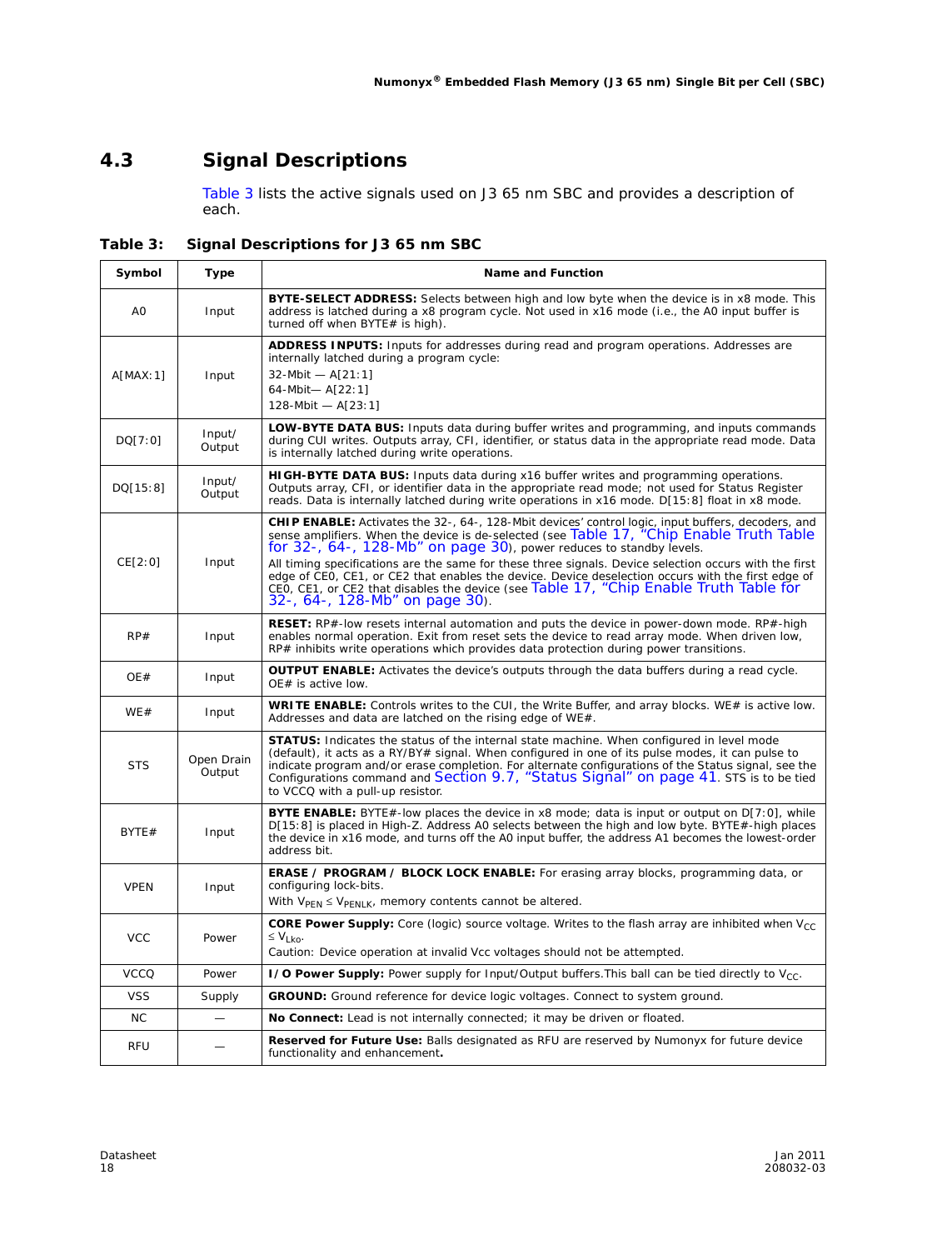### **5.0 Maximum Ratings and Operating Conditions**

#### **5.1 Absolute Maximum Ratings**

*Warning:* Stressing the device beyond the "Absolute Maximum Ratings" may cause permanent damage. These are stress ratings only.

NOTICE: This document contains information available at the time of its release. The specifications are subject to change without notice. Verify with your local Numonyx sales office that you have the latest datasheet before finalizing a design.

#### **Table 4: Absolute Maximum Ratings**

| Parameter                                             | Min    | Max                   | Unit          | <b>Notes</b> |
|-------------------------------------------------------|--------|-----------------------|---------------|--------------|
| Temperature under Bias Expanded $(T_A,$ Ambient)      | $-40$  | $+85$                 | $^{\circ}$ C  |              |
| Storage Temperature                                   | $-65$  | $+125$                | °С            |              |
| VCC Voltage                                           | $-2.0$ | $+5.6$                |               |              |
| VCCQ Voltage                                          | $-2.0$ | $+5.6$                |               |              |
| Voltage on any input/output signal (except VCC, VCCQ) | $-2.0$ | $V_{CCO}$ (max) + 2.0 | $\mathcal{U}$ |              |
| I <sub>SH</sub> Output Short Circuit Current          |        | 100                   | mA            |              |

*Notes:*

1. Voltage is referenced to  $V_{SS}$ . During infrequent non-periodic transitions, the voltage potential between  $V_{SS}$  and input/ output pins may undershoot to –2.0 V for periods < 20 ns or overshoot to V<sub>CCQ</sub> (max) + 2.0 V for periods < 20 ns. 2. During infrequent non-periodic transitions, the voltage potential between  $V_{CC}$  and the supplies may undershoot to -2.0

V for periods < 20 ns or  $V_{\text{SUPPLY}}$  (max) + 2.0 V for periods < 20 ns.

3. Output shorted for less than one second. No more than one output pin/ball can be shorted at a time.

### **5.2 Operating Conditions**

*Warning:* Operations beyond the "Operating Conditions" is not recommended and extended exposure beyond the "Operating Conditions" may affect device reliability.

Table 5: Temperature and V<sub>CC</sub> Operating Condition

| Symbol                     | Parameter             | Min     | Max   | Unit           | <b>Test Condition</b> |
|----------------------------|-----------------------|---------|-------|----------------|-----------------------|
|                            | Operating Temperature | $-40.0$ | $+85$ | $\circ$ $\sim$ | Ambient Temperature   |
| $\mathsf{v}_{\mathsf{cc}}$ | VCC Supply Voltage    | 2.70    | 3.6   |                |                       |
| $\mathsf{v}_\mathsf{CCQ}$  | VCCQ Supply Voltage   | 2.70    | 3.6   |                |                       |

#### **5.3 Power-Up/Down**

This section provides an overview of system level considerations with regards to the flash device. It includes a brief description of power-up/down sequence and decoupling design considerations.

#### **5.3.1 Power-Up/Down Sequence**

To prevent conditions that could result in spurious program or erase operations, the power-up/power-down sequence shown in Table 6 is recommended. For DC voltage characteristics refer to Table 8. Note that each power supply must reach its minimum voltage range before applying/removing the next supply voltage.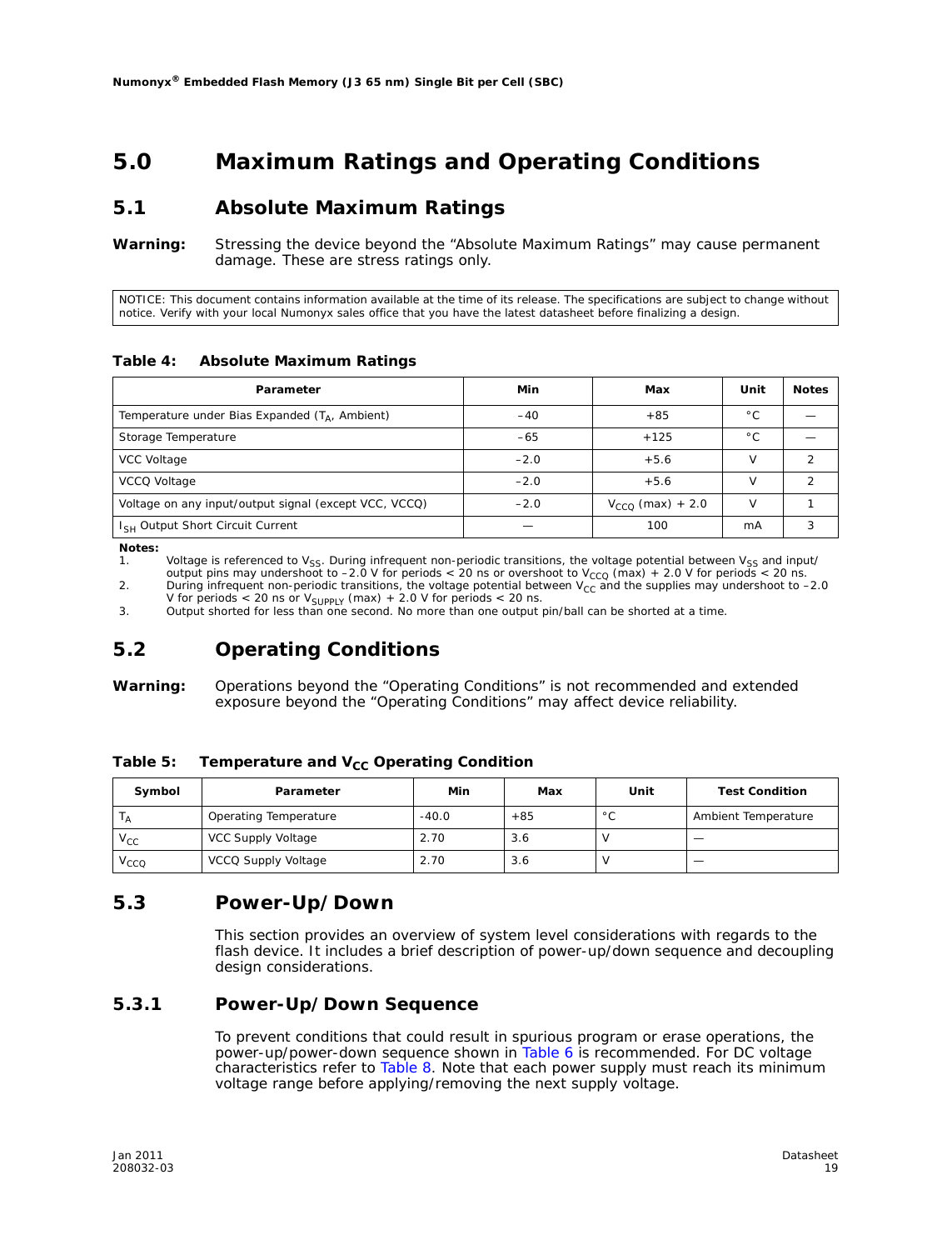| <b>Power Supply</b><br>Voltage | <b>Power-Up Sequence</b> |             |                 | <b>Power-Down Sequence</b>                |                 |                 |                    |                                           |
|--------------------------------|--------------------------|-------------|-----------------|-------------------------------------------|-----------------|-----------------|--------------------|-------------------------------------------|
| $V_{CC(min)}$                  | 1st                      | 1st         | $1st^{(1)}$     |                                           | 3rd             | 2 <sub>nd</sub> | 2nd <sup>(1)</sup> |                                           |
| $V_{CCQ(min)}$                 | 2 <sub>nd</sub>          | $2nd^{(1)}$ |                 | Sequencing not<br>required <sup>(1)</sup> | 2 <sub>nd</sub> | $1st^{(1)}$     |                    | Sequencing not<br>required <sup>(1)</sup> |
| V <sub>PEN</sub> (min)         | 3rd                      |             | 2 <sub>nd</sub> |                                           | 1st             |                 | 1st                |                                           |

#### **Table 6: Power-Up/Down Sequence**

*Note:*

Power supplies connected or sequenced together.

Device inputs must not be driven until all supply voltages reach their minimum range. RP# should be low during power transitions.

#### **5.3.2 Power Supply Decoupling**

When the device is enabled, many internal conditions change. Circuits are energized, charge pumps are switched on, and internal voltage nodes are ramped. All of this internal activities produce transient signals. The magnitude of the transient signals depends on the device and system loading. To minimize the effect of these transient signals, a 0.1 µF ceramic capacitor is required across each VCC/VSS and VCCQ signal. Capacitors should be placed as close as possible to device connections.

Additionally, for every eight flash devices, a 4.7 µF electrolytic capacitor should be placed between VCC and VSS at the power supply connection. This 4.7 µF capacitor should help overcome voltage slumps caused by PCB trace inductance.

#### **5.4 Reset**

By holding the flash device in reset during power-up and power-down transitions, invalid bus conditions may be masked. The flash device enters reset mode when  $RP#$  is driven low. In reset, internal flash circuitry is disabled and outputs are placed in a highimpedance state. After return from reset, a certain amount of time is required before the flash device is able to perform normal operations. After return from reset, the flash device defaults to asynchronous page mode. If RP# is driven low during a program or erase operation, the program or erase operation will be aborted and the memory contents at the aborted block or address are no longer valid. See Figure 12, "AC Waveform for Reset Operation" on page 28 for detailed information regarding reset timings.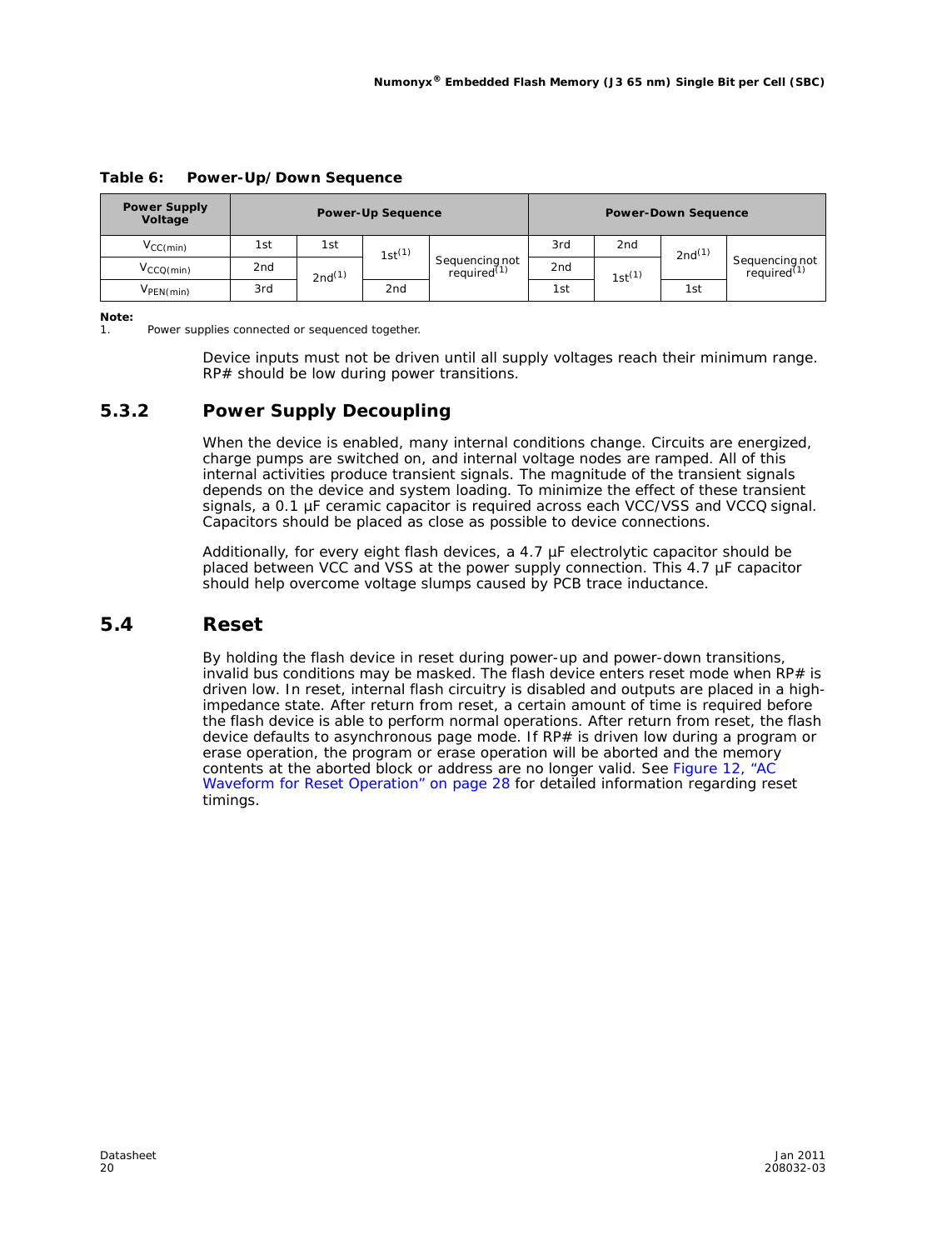### **6.0 Electrical Characteristics**

### **6.1 DC Current Specifications**

|                                 | $V_{CCO}$                                                         | $2.7 - 3.6V$ |              |                |                                                                                                                                                                                                                                                 |              |
|---------------------------------|-------------------------------------------------------------------|--------------|--------------|----------------|-------------------------------------------------------------------------------------------------------------------------------------------------------------------------------------------------------------------------------------------------|--------------|
|                                 | $V_{\text{CC}}$                                                   |              | $2.7 - 3.6V$ |                | <b>Test Conditions</b>                                                                                                                                                                                                                          | <b>Notes</b> |
| Symbol                          | Parameter                                                         | Typ          | Max          | Unit           |                                                                                                                                                                                                                                                 |              |
| 4 L                             | Input and V <sub>PFN</sub> Load Current                           |              | ±1           | μA             | $V_{CC} = V_{CC}$ Max; $V_{CCQ} = V_{CCQ}$ Max<br>$V_{IN} = V_{CCO}$ or $V_{SS}$                                                                                                                                                                | 1            |
| $I_{10}$                        | Output Leakage Current                                            |              | ±10          | μA             | $V_{CC} = V_{CC}$ Max; $V_{CCQ} = V_{CCQ}$ Max<br>$V_{\text{IN}} = V_{\text{CCQ}}$ or $V_{\text{SS}}$                                                                                                                                           | $\mathbf{1}$ |
| $I_{CCS}$                       | V <sub>CC</sub> Standby Current                                   |              | 120          | μA             | CMOS Inputs, $V_{CC} = V_{CC}$ Max; Vccq =<br>VccqMax<br>Device is disabled (see Table 17, "Chip<br>Enable Truth Table for 32-, 64-,<br>128-Mb" on page 30),<br>$RP# = V_{CCO} \pm 0.2 V$                                                       | 1, 2, 3      |
|                                 |                                                                   | 0.71         | 2            | mA             | TTL Inputs, $V_{CC} = V_{CC}$ Max,<br>$Vccq = VccqMax$<br>Device is disabled (see Table 17, "Chip<br>Enable Truth Table for 32-, 64-,<br>128-Mb" on page 30), $RP# = V_{\text{H}}$                                                              |              |
| $I_{CCD}$                       | V <sub>CC</sub> Power-Down Current                                | 50           | 120          | μA             | $RP# = V_{SS} \pm 0.2 V, I_{OUT} (STS) = 0 mA$                                                                                                                                                                                                  |              |
|                                 |                                                                   | 15           | 20           | mA             | CMOS Inputs, $V_{CC} = V_{CC}$ Max, $V_{CCO} = V_{CCO}$<br>Max using standard 8 word page mode<br>reads.<br>Device is enabled (see Table 17, "Chip<br>Enable Truth Table for 32-, 64-,<br>128-Mb" on page 30)<br>$f = 5$ MHz, $I_{OIII} = 0$ mA |              |
| $I_{CCR}$                       | 8-Word Page                                                       | 30           | 54           | mA             | CMOS Inputs, $V_{CC} = V_{CC}$ Max, $V_{CCQ} = V_{CCQ}$<br>Max using standard 8 word page mode<br>reads.<br>Device is enabled (see Table 17, "Chip<br>Enable Truth Table for 32-, 64-,<br>128-Mb" on page 30)<br>$f = 33$ MHz, $I_{OUT} = 0$ mA | 1,3          |
|                                 | V <sub>CC</sub> Program or Set Lock-Bit Current                   | 35           | 60           | m <sub>A</sub> | CMOS Inputs, $V_{\text{PFN}} = V_{\text{CC}}$                                                                                                                                                                                                   | 1,4          |
| $I_{\text{CCW}}$                |                                                                   | 40           | 70           | mA             | TTL Inputs, $V_{\text{PEN}} = V_{\text{CC}}$                                                                                                                                                                                                    |              |
| $I_{CCE}$                       | V <sub>CC</sub> Block Erase or V <sub>CC</sub> Blank Check or     | 35           | 70           | mA             | CMOS Inputs, $V_{\text{PFN}} = V_{\text{CC}}$                                                                                                                                                                                                   | 1,4          |
| $I_{\text{CCBC}}$               | Clear Block Lock-Bits Current                                     | 40           | 80           | mA             | TTL Inputs, $V_{\text{PFN}} = V_{\text{CC}}$                                                                                                                                                                                                    |              |
| I <sub>CCWS</sub><br>$I_{CCES}$ | V <sub>CC</sub> Program Suspend or Block Erase<br>Suspend Current |              | 10           | mA             | Device is enabled (see Table 17, "Chip<br>Enable Truth Table for 32-, 64-,<br>128-Mb" on page $30$ )                                                                                                                                            | 1,5          |

#### **Table 7: DC Current Characteristics**

*Notes:*

1. All currents are in RMS unless otherwise noted. These currents are valid for all product versions (packages and speeds). Contact Numonyx or your local sales office for information about typical specifications.

2. Includes STS.<br>3. CMOS inputs a 3. CMOS inputs are either V<sub>CC</sub>  $\pm$  0.2 V or V<sub>SS</sub>  $\pm$  0.2 V. TTL inputs are either V<sub>IL</sub> or V<sub>IH</sub>.<br>4. Sampled, not 100% tested.

5. I<sub>CCWS</sub> and I<sub>CCES</sub> are specified with the device selected. If the device is read or written while in erase suspend mode, the device's current draw is I<sub>CCR</sub> and I<sub>CCWS</sub>.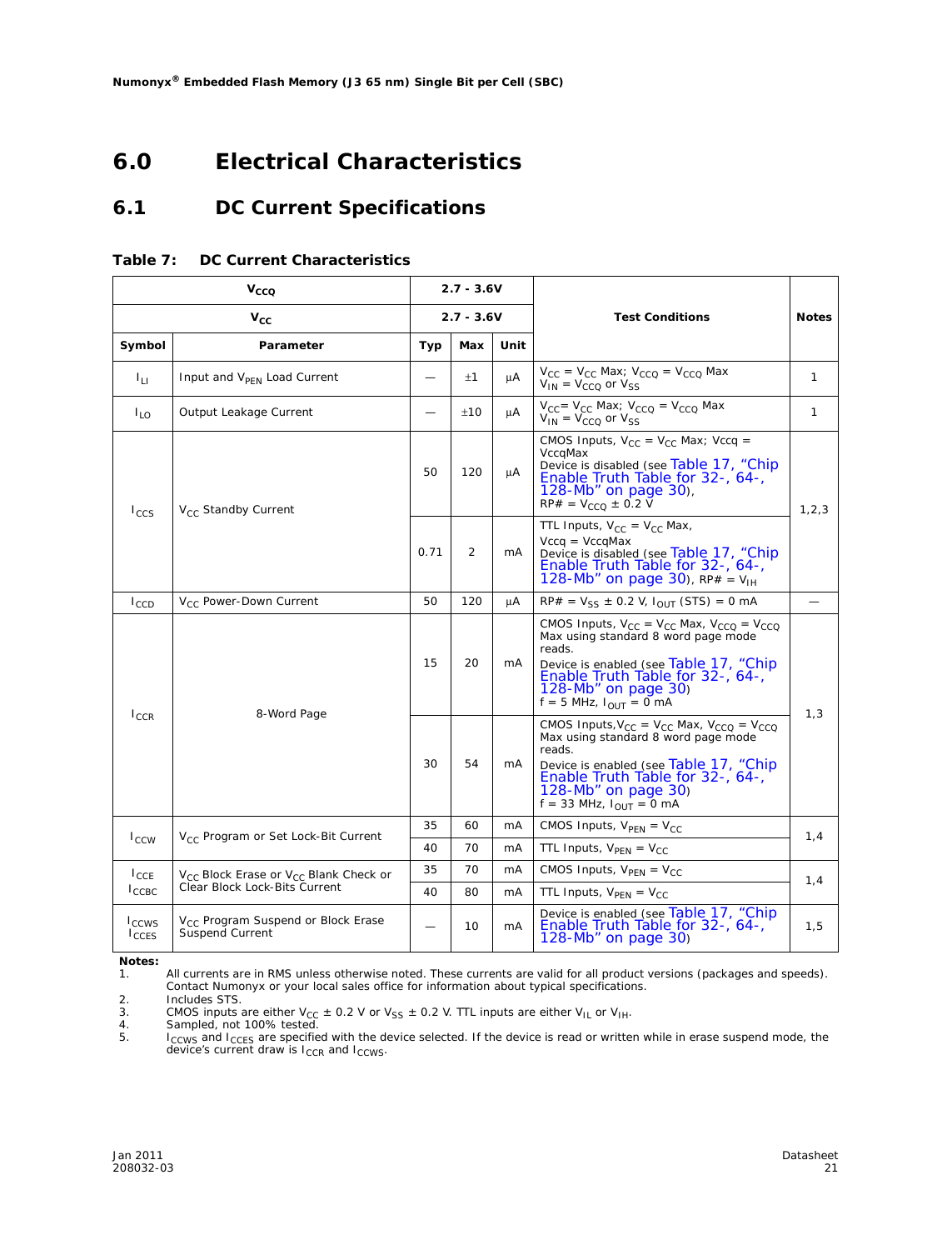### **6.2 DC Voltage specifications**

|                         | $V_{CCQ}$                                                                 |                                     | $2.7 - 3.6 V$                                                                   |        |                                                                                    |              |  |
|-------------------------|---------------------------------------------------------------------------|-------------------------------------|---------------------------------------------------------------------------------|--------|------------------------------------------------------------------------------------|--------------|--|
|                         | $V_{\rm CC}$                                                              |                                     | $2.7 - 3.6 V$                                                                   |        | <b>Test Conditions</b>                                                             | <b>Notes</b> |  |
| Symbol                  | Parameter                                                                 | Min                                 | Max                                                                             | Unit   |                                                                                    |              |  |
| $V_{IL}$                | Input Low Voltage                                                         | $-0.5$                              | 0.8                                                                             | $\vee$ |                                                                                    | 2, 5, 6      |  |
| $V_{\text{IH}}$         | Input High Voltage                                                        | 2.0                                 | $V_{CCQ}$ + 0.5                                                                 | $\vee$ |                                                                                    | 2, 5, 6      |  |
| $V_{\text{O}}$          |                                                                           |                                     | 0.4                                                                             | $\vee$ | $V_{CC} = V_{CC}$ Min<br>$V_{CCQ} = V_{CCQ}$ Min<br>$I_{\text{OI}} = 2 \text{ mA}$ | 1, 2         |  |
|                         |                                                                           | Output Low Voltage<br>0.2<br>$\vee$ | $V_{CC} = V_{CC}$ Min<br>$V_{CCO} = V_{CCO}$ Min<br>$I_{\text{OI}} = 100 \mu A$ |        |                                                                                    |              |  |
| $V_{OH}$                |                                                                           | $0.85 \times V_{CCO}$               |                                                                                 | $\vee$ | $V_{CC} = V_{CCMIN}$<br>$V_{CCO} = V_{CCO}$ Min<br>$I_{OH} = -2.5$ mA              | 1, 2         |  |
|                         | Output High Voltage                                                       | $V_{CCQ}$ – 0.2                     |                                                                                 | $\vee$ | $V_{CC} = V_{CCMIN}$<br>$V_{CCO} = V_{CCO}$ Min<br>$I_{OH} = -100 \mu A$           |              |  |
| VPENLK                  | V <sub>PFN</sub> Lockout during Program,<br>Erase and Lock-Bit Operations |                                     | 2.2                                                                             | $\vee$ |                                                                                    | 2, 3         |  |
| <b>V<sub>PENH</sub></b> | V <sub>PFN</sub> during Block Erase, Program,<br>or Lock-Bit Operations   | 2.7                                 | 3.6                                                                             | V      |                                                                                    | 3            |  |
| V <sub>LKO</sub>        | V <sub>CC</sub> Lockout Voltage                                           |                                     | 2.0                                                                             | $\vee$ |                                                                                    | 4            |  |

#### **Table 8: DC Voltage Characteristics**

*Notes:*

1. Includes STS.<br>2. Sampled, not

2. Sampled, not 100% tested.<br>3. Block erases, programming

 $3.$  Block erases, programming, and lock-bit configurations are inhibited when  $V_{\text{PEN}} \leq V_{\text{PENLK}}$ , and not guaranteed in the

range between V<sub>PENLK</sub> (max) and V<sub>PENH</sub> (min), and above V<sub>PENH</sub> (max).<br>4. Block erases, programming, and lock-bit configurations are inhibited when V<sub>CC</sub> ≤ V<sub>LKO</sub>, and not guaranteed in the range<br>between V<sub>LKO</sub> and V<sub>CC</sub>

6. Input/Output signals can undershoot to -1.0V referenced to V<sub>SS</sub> and can overshoot to V<sub>CCQ</sub> + 1.0V for duration of 2ns or less, the V<sub>CCQ</sub> valid range is referenced to V<sub>SS</sub>.

### **6.3 Capacitance**

#### **Table 9: Capacitance**

| Symbol                     | Parameter <sup>1</sup> |  | Max | Unit | Condition <sup>2</sup> |
|----------------------------|------------------------|--|-----|------|------------------------|
| $\mathsf{C}_{\mathsf{IN}}$ | Input Capacitance      |  |     | pF   | $V_{IN} = 0.0 V$       |
| LOUT                       | Output Capacitance     |  | u   | рF   | $V_{OUT} = 0.0 V$      |

*Notes:*

1. Sampled, not 100% tested.<br>2.  $T_A = -40 \degree C$  to  $+85 \degree C$ , V<sub>CC</sub>

 $T_A$  = -40 °C to +85 °C,  $V_{CC}$  =  $V_{CCQ}$  = 0 to 3.6 V.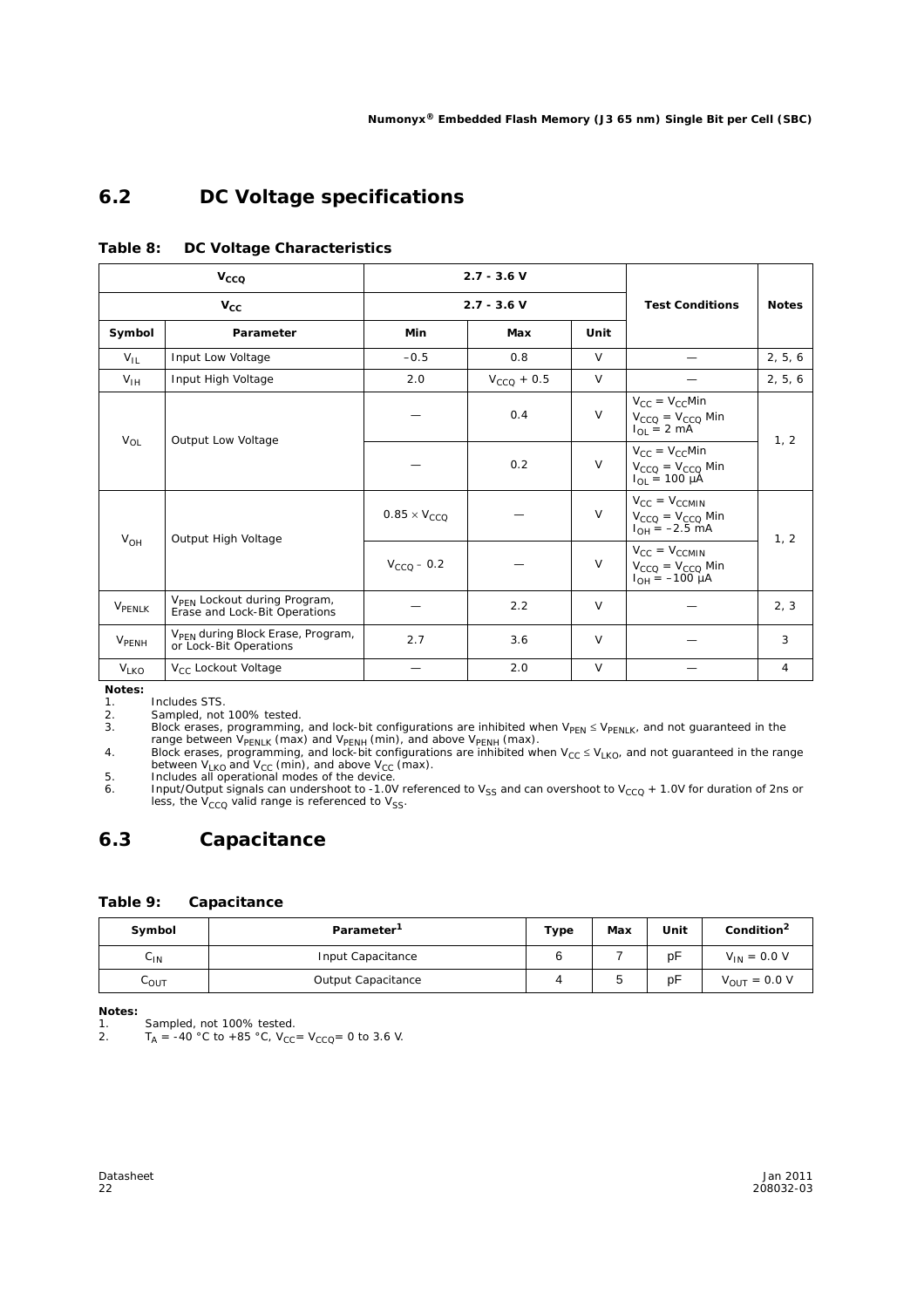### **7.0 AC Characteristics**

Timing symbols used in the timing diagrams within this document conform to the following convention.

**Figure 7: Timing Signal Naming Convention**



**Table 10: Timing Signal Name Decoder**

| Signal                                                | Code | <b>State</b> | Code |
|-------------------------------------------------------|------|--------------|------|
| Address                                               | A    | High         | H    |
| Data - Read                                           | Q    | Low          | L    |
| Data - Write                                          | D    | High-Z       | Z    |
| Chip Enable (CE)                                      | E    | Low-Z        | X    |
| Output Enable (OE#)                                   | G    | Valid        | v    |
| Write Enable (WE#)                                    | W    | Invalid      |      |
| Status (STS)                                          | R    |              |      |
| Reset (RP#)                                           | P    |              |      |
| Byte Enable (BYTE#)                                   | F    |              |      |
| Erase/Program/Block Lock<br>Enable $(V_{\text{PEN}})$ | V    |              |      |

*Note:* Exceptions to this convention include t<sub>ACC</sub> and t<sub>APA</sub>. t<sub>ACC</sub> is a generic timing symbol that refers to the aggregate initial-access delay as determined by tavov, t<sub>ELQV</sub>, and t<sub>GLQV</sub> (whichever is satisfied last) of the flash device.  $t_{APA}$  is specified in the flash device's data sheet, and is the address-to-data delay for subsequent page-mode reads.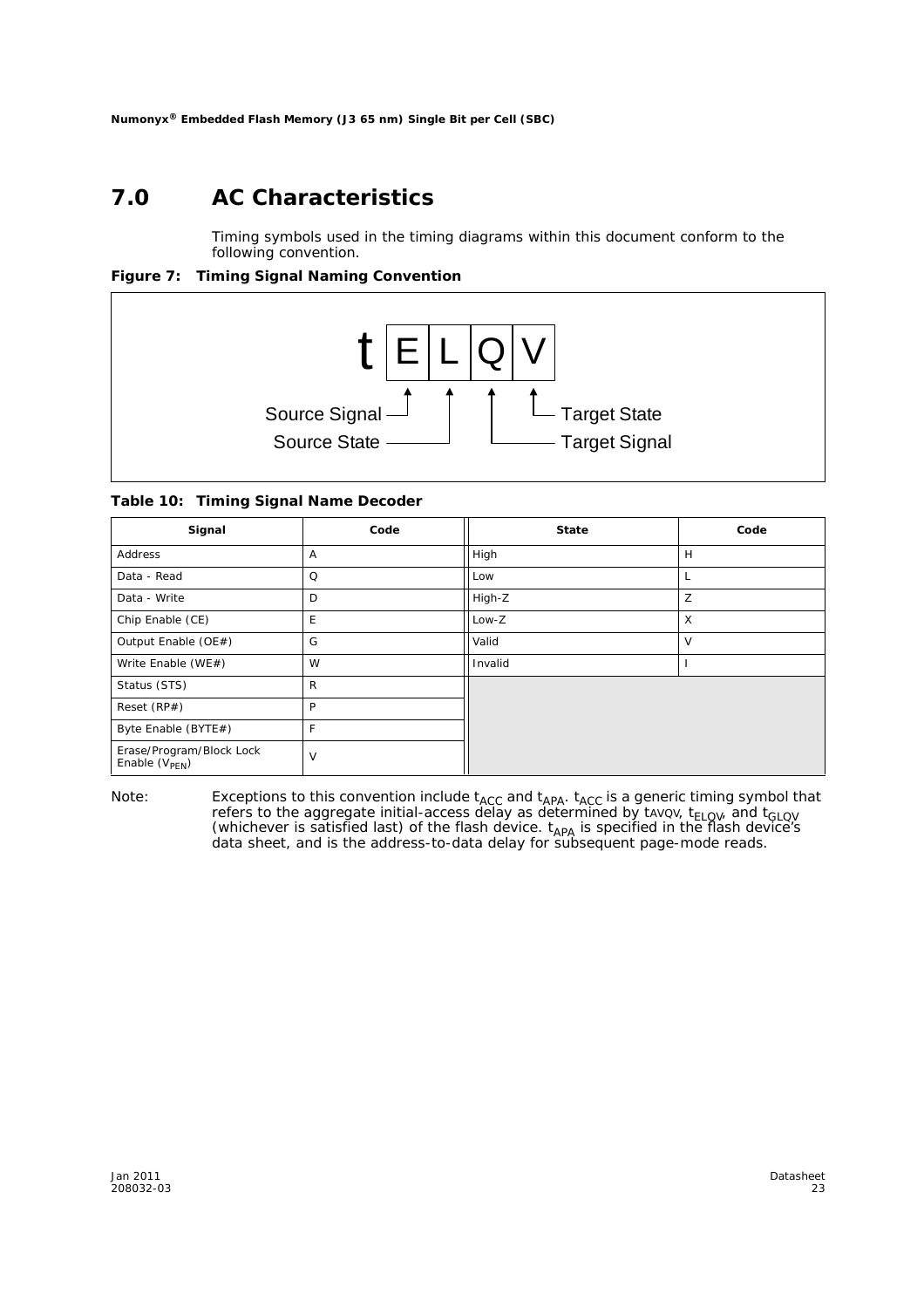### **7.1 Read Specifications**

#### **Table 11: Read Operations**

|                 | Asynchronous Specifications $V_{CC}$ = 2.7 V-3.6 V <sup>(3)</sup> and $V_{CCQ}$ = 2.7 V-3.6 V <sup>(3)</sup> |                                                                         |          |                          |                          |         |              |  |  |
|-----------------|--------------------------------------------------------------------------------------------------------------|-------------------------------------------------------------------------|----------|--------------------------|--------------------------|---------|--------------|--|--|
| #               | Sym                                                                                                          | Parameter                                                               | Density  | <b>Min</b>               | Max                      | Unit    | <b>Notes</b> |  |  |
| R1              | $t_{AVAV}$                                                                                                   | Read/Write Cycle Time                                                   |          | 75                       | $\overline{\phantom{0}}$ | ns      | 1,2          |  |  |
| R <sub>2</sub>  | $t_{AVOV}$                                                                                                   | Address to Output Delay                                                 | All      |                          | 75                       | ns      | 1,2          |  |  |
| R <sub>3</sub>  | $t_{ELOV}$                                                                                                   | CEX to Output Delay                                                     |          |                          | 75                       | ns      | 1,2          |  |  |
| R4              | $t_{\text{GLOV}}$                                                                                            | OE# to Non-Array Output Delay                                           |          |                          | 25                       | ns      | 1, 2, 4      |  |  |
|                 |                                                                                                              |                                                                         | 32 Mbit  |                          | 150                      |         | 1,2          |  |  |
| R <sub>5</sub>  | t <sub>PHQV</sub>                                                                                            | RP# High to Output Delay                                                | 64 Mbit  |                          | 180                      | ns      | 1,2          |  |  |
|                 |                                                                                                              |                                                                         | 128 Mbit |                          | 210                      |         | 1,2          |  |  |
| R <sub>6</sub>  | $t_{ELOX}$                                                                                                   | CEX to Output in Low Z                                                  |          | $\Omega$                 | $\overline{\phantom{0}}$ | ns      | 1, 2, 5      |  |  |
| R7              | $t_{\rm GI\,OX}$                                                                                             | OE# to Output in Low Z                                                  |          | $\Omega$                 | $\equiv$                 | ns      | 1, 2, 5      |  |  |
| R <sub>8</sub>  | $t_{EHOZ}$                                                                                                   | CEX High to Output in High Z                                            |          | $\overline{\phantom{0}}$ | 25                       | ns      | 1, 2, 5      |  |  |
| R9              | $t_{GHOZ}$                                                                                                   | OE# High to Output in High Z                                            |          |                          | 15                       | ns      | 1, 2, 5      |  |  |
| R <sub>10</sub> | $t_{OH}$                                                                                                     | Output Hold from Address, CEX, or OE#<br>Change, Whichever Occurs First |          | $\Omega$                 | $\overline{\phantom{0}}$ | ns      | 1, 2, 5      |  |  |
| R <sub>11</sub> | $t_{\rm FI\,FI}$ / $t_{\rm FI\,FH}$                                                                          | CEX Low to BYTE# High or Low                                            | All      |                          | 10                       | ns      | 1, 2, 5      |  |  |
| R <sub>12</sub> | t <sub>FLQV/</sub> t <sub>FHQV</sub>                                                                         | BYTE# to Output Delay                                                   |          |                          | 1                        | $\mu$ s | 1,2          |  |  |
| R <sub>13</sub> | $t_{FLOZ}$                                                                                                   | BYTE# to Output in High Z                                               |          |                          | $\mathbf{1}$             | $\mu$ s | 1, 2, 5      |  |  |
| R <sub>14</sub> | t <sub>EHEL</sub>                                                                                            | CEx High to CEx Low                                                     |          | $\Omega$                 | $\overline{\phantom{0}}$ | ns      | 1, 2, 5      |  |  |
| R <sub>15</sub> | $t_{APA}$                                                                                                    | Page Address Access Time                                                |          |                          | 25                       | ns      | 5, 6         |  |  |
| R <sub>16</sub> | $t_{\text{GLOV}}$                                                                                            | OE# to Array Output Delay                                               |          |                          | 25                       | ns      | 1, 2, 4      |  |  |

*Notes:*

1. CE<sub>X</sub> low is defined as the combination of pins CEO, CE1 and CE2 that enable the device. CE<sub>X</sub> high is defined as the combination of pins CEO, CE1, and CE2 that disable the device (see Table 17, "Chip Enable Truth Tabl

4. See Figure 13, "AC Input/Output Reference Waveform" on page 29 and Figure 14, "Transient Equivalent Testing Load Circuit" on page 29 for testing characteristics.

5. Sampled, not 100% tested.

6. For devices configured to standard word/byte read mode, R15 ( $t_{APA}$ ) will equal R2 ( $t_{AVQV}$ ).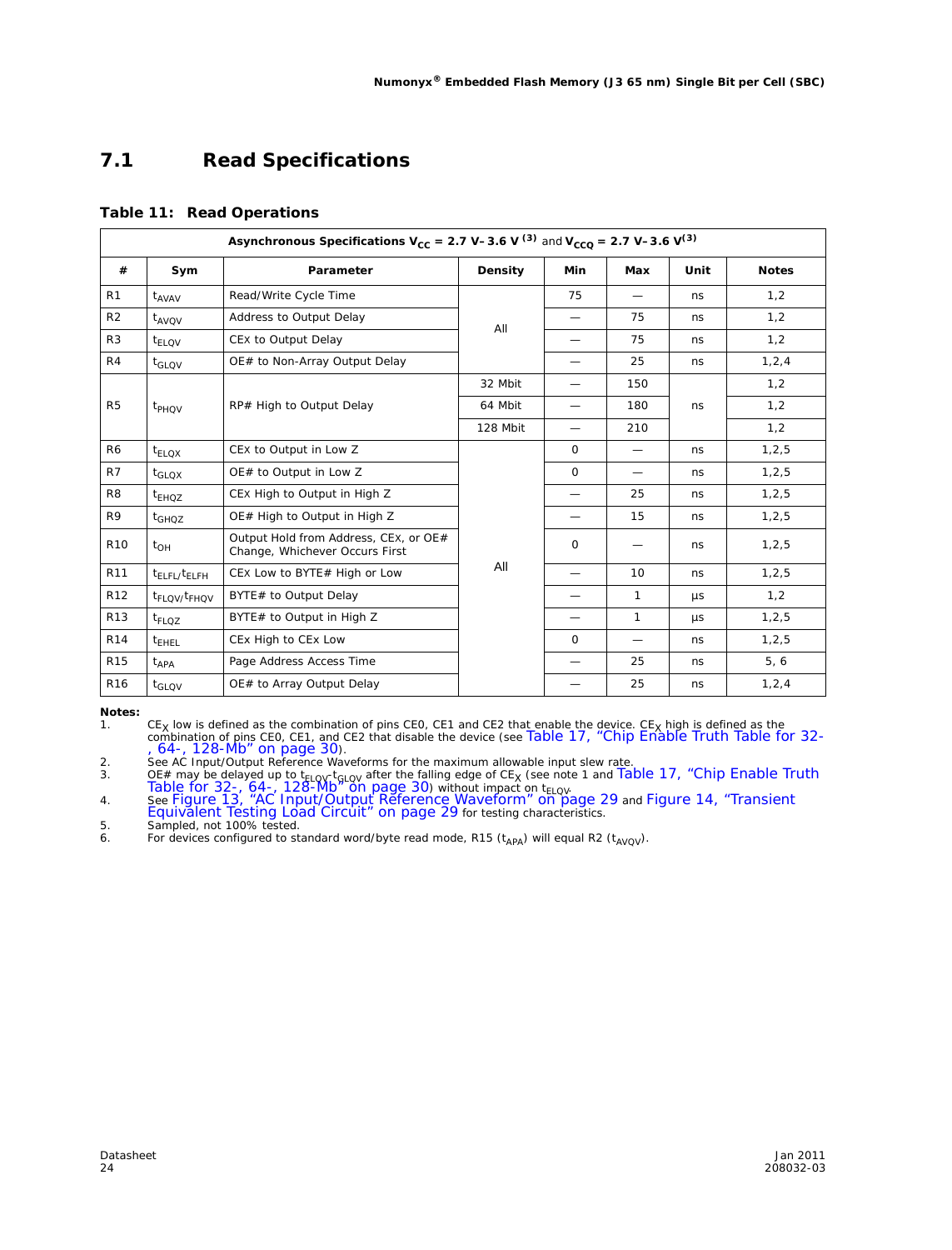

**Figure 8: Single-Word Asynchronous Read Waveform**

*Notes:*

1. CE<sub>X</sub> low is defined as the combination of pins CEO, CE1, and CE2 that enable the device. CE<sub>X</sub> high is defined as the<br>combination of pins CEO, CE1, and CE2 that disable the device (see Table 17, "Chip Enable Truth Tabl

2. When reading the flash array a faster t<sub>GLQV</sub> (R16) applies. For non-array reads, R4 applies (i.e., Status Register reads, query reads, or device identifier reads).



**Figure 9: 8-Word Asynchronous Page Mode Read**

*Notes:* 1. CE<sub>X</sub> low is defined as the combination of pins CEO, CE1, and CE2 that enable the device. CE<sub>X</sub> high is defined as the<br>combination of pins CEO, CE1, and CE2 that disable the device (see Table 17, "Chip Enable Truth Tabl

2. In this diagram, BYTE# is asserted high.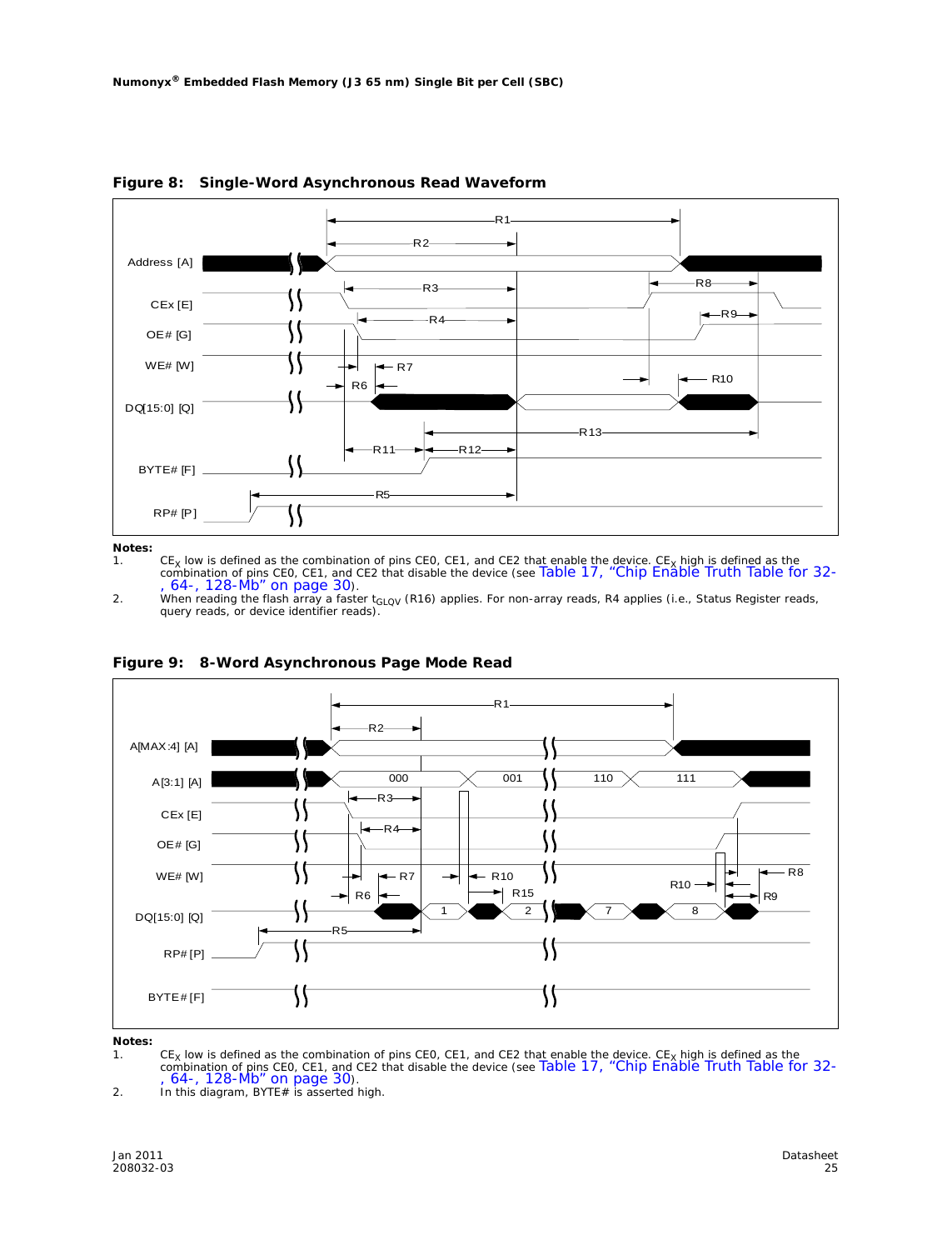| #<br>Symbol    |                                         | Parameter                                                   |          | Valid for All<br><b>Speeds</b> |     | Unit | <b>Notes</b>        |
|----------------|-----------------------------------------|-------------------------------------------------------------|----------|--------------------------------|-----|------|---------------------|
|                |                                         |                                                             |          | Min                            | Max |      |                     |
|                |                                         |                                                             | 32 Mbit  | 150                            |     |      |                     |
| W1             | $t_{PHWI}$ ( $t_{PHFI}$ )               | RP# High Recovery to WE# ( $CEx$ ) Going Low                | 64 Mbit  | 180                            |     |      | 1, 2, 3, 4          |
|                |                                         |                                                             | 128 Mbit | 210                            |     |      |                     |
| W <sub>2</sub> | t <sub>ELWL</sub> (t <sub>WLEL</sub> )  | $CE_x$ (WE#) Low to WE# (CE <sub>x</sub> ) Going Low        |          | $\Omega$                       |     |      | 1, 2, 3, 5          |
| W <sub>3</sub> | t <sub>WP</sub>                         | Write Pulse Width                                           |          | 60                             |     |      | 1, 2, 3, 5          |
| W4             | $t_{\text{DVWH}}(t_{\text{DVFH}})$      | Data Setup to WE# ( $CE_x$ ) Going High                     |          | 50                             |     |      | 1, 2, 3, 6          |
| W <sub>5</sub> | $t_{AVWH}$ ( $t_{AVEH}$ )               | Address Setup to WE# $(CEx)$ Going High                     |          | 55                             |     |      | 1, 2, 3, 6          |
| W <sub>6</sub> | $t_{\text{WHEH}}$ ( $t_{\text{EHWH}}$ ) | $CE_x$ (WE#) Hold from WE# (CE <sub>x</sub> ) High          |          | $\Omega$                       |     | ns   | 1, 2, 3             |
| W7             | $t_{WHDX}$ ( $t_{EHDX}$ )               | Data Hold from WE# $(CE_y)$ High                            |          | $\Omega$                       |     |      | 1, 2, 3             |
| W8             | $tWHAX$ ( $tEHAX$ )                     | Address Hold from $WE# (CE_x)$ High                         | All      | $\Omega$                       |     |      | 1, 2, 3             |
| W9             | $t_{WPH}$                               | Write Pulse Width High                                      |          | 30                             |     |      | 1, 2, 3, 7          |
| W11            | $t_{VPWH}$ ( $t_{VPEH}$ )               | $V_{\text{PFN}}$ Setup to WE# (CE <sub>X</sub> ) Going High |          | $\Omega$                       |     |      | 1, 2, 3, 4          |
| W12            | $t_{WHGI}$ ( $t_{FHGI}$ )               | Write Recovery before Read                                  |          | 35                             |     |      | 1, 2, 3, 8          |
| W13            | $t_{WHRL}$ ( $t_{EHRL}$ )               | WE# ( $CEx$ ) High to STS Going Low                         |          |                                | 500 |      | 1, 2, 3, 9          |
| W15            | $t_{\rm OVVI}$                          | V <sub>PFN</sub> Hold from Valid SRD, STS Going High        |          | $\mathbf 0$                    |     |      | 1, 2, 3, 4,<br>9,10 |

**Table 12: Write Operations**

*Notes:*

1. CE<sub>X</sub> low is defined as the combination of pins CEO, CE1, and CE2 that enable the device. CE<sub>X</sub> high is defined as the combination of pins CEO, CE1, and CE2 that disable the device (see Table 17, "Chip Enable Truth Tabl

2. Read timing characteristics during block erase, program, and lock-bit configuration operations are the same as during

read-only operations. Refer to *AC Characteristics–Read-Only Operations*.<br>3. A write operation can be initiated and terminated with either CE<sub>X</sub> or WE#.

4. Sampled, not 100% tested.<br>5. Write pulse width  $(t_{\text{WP}})$  is de

5. Write pulse width (t<sub>WP</sub>) is defined from CE<sub>X</sub> or WE# going low (whichever goes low last) to CE<sub>X</sub> or WE# going high<br>(whichever goes high first). Hence, t<sub>WP</sub> = t<sub>WLWH</sub> = t<sub>ELEH</sub> = t<sub>WLEH</sub> = t<sub>ELWH</sub>.<br>6. Refer to Table

program, or lock-bit configuration.<br>7. Write pulse width high (t<sub>WPH</sub>) is defined from CE<sub>X</sub> or WE# going high (whichever goes high first) to CE<sub>X</sub> or WE# going

low (whichever goes low first). Hence,  $t_{WPH} = t_{WHHL} = t_{EHEL} = t_{WHEL} = t_{EHWL}$ .<br>8. For array access,  $t_{AVOV}$  is required in addition to  $t_{WHGL}$  for any accesses after a write.<br>9. STS timings are based on STS configured in its RY/

10. V<sub>PEN</sub> should be held at V<sub>PENH</sub> until determination of block erase, program, or lock-bit configuration success (SR[5:3,1]  $V_{\text{PEN}}$  should be held at  $V_{\text{PENH}}$  until determination of block erase, program, or lock-bit configuration success (SR[5:3,1] = 0).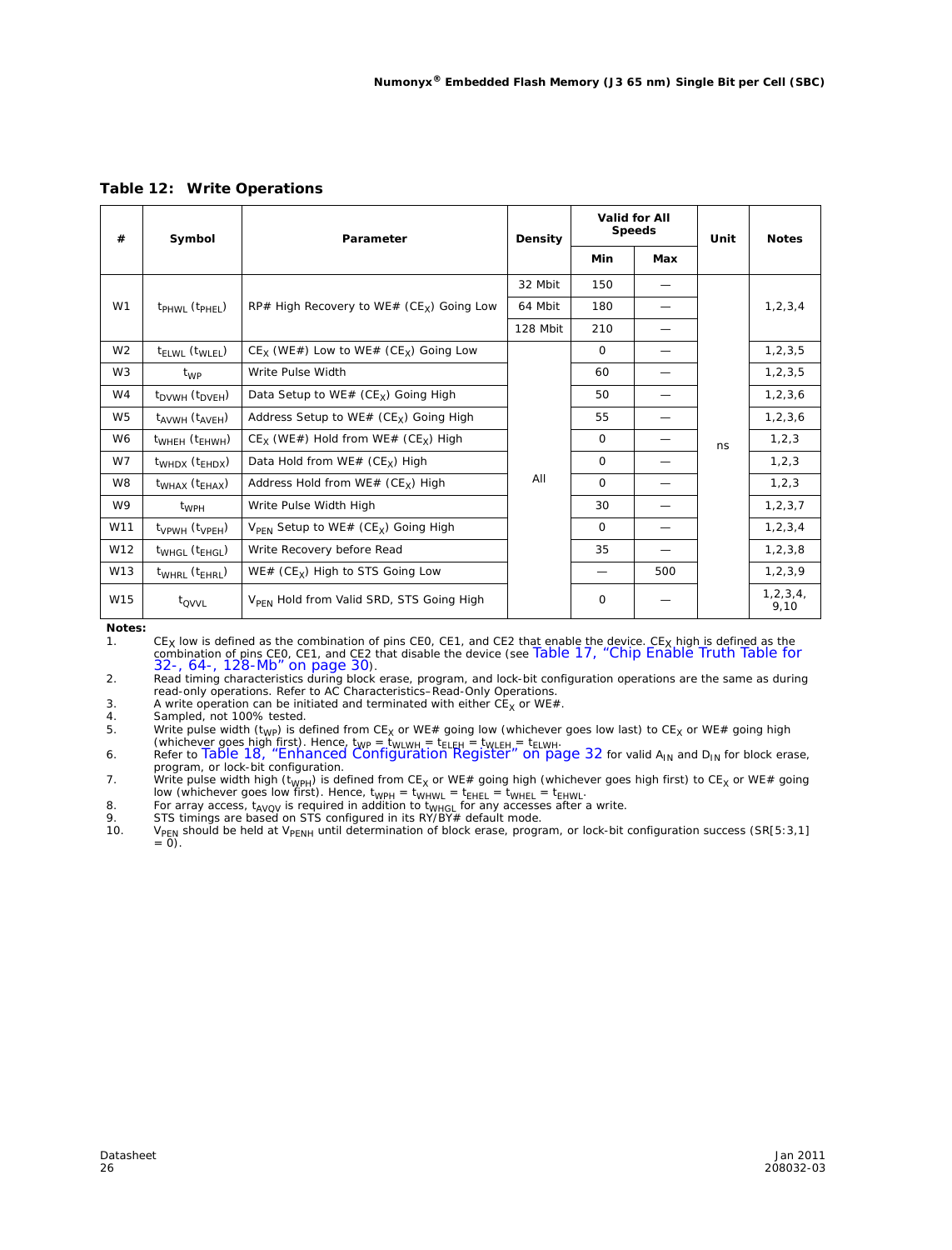

**Figure 10: Asynchronous Write Waveform**

#### **Figure 11: Asynchronous Write to Read Waveform**

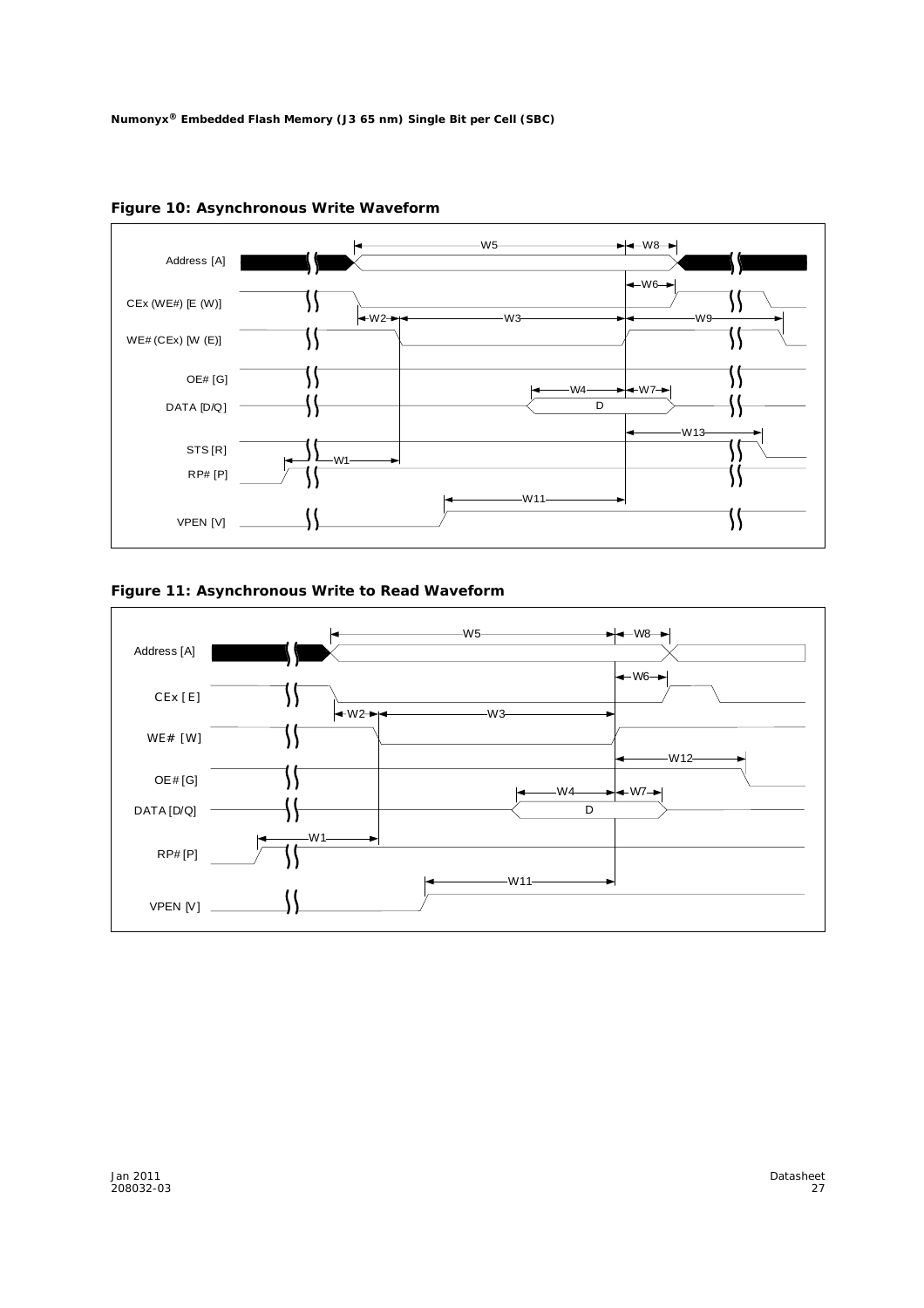### **7.2 Program, Erase, Block-Lock Specifications**

| #    | Symbol                |                                      | Parameter                             | Typ | Max  | Unit    | <b>Notes</b>     |
|------|-----------------------|--------------------------------------|---------------------------------------|-----|------|---------|------------------|
| W200 | t <sub>PROG/W</sub>   | Program Time                         | Single word                           | 40  | 175  | μs      | 1, 2, 3, 4, 6    |
|      |                       |                                      | Aligned 16 Words BP Time (32 Bytes)   | 128 | 654  | μs      | 1, 2, 3, 4, 5, 6 |
| W250 | <sup>t</sup> PROG     | Buffer Program Time                  | Aligned 128 Words BP Time (256 Bytes) | 400 | 2000 | μs      | 1, 2, 3, 4, 5, 6 |
|      |                       |                                      | Aligned 256 Words BP Time             | 720 | 3600 | μs      | 1, 2, 3, 4, 5, 6 |
| W501 | t <sub>ERS/AB</sub>   | <b>Block Erase Time</b>              |                                       | 1.0 | 4.0  | sec     | 1, 2, 3, 4, 6    |
| W650 | $t_{\rm lks}$         | Set Lock-Bit Time                    |                                       | 50  | 60   | μs      | 1, 2, 3, 4, 6    |
| W651 | t <sub>lkc</sub>      | Clear Block Lock-Bits Time           |                                       | 0.5 | 1    | sec     | 1, 2, 3, 4, 6    |
| W600 | t <sub>SUSP/P</sub>   | Program Suspend Latency Time to Read |                                       | 15  | 20   | μs      | 1, 2, 3, 6       |
| W601 | t <sub>SUSP/E</sub>   | Erase Suspend Latency Time to Read   |                                       | 15  | 20   | μs      | 1, 2, 3, 6       |
| W602 | t <sub>ERS/SUSP</sub> | Erase to Suspend                     |                                       | 500 |      | $\mu$ s | 1,7              |
| W652 | $t_{\text{STS}}$      | STS Pulse Width Low Time             |                                       | 500 |      | ns      | 1                |
| W702 | $t_{BC/MB}$           | blank check                          | Array Block                           | 3.2 |      | ms      |                  |

**Table 13: Configuration Performance**

*Notes:*

1. Typical values measured at  $T_A = +25$  °C and nominal voltages. Assumes corresponding lock-bits are not set. Subject to

change based on device characterization. 2. These performance numbers are valid for all speed versions.

3. Sampled but not 100% tested.

4. Excludes system-level overhead.<br>5. These values are valid when the 5. These values are valid when the buffer is full, and the start address is aligned.

6. Max values are measured at worst case temperature, data pattern and  $V_{CC}$  corner within 100K cycles. But for W650, W651, W600 and W601, the Max value are expressed at +25 °C or -40 °C.

7. W602 is the typical time between an initial block erase or erase resume command and then a subsequent erase suspend command. Violating the specification repeatedly during any particular block erase may cause erase failures.

### **7.3 Reset Specifications**





*Note:* STS is shown in its default mode (RY/BY#).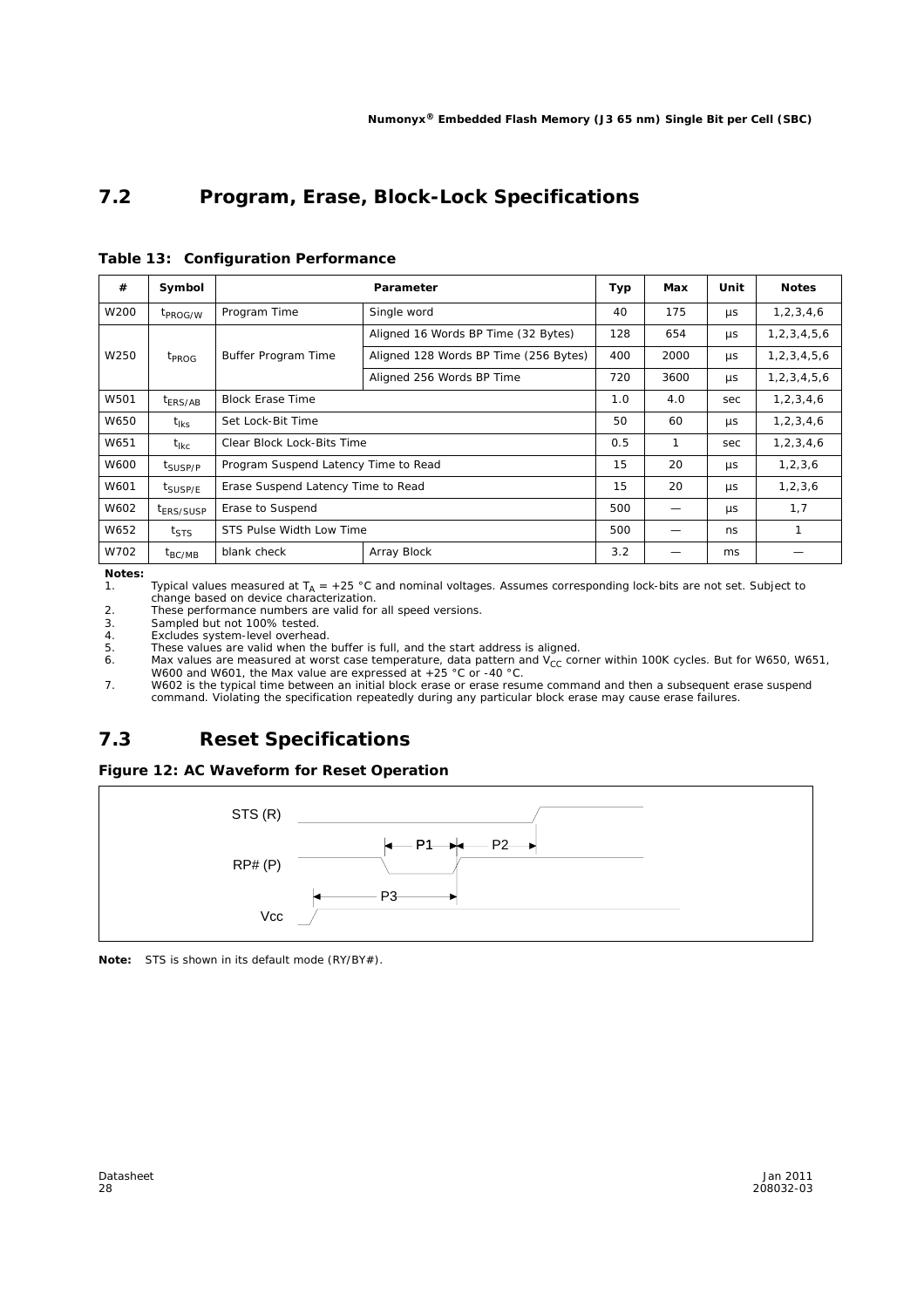**Table 14: Reset Specifications**

| #              | Symbol            | Parameter                                                                        |                                                                                       |     | Max | Unit       | <b>Notes</b> |
|----------------|-------------------|----------------------------------------------------------------------------------|---------------------------------------------------------------------------------------|-----|-----|------------|--------------|
| P <sub>1</sub> | $t_{\text{PLPH}}$ | RP# Pulse Low Time<br>(If RP# is tied to $V_{cc}$ , this<br>specification is not | RP# is asserted during block erase,<br>program or lock-bit configuration<br>operation |     |     | <b>LIS</b> |              |
|                |                   | applicable)                                                                      | RP# is asserted during read                                                           | 100 |     | ns         |              |
| P <sub>2</sub> | <sup>I</sup> PHRH | RP# High to Reset during Block Erase, Program, or Lock-Bit<br>Configuration      |                                                                                       |     | 100 | ns         | 1,2          |
| P <sub>3</sub> | <b>TVCCPH</b>     | Vcc Power Valid to RP# de-assertion (high)                                       |                                                                                       | 60  |     | <b>US</b>  |              |

*Notes:*

1. These specifications are valid for all product versions (packages and speeds).

2. A reset time, t<sub>PHQV</sub>, is required from the latter of STS (in RY/BY# mode) or RP# going high until outputs are valid.

### **7.4 AC Test Conditions**





*Note:* AC test inputs are driven at V<sub>CCQ</sub> for a Logic "1" and 0.0 V for a Logic "0." Input timing begins, and output timing ends, at V<sub>CCQ</sub>/2 V (50% of V<sub>CCQ</sub>). Input rise and fall times (10% to 90%) < 5 ns.

#### **Figure 14: Transient Equivalent Testing Load Circuit**



*Note:* C<sub>L</sub> Includes Jig Capacitance

#### **Table 15: Test Configuration**

| <b>Test Configuration</b> | $C_1$ (pF) |
|---------------------------|------------|
| $V_{CCQ} = V_{CCOMIN}$    | 30         |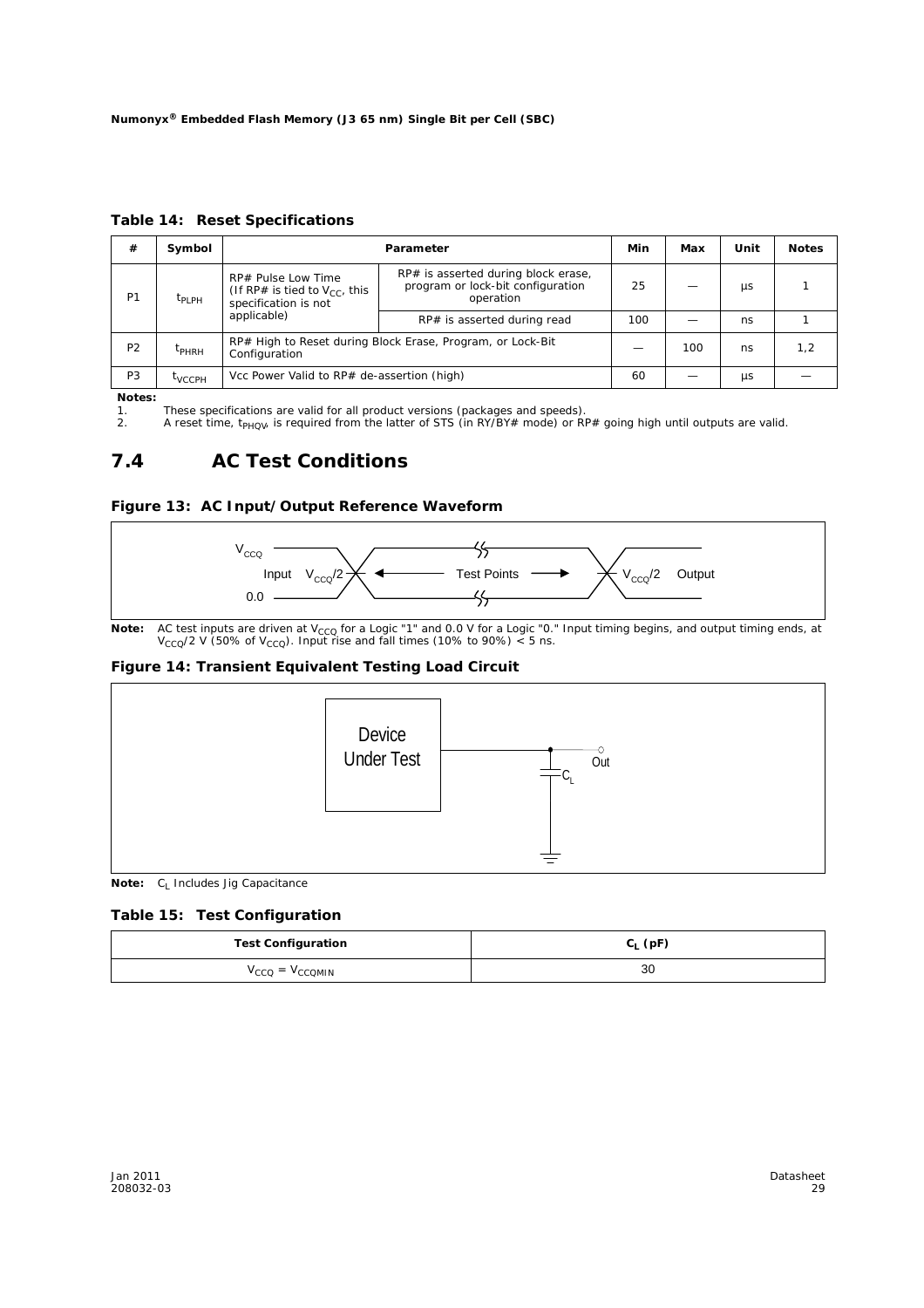### **8.0 Bus Interface**

This section provides an overview of Bus operations. The on-chip Write State Machine (WSM) manages all erase and program algorithms. The system CPU provides control of all in-system read, write, and erase operations through the system bus. All bus cycles to or from the flash memory conform to standard microprocessor bus cycles. Table 16 summarizes the necessary states of each control signal for different modes of operations.

#### **Table 16: Bus Operations**

| Mode                                                 | RP#      | CE <sub>y</sub> <sup>(1)</sup> | $OE#^{(2)}$     | $WE#^{(2)}$     | <b>V<sub>PEN</sub></b> | $DQ_{15:0}^{(3)}$ | <b>STS</b><br>(Default<br>Mode) | <b>Notes</b> |
|------------------------------------------------------|----------|--------------------------------|-----------------|-----------------|------------------------|-------------------|---------------------------------|--------------|
| Async., Status, Query and<br><b>Identifier Reads</b> | $V_{IH}$ | Enabled                        | $V_{IL}$        | $V_{\text{IH}}$ | X                      | $D_{\text{OUT}}$  | High Z                          | 4,6          |
| <b>Output Disable</b>                                | $V_{IH}$ | Enabled                        | $V_{IH}$        | $V_{\text{IH}}$ | X                      | High Z            | High Z                          |              |
| Standby                                              | $V_{IH}$ | <b>Disabled</b>                | X               | X               | X                      | High Z            | High Z                          |              |
| Reset/Power-down                                     | $V_{IL}$ | X                              | X               | X               | X                      | High Z            | High Z                          |              |
| <b>Command Writes</b>                                | $V_{IH}$ | Enabled                        | $V_{\text{IH}}$ | $V_{IL}$        | X                      | $D_{IN}$          | High Z                          | 6,7          |
| Array Writes                                         | $V_{IH}$ | Enabled                        | $V_{IH}$        | $V_{IL}$        | V <sub>PENH</sub>      | X                 | $V_{IL}$                        | 5,8          |

*Notes:*

1. See Table 17 for valid CE<sub>x</sub> configurations.<br>2. OE# and WE# should never be asserted simultaneously. If done so, OE# overrides WE#.

4. Refer to DC characteristics. When  $V_{\text{PEN}} \leq V_{\text{PENLK}}$ , memory contents can be read but not altered.

5.  $\times$  X should be V<sub>IL</sub> or V<sub>IH</sub> for the control pins and V $_{\sf PENLK}$  or V $_{\sf PENH}$  for V $_{\sf PEN}$ . For outputs, X should be V<sub>OL</sub> or V<sub>OH</sub>.

6. In default mode, STS is V<sub>OL</sub> when the WSM is executing internal block erase, program, or a lock-bit configuration algorithm. It is V<sub>OH</sub> (pulled up by an external pull up resistance ≈ 10k) when the WSM is not busy, i

operation.

8. Array writes are either program or erase operations.

#### **Table 17: Chip Enable Truth Table for 32-, 64-, 128-Mb**

| CE2             | CE1      | CEO             | <b>DEVICE</b> |
|-----------------|----------|-----------------|---------------|
| $V_{IL}$        | $V_{IL}$ | $V_{IL}$        | Enabled       |
| $V_{IL}$        | $V_{IL}$ | $V_{IH}$        | Disabled      |
| $V_{IL}$        | $V_{IH}$ | $V_{IL}$        | Disabled      |
| $V_{IL}$        | $V_{IH}$ | $V_{IH}$        | Disabled      |
| $V_{IH}$        | $V_{IL}$ | $V_{IL}$        | Enabled       |
| $V_{IH}$        | $V_{IL}$ | $V_{IH}$        | Enabled       |
| $V_{\text{IH}}$ | $V_{IH}$ | $V_{IL}$        | Enabled       |
| $V_{IH}$        | $V_{IH}$ | $V_{\text{IH}}$ | Disabled      |

*Note:* For single-chip applications, CE2 and CE1 can be connected to VSS.

<sup>3.</sup> DQ refers to DQ[7:0] when BYTE# is low and DQ[15:0] if BYTE# is high.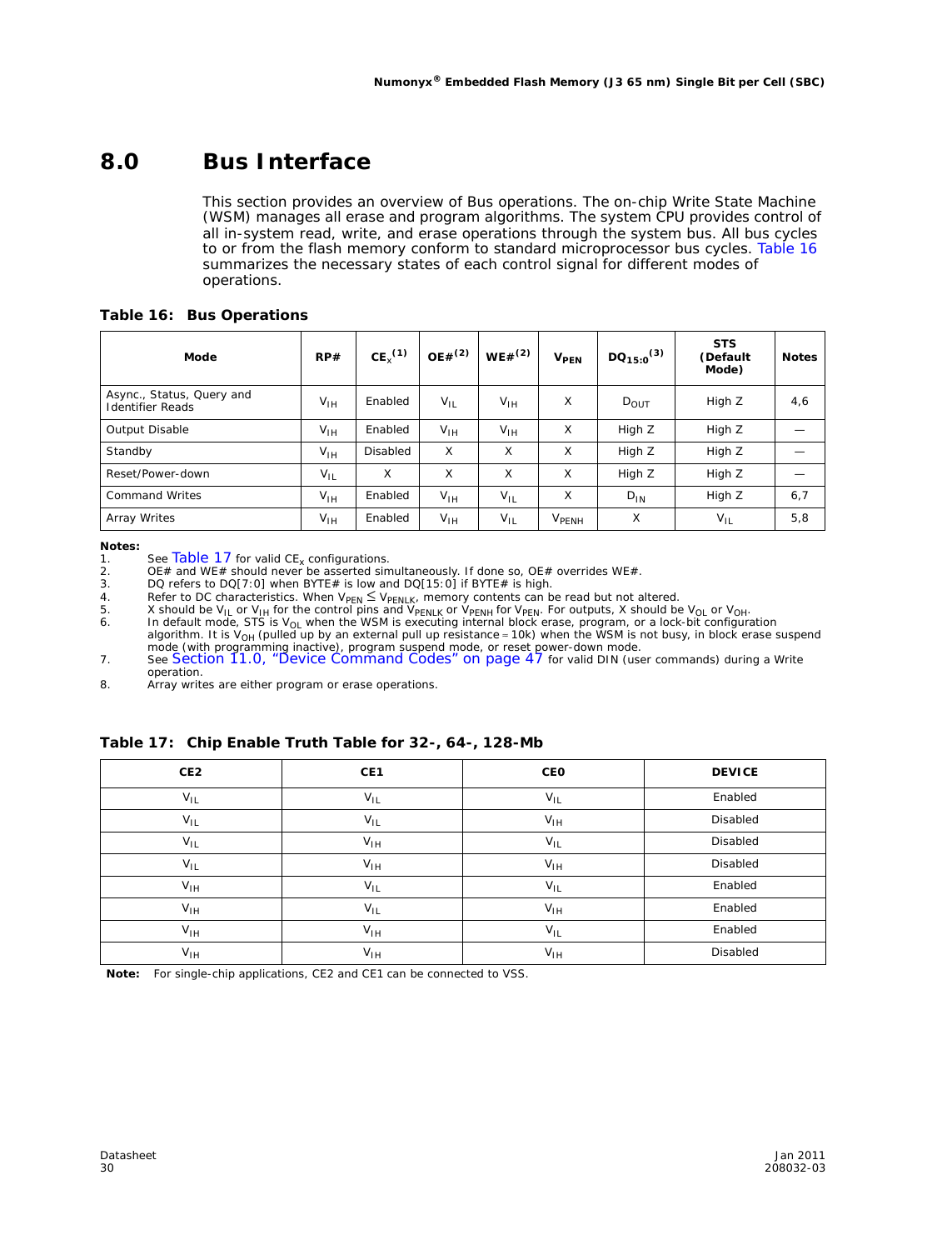#### **8.1 Bus Reads**

Reading from flash memory outputs stored information to the processor or chipset, and does not change any contents. Reading can be performed an unlimited number of times. Besides array data, other types of data such as device information and device status are available from the flash.

To perform a bus read operation, CEx (refer to Table 17 on page 30) and OE# must be asserted. CEx is the device-select control; when active, it enables the flash memory device. OE# is the data-output control; when active, the addressed flash memory data is driven onto the I/O bus. For all read states, WE# and RP# must be de-asserted. See Section 9.2, "Read Operations" on page 35.

#### **8.1.1 Asynchronous Page Mode Read**

Unlike J3 130nm devices, J3 65 nm SBC device provides Eight-Word Asynchronous Page mode only. Array data can be sensed up to eight words (16 Bytes) at a time. This is the default mode on power-up or reset.

On J3 130nm devices, the Set Enhanced Configuration Register command is used to enable Eight-Word Page mode upon power-up or reset, however this has no effect on J3 65 nm SBC device anymore.

After the initial access delay, the first word out of the page buffer corresponds to the initial address. Address bits A[3:1] determine which word is output from the page buffer for a x16 bus width, and A[3:0] determine which byte is output from the page buffer for a x8 bus width. Subsequent reads from the device come from the page buffer. These reads are output on DQ[15:0] for a x16 bus width and DQ[7:0] for a x8 bus width after a minimum delay by changing A[3:1] or A[3:0].

Data can be read from the page buffer multiple times, and in any order.If address bits A[MAX:4] change at any time, or if CEx# is toggled, the device will sense and load new data into the page buffer. Asynchronous Page mode is the default read mode on powerup or reset.

To perform a Page mode read after any other operation, the Read Array command must be issued to read from the flash array. Asynchronous Page mode reads are permitted in all blocks and are used to access register information. During register access, only one word is loaded into the page buffer.

#### **8.1.1.1 Enhanced Configuration Register**

The Enhanced Configuration Register (ECR) is a volatile storage register that when addressed by the Set ECR command can select between Four-Word Page mode and Eight-Word Page mode on J3 130nm devices, however this has no effect on J3 65 nm SBC device.

The ECR is volatile; all bits will be reset to default values when RP# is deasserted or power is removed from the device. To modify ECR settings, use the Set ECR command. The Set ECR command is written along with the configuration register value, which is placed on the lower 16 bits of the address bus A[16:1]. This is followed by a second write that confirms the operation and again presents the ECR data on the address bus. After executing this command, the device returns to Read Array mode.

The ECR is shown in Table 18. 8-word page mode Command Bus-Cycle is captured in Table 19 for backward compatibility reasons.

*Note:* If the 8-word Asynchronous Page mode is used on J3 65 nm SBC, a Clear Status Register command must be executed after issuing the Set ECR command.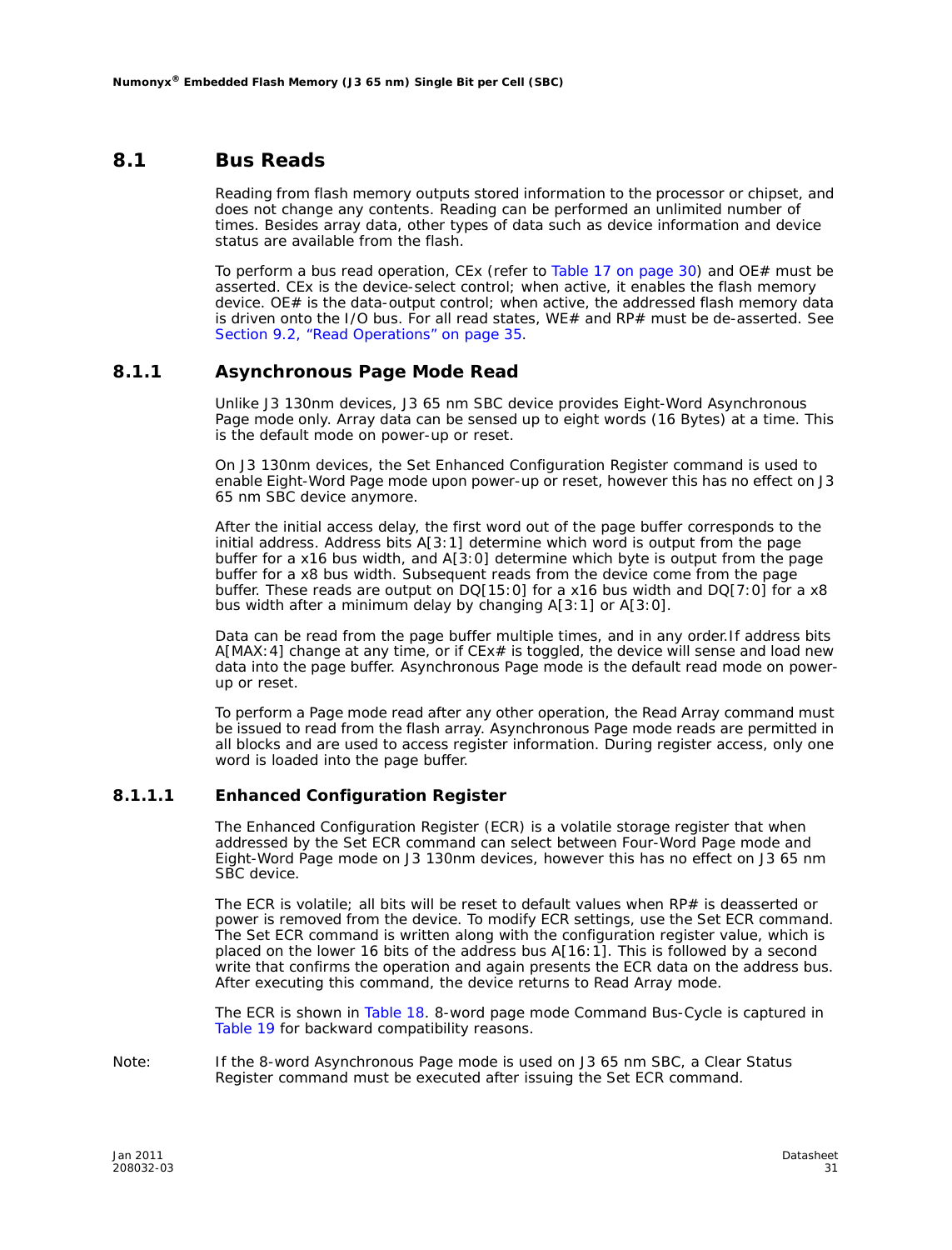|                  | Reserved         | Page<br>Length                                                     | Reserved                        |                                                                                                             |  |  |                                                        |                 |                 |                              |                 |            |                        |
|------------------|------------------|--------------------------------------------------------------------|---------------------------------|-------------------------------------------------------------------------------------------------------------|--|--|--------------------------------------------------------|-----------------|-----------------|------------------------------|-----------------|------------|------------------------|
| <b>ECR</b><br>15 | <b>ECR</b><br>14 | <b>ECR</b><br>13                                                   | <b>ECR</b><br>$12 \overline{ }$ | <b>ECR</b><br><b>ECR</b><br><b>ECR</b><br><b>ECR</b><br><b>ECR</b><br><b>ECR</b><br>10<br>9<br>11<br>8<br>6 |  |  |                                                        | <b>ECR</b><br>5 | <b>ECR</b><br>4 | <b>ECR</b><br>3              | <b>ECR</b><br>2 | <b>ECR</b> | <b>ECR</b><br>$\Omega$ |
|                  | <b>BITS</b>      |                                                                    | <b>DESCRIPTION</b>              |                                                                                                             |  |  |                                                        | <b>NOTES</b>    |                 |                              |                 |            |                        |
|                  | ECR[15:14]       | RFU                                                                |                                 |                                                                                                             |  |  |                                                        |                 |                 | All bits should be set to 0. |                 |            |                        |
|                  | <b>ECR.13</b>    | $\cdot$ "1" = 8-Word Page mode<br>"0" = 8-Word Page mode (Default) |                                 |                                                                                                             |  |  | Either "1" or "0" is for 8-word sense in page<br>mode. |                 |                 |                              |                 |            |                        |
|                  | ECR[12:0]        | <b>RFU</b>                                                         |                                 |                                                                                                             |  |  |                                                        |                 |                 | All bits should be set to 0. |                 |            |                        |

**Table 18: Enhanced Configuration Register**

#### **Table 19: Asynchronous 8-Word Page Mode Command Bus-Cycle Definition**

| Command                                          | <b>Bus</b><br>Cycles |       | <b>First Bus Cycle</b> |       |       | <b>Second Bus Cycle</b> |       |
|--------------------------------------------------|----------------------|-------|------------------------|-------|-------|-------------------------|-------|
|                                                  | Required             | Oper  | Add $r^{(1)}$          | Data  | Oper  | Addr $(1)$              | Data  |
| Set Enhanced Configuration<br>Register (Set ECR) | ⌒                    | Write | <b>ECD</b>             | 0060h | Write | <b>ECD</b>              | 0004h |

1. ECD = Enhanced Configuration Register Data

### **8.1.2 Output Disable**

With CEx asserted, and OE# at a logic-high level  $(V_{H})$ , the device outputs are disabled. Output signals DQ[15:0] are placed in a high-impedance state.

#### **8.2 Bus Writes**

Writing or Programming to the device, is where the host writes information or data into the flash device for non-volatile storage. When the flash device is programmed, 'ones' are changed to 'zeros'. 'Zeros' cannot be programed back to 'ones'. To do so, an erase operation must be performed. Writing commands to the Command User Interface (CUI) enables various modes of operation, including the following:

- Reading of array data
- Common Flash Interface (CFI) data
- Identifier codes, inspection, and clearing of the Status Register
- Block Erasure, Program, and Lock-bit Configuration (when  $V_{\text{PEN}} = V_{\text{PENH}}$ )

Erasing is performed on a block basis – all flash cells within a block are erased together. Any information or data previously stored in the block will be lost. Erasing is typically done prior to programming. The Block Erase command requires appropriate command data and an address within the block to be erased. The Byte/Word Program command requires the command and address of the location to be written. Set Block Lock-Bit commands require the command and block within the device to be locked. The Clear Block Lock-Bits command requires the command and address within the device to be cleared.

The CUI does not occupy an addressable memory location. It is written when the device is enabled and WE# is active. The address and data needed to execute a command are latched on the rising edge of WE# or  $CE_X$  (CE<sub>X</sub> low is defined as the combination of pins CE0, CE1, and CE2 that enable the device. CE<sub>X</sub> high is defined as the combination of pins CE0, CE1, and CE2 that disable the device. See Table 17 on page 30). Standard microprocessor write timings are used.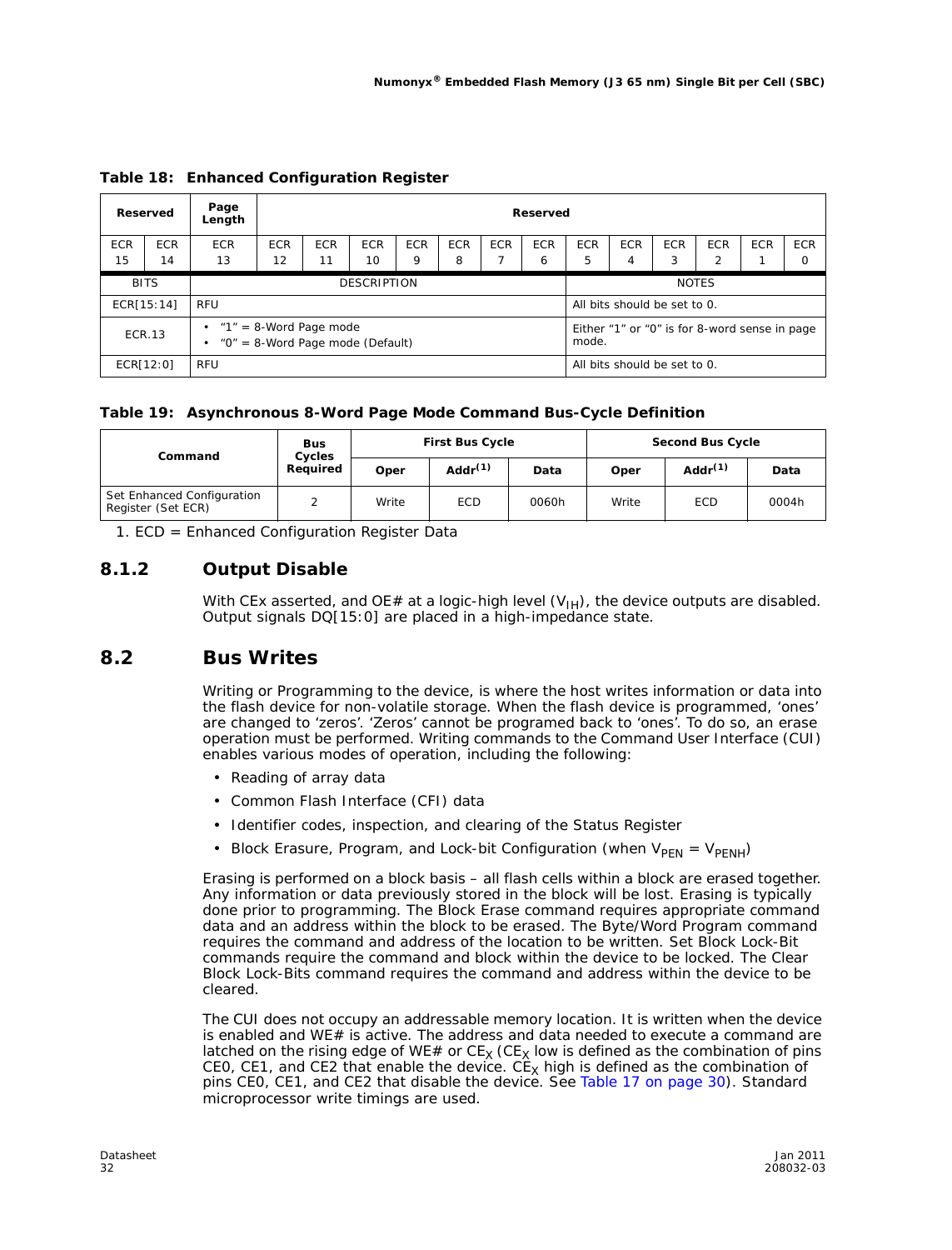### **8.3 Standby**

CE0, CE1, and CE2 can disable the device (see Table 17 on page 30) and place it in standby mode. This manipulation of CEx substantially reduces device power consumption. DQ[15:0] outputs are placed in a high-impedance state independent of OE#. If deselected during block erase, program, or lock-bit configuration, the WSM continues functioning, and consuming active power until the operation completes.

#### **8.3.1 Reset/Power-Down**

RP# at  $V_{II}$  initiates the reset/power-down mode.

In read modes, RP#-low deselects the memory, places output drivers in a highimpedance state, and turns off numerous internal circuits. RP# must be held low for a minimum of  $t_{PLPH}$ . Time  $t_{PHQV}$  is required after return from reset mode until initial memory access outputs are valid. After this wake-up interval, normal operation is restored. The CUI is reset to read array mode and Status Register is set to 0080h.

During Block Erase, Program, or Lock-Bit Configuration modes, RP#-low will abort the operation. In default mode, STS transitions low and remains low for a maximum time of  $t_{PLPH}$  +  $t_{PHRH}$  until the reset operation is complete. Memory contents being altered are no longer valid; the data may be partially corrupted after a program or partially altered after an erase or lock-bit configuration. Time  $t_{PHWL}$  is required after RP# goes to logic-high  $(V_{1H})$  before another command can be written.

As with any automated device, it is important to assert  $RP#$  during system reset. When the system comes out of reset, it expects to read from the flash memory. Automated flash memories provide status information when accessed during Block Erase, Program, or Lock-Bit Configuration modes. If a CPU reset occurs with no flash memory reset, proper initialization may not occur because the flash memory may be providing status information instead of array data. Numonyx Flash memories allow proper initialization following a system reset through the use of the RP# input. In this application, RP# is controlled by the same RESET $#$  signal that resets the system CPU.

### **8.4 Device Commands**

When  $V_{PEN} \leq V_{PENLK}$ , only read operations from the Status Register, CFI, identifier codes, or blocks are enabled. Placing  $V_{\rm PENH}$  on  $V_{\rm PEN}$  additionally enables block erase, program, and lock-bit configuration operations. Device operations are selected by writing specific commands to the Command User Interface (CUI). The CUI does not occupy an addressable memory location. It is the mechanism through which the flash device is controlled.

A command sequence is issued in two consecutive write cycles - a Setup command followed by a Confirm command. However, some commands are single-cycle commands consisting of a setup command only. Generally, commands that alter the contents of the flash device, such as Program or Erase, require at least two write cycles to guard against inadvertent changes to the flash device. Flash commands fall into two categories: Basic Commands and Extended Commands. Basic commands are recognized by all Numonyx Flash devices, and are used to perform common flash operations such as selecting the read mode, programming the array, or erasing blocks. Extended commands are product-dependant; they are used to perform additional features such as software block locking. Section 11.0, "Device Command Codes" on page 47 describes all applicable commands on J3 65 nm SBC device.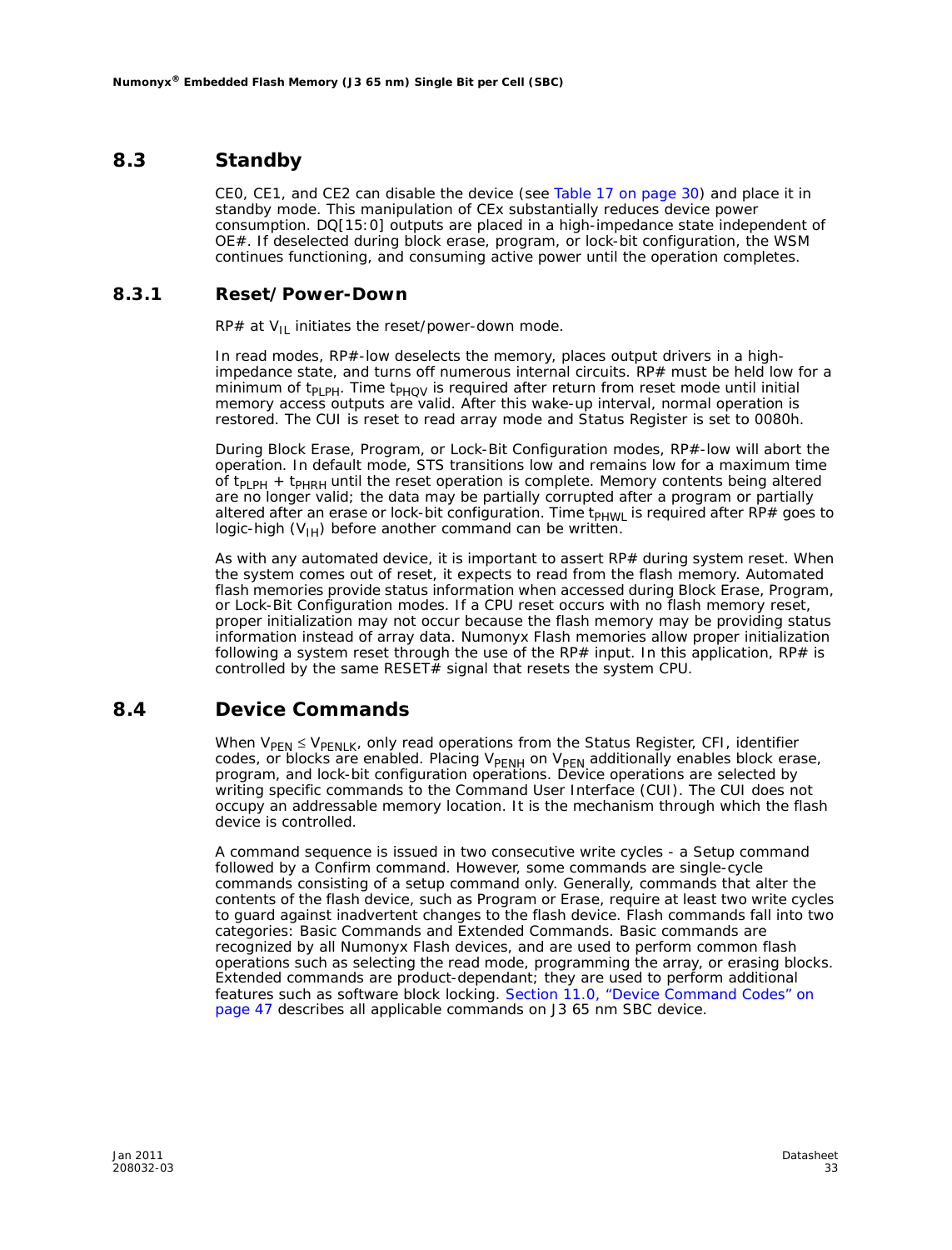# **9.0 Flash Operations**

This section describes the operational features of flash memory. Operations are command-based, wherein command codes are first issued to the device, then the device performs the desired operation. All command codes are issued to the device using bus-write cycles (see Chapter 8.0, "Bus Interface"). A complete list of available command codes can be found in Section 11.0, "Device Command Codes" on page 47.

### **9.1 Status Register**

The Status Register (SR) is an 8-bit, read-only register that indicates device status and operation errors. To read the Status Register, issue the Read Status Register command. Subsequent reads output Status Register information on DQ[7:0], and 00h on DQ[15:8].

SR *status bits* are set and cleared by the device. SR *error bits* are set by the device, but must be cleared using the Clear Status Register command. Upon power-up or exit from reset, the Status Register defaults to 80h. Page-mode reads are not supported in this read mode. Status Register contents are latched on the falling edge of  $OE#$  or  $CE_X$  (CE<sub>X</sub> low is defined as the combination of pins CE0, CE1, and CE2 that enable the device.  $CE<sub>X</sub>$  high is defined as the combination of pins CE0, CE1, and CE2 that disable the device). OE# must toggle to V<sub>IH</sub> or the device must be disabled before further reads to update the Status Register latch. The Read Status Register command functions independently of V<sub>PEN</sub> voltage.<br>Table 20 shows Status Register bit definitions.

|  |  | Table 20: Status Register Bit Definitions |
|--|--|-------------------------------------------|
|  |  |                                           |

| <b>Status Register (SR)</b> |                                   |                             |                                                                                                                                                                                                                                                       |                                                                                                                                           |                                                                   | Default Value = $80h$                                                          |   |  |  |
|-----------------------------|-----------------------------------|-----------------------------|-------------------------------------------------------------------------------------------------------------------------------------------------------------------------------------------------------------------------------------------------------|-------------------------------------------------------------------------------------------------------------------------------------------|-------------------------------------------------------------------|--------------------------------------------------------------------------------|---|--|--|
| Ready<br><b>Status</b>      | Erase<br>Suspend<br><b>Status</b> | Erase<br><b>Frror</b>       | Program/<br>Program<br>Erase<br><b>Block-Locked</b><br>Program<br><b>Suspend</b><br>Reserved<br>Error<br>Voltage<br>Error<br><b>Status</b><br>Error                                                                                                   |                                                                                                                                           |                                                                   |                                                                                |   |  |  |
| $\overline{7}$              | 6                                 | 5                           | 4                                                                                                                                                                                                                                                     | 3                                                                                                                                         | $\overline{2}$                                                    | 1                                                                              | 0 |  |  |
| <b>Bit</b>                  |                                   | <b>Name</b>                 | <b>Description</b>                                                                                                                                                                                                                                    |                                                                                                                                           |                                                                   |                                                                                |   |  |  |
| $\overline{7}$              | Ready Status                      |                             |                                                                                                                                                                                                                                                       | $1 =$ Device is ready. SR[6:0] are valid.                                                                                                 | $0 =$ Device is busy. SR[6:0] are invalid (Not driven);           |                                                                                |   |  |  |
| 6                           | Erase Suspend Status              |                             |                                                                                                                                                                                                                                                       | $0 =$ Erase suspend not in effect.<br>$1 =$ Erase suspend in effect.                                                                      |                                                                   |                                                                                |   |  |  |
| 5                           | Erase Error                       | Command                     | SR.5 SR.4<br>= Program or erase operation successful.<br>$\Omega$<br>$\Omega$<br>$=$ Program error - operation aborted.<br>$\Omega$<br>1<br>$=$ Erase error - operation aborted.<br>1<br>$\Omega$<br>1<br>= Command sequence error - command aborted. |                                                                                                                                           |                                                                   |                                                                                |   |  |  |
| $\overline{4}$              | Program<br>Error                  | Sequence<br>Error           |                                                                                                                                                                                                                                                       |                                                                                                                                           |                                                                   |                                                                                |   |  |  |
| 3                           |                                   | Program/Erase Voltage Error | aborted.                                                                                                                                                                                                                                              |                                                                                                                                           | $0 =$ Within acceptable limits during program or erase operation. | 1 = Not within acceptable limits during program or erase operation - Operation |   |  |  |
| $\overline{2}$              | Program Suspend Status            |                             | $0 = Program$ suspend not in effect.<br>$1 = Program$ suspend in effect.                                                                                                                                                                              |                                                                                                                                           |                                                                   |                                                                                |   |  |  |
| 1                           | <b>Block-Locked Error</b>         |                             |                                                                                                                                                                                                                                                       | $0 = Block NOT locked$ during program or erase - operation successful.<br>$1 = Block$ locked during program or erase - operation aborted. |                                                                   |                                                                                |   |  |  |
| $\Omega$                    | Reserved                          |                             | Reserved                                                                                                                                                                                                                                              |                                                                                                                                           |                                                                   |                                                                                |   |  |  |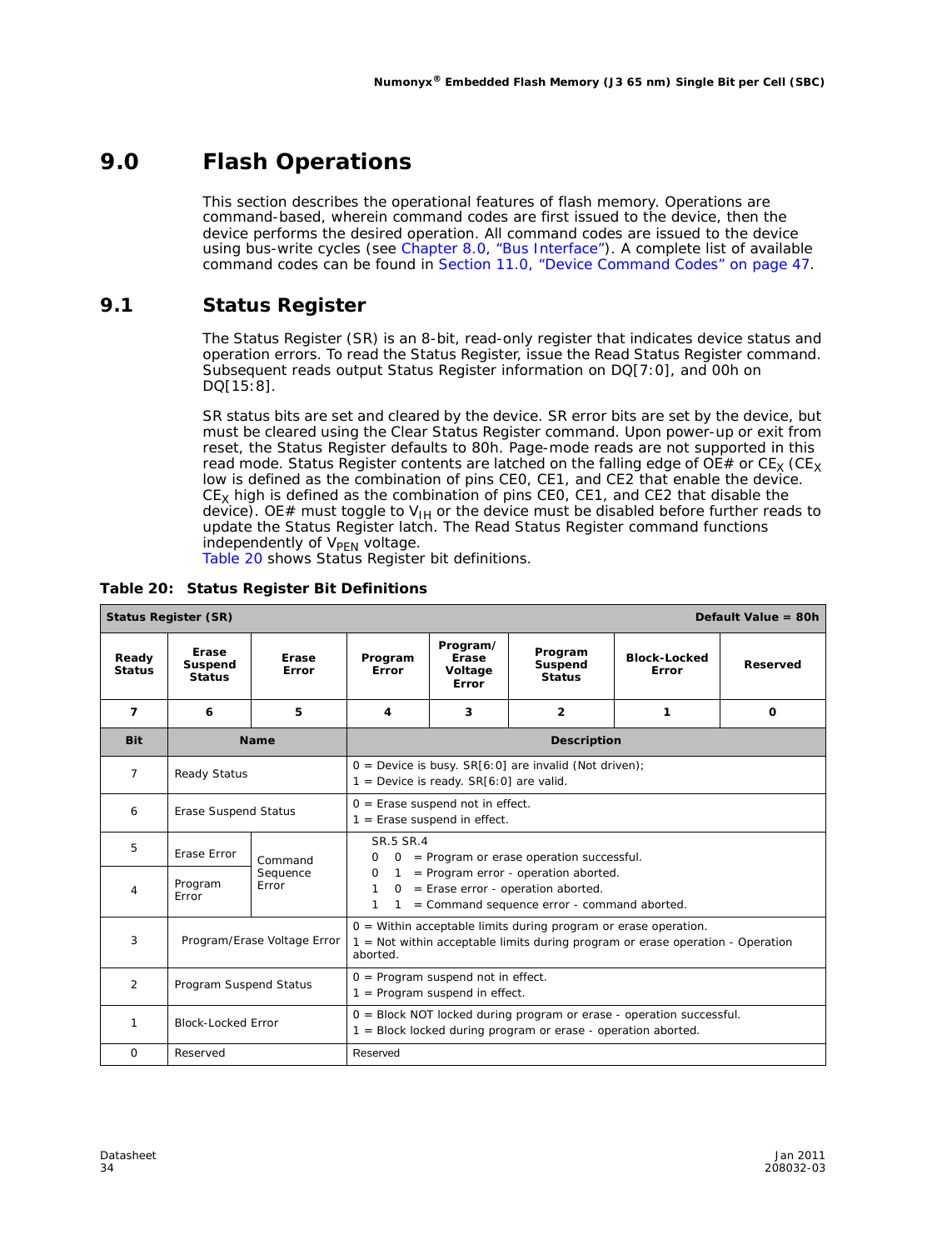#### **9.1.1 Clearing the Status Register**

The Status Register (SR) contain Status and error bits which are set by the device. SR *status bits* are cleared by the device, however SR *error bits* are cleared by issuing the Clear SR command (see Table 21). Resetting the device also clears the SR.

| Table 21: Clear Status Register Command Bus-Cycles |  |  |
|----------------------------------------------------|--|--|
|                                                    |  |  |

| Command               |                    | <b>Confirm Write Cycle</b><br><b>Setup Write Cycle</b> |                    |          |
|-----------------------|--------------------|--------------------------------------------------------|--------------------|----------|
|                       | <b>Address Bus</b> | Data Bus                                               | <b>Address Bus</b> | Data Bus |
| Clear Status Register | Device Address     | 0050h                                                  |                    |          |

Issuing the Clear SR command places the device in Read SR mode.

*Note:* Care should be taken to avoid SR ambiguity. If a command sequence error occurs while in an Erase Suspend condition, the SR will indicate a Command Sequence error by setting SR.4 and SR.5. When the erase operation is resumed (and finishes), any errors that may have occurred during the erase operation will be masked by the Command Sequence error. To avoid this situation, clear the Status Register prior to resuming a suspended erase operation. The Clear SR command functions independent of the voltage level on VPEN.

#### **9.2 Read Operations**

Four types of data can be read from the device: array data, device information, CFI data, and device status. Upon power-up or return from reset, the device defaults to Read Array mode. To change the device's read mode, the appropriate command must be issued to the device. Table 22 shows the command codes used to configure the device for the desired read mode. The following sections describe each read mode.

**Table 22: Read Mode Command Bus-Cycles**

| Command                 | <b>Setup Write Cycle</b> |          |                    | <b>Confirm Write Cycle</b> |  |
|-------------------------|--------------------------|----------|--------------------|----------------------------|--|
|                         | <b>Address Bus</b>       | Data Bus | <b>Address Bus</b> | Data Bus                   |  |
| Read Array              | Device Address           | 00FFh    |                    |                            |  |
| Read Status Register    | Device Address           | 0070h    |                    |                            |  |
| Read Device Information | Device Address           | 0090h    |                    |                            |  |
| CFI Query               | Device Address           | 0098h    |                    |                            |  |

#### **9.2.1 Read Array**

Upon power-up or return from reset, the device defaults to Read Array mode. Issuing the Read Array command places the device in Read Array mode. Subsequent reads output array data on DQ[15:0]. The device remains in Read Array mode until a different read command is issued, or a program or erase operation is performed, in which case, the read mode is automatically changed to Read Status.

To change the device to Read Array mode while it is programming or erasing, first issue the Suspend command. After the operation has been suspended, issue the Read Array command. When the program or erase operation is subsequently resumed, the device will automatically revert back to Read Status mode.

*Note:* Issuing the Read Array command to the device while it is actively programming or erasing causes subsequent reads from the device to output invalid data. Valid array data is output only after the program or erase operation has finished.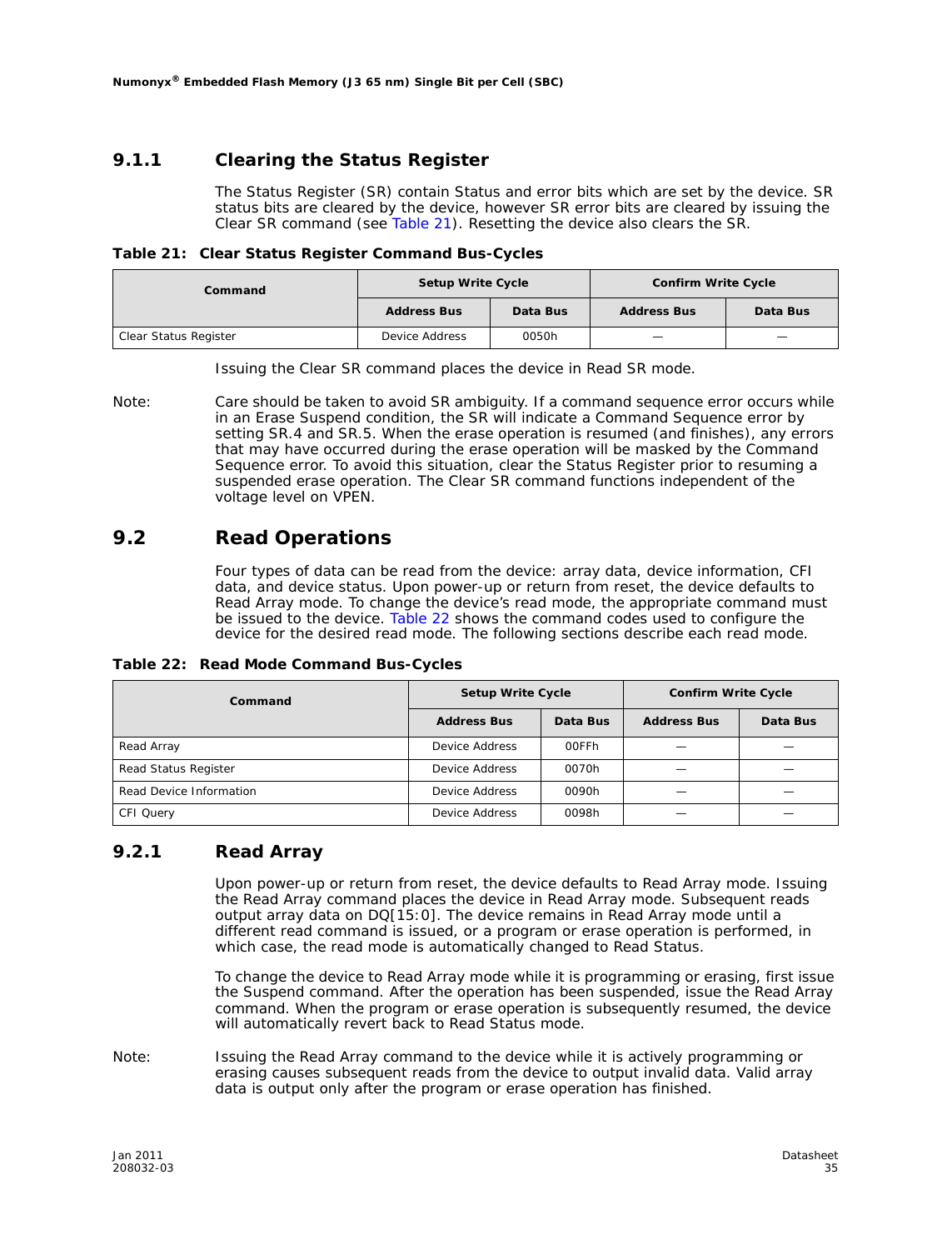The Read Array command functions independent of the voltage level on VPEN.

#### **9.2.2 Read Status Register**

Issuing the Read Status Register command places the device in Read Status Register mode. Subsequent reads output Status Register information on DQ[7:0], and 00h on DQ[15:8]. The device remains in Read Status Register mode until a different readmode command is issued. Performing a program, erase, or block-lock operation also changes the device's read mode to Read Status Register mode.

The Status Register is updated on the falling edge of  $OE#$  or  $CEx$ , whichever occurs last. Status Register contents are valid only when  $SR.7 = 1$ . When WSM is active, SR.7 indicates the WSM's state and SR[6:0] are in high-Z state.

The Read Status Register command functions independent of the voltage level on VPEN.

#### **9.2.3 Read Device Information**

Issuing the Read Device Information command places the device in Read Device Information mode. Subsequent reads output device information on DQ[15:0].

The device remains in Read Device Information mode until a different read command is issued. Also, performing a program, erase, or block-lock operation changes the device to Read Status Register mode.

The Read Device Information command functions independent of the voltage level on VPEN.

#### **9.2.4 CFI Query**

The CFI query table contains an assortment of flash product information such as block size, density, allowable command sets, electrical specifications, and other product information. The data contained in this table conforms to the CFI protocol.

Issuing the CFI Query command places the device in CFI Query mode. Subsequent reads output CFI information on DQ[15:0]. The device remains in CFI Query mode until a different read command is issued, or a program or erase operation is performed, which changes the read mode to Read Status Register mode.

The CFI Query command functions independent of the voltage level on VPEN.

### **9.3 Programming Operations**

All programming operations require the addressed block to be unlocked, and a valid VPEN voltage applied throughout the programming operation. Otherwise, the programming operation will abort, setting the appropriate Status Register error bit(s).

The following sections describe each programming method.

#### **9.3.1 Single-Word/Byte Programming**

Array programming is performed by first issuing the Single-Word/Byte Program command. This is followed by writing the desired data at the desired array address. The read mode of the device is automatically changed to Read Status Register mode, which remains in effect until another read-mode command is issued.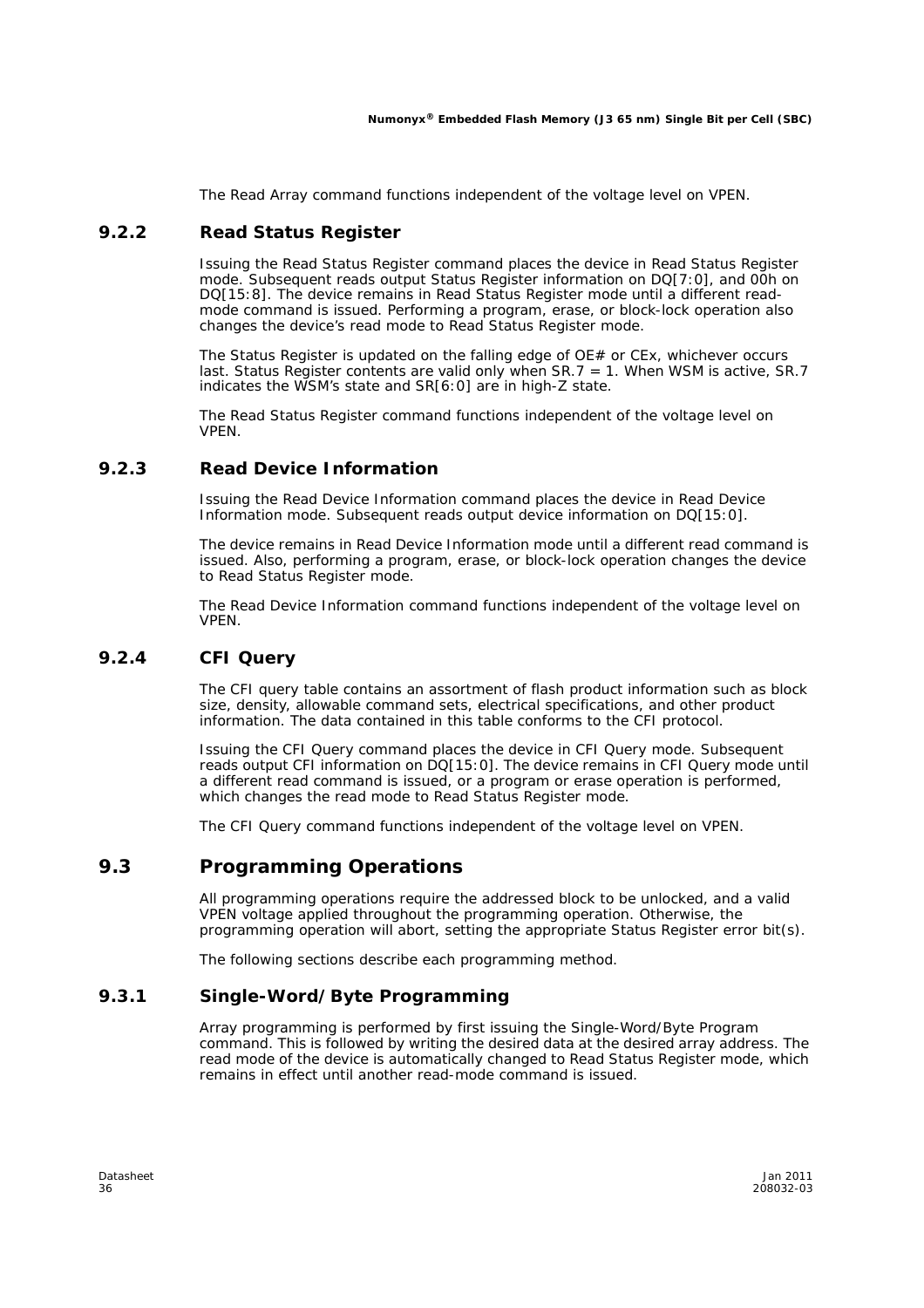During programming, STS and the Status Register indicate a busy status (SR.7 = 0). Upon completion, STS and the Status Register indicate a ready status (SR.7 = 1). The Status Register should be checked for any errors (SR.4), then cleared.

*Note:* Issuing the Read Array command to the device while it is actively programming causes subsequent reads from the device to output invalid data. Valid array data is output only after the program operation has finished.

> Standby power levels are not be realized until the programming operation has finished. Also, asserting RP# aborts the programming operation, and array contents at the addressed location are indeterminate. The addressed block should be erased, and the data re-programmed. If a Single-Word/Byte program is attempted when the corresponding block lock-bit is set, SR.1 and SR.4 will be set.

#### **9.3.2 Buffered Programming**

Buffered programming operations simultaneously program multiple words/bytes into the flash memory array, significantly reducing effective word-write/byte-write times. User-data is first written to a write buffer, then programmed into the flash memory array in buffer-size increments. For additional details, see the flow chart of the buffered-programming operation.

Optimal performance and power consumption is realized by aligning the start address on 256-Word boundaries (i.e.,  $A[8:1] = 00000000b$ ). Crossing a 256-Word boundary during a buffered programming operation can cause programming time to double.

To perform a buffered programming operation, first issue the Buffered Program setup command at the desired starting address. The read mode of the device/addressed partition is automatically changed to Read Status Register mode.

Polling SR.7 determines write-buffer availability ( $0 = \text{not available}$ ,  $1 = \text{available}$ ). If the write buffer is not available, re-issue the setup command and check SR.7; repeat until  $SR.7 = 1$ .

*Note:* The device defaults to output SR data after the Buffered Programming Setup command (E8h) is issued. CE# and OE# must be toggled to update Status Register. Don't issue the Read SR command (70h), which would be interpreted by the internal state machine as Buffer Word Count.

> Next, issue the word count at the desired starting address. The word count represents the total number of words to be written into the write buffer, minus one. This value can range from 00h (one) to a maximum of FFh (256). Exceeding the allowable range causes an abort.

*Note:* The maximum number of bytes in write buffer on CFI region (offset 2Ah, refer Table 41, "Device Geometry Definition" on page 60) is set to 05h (32 bytes) for backward compatible reasons. No software change is required on existing applications for both x8 and x16 mode. Applications can optimize the system performance using the maximum of 256 buffer size. Please contact your sales representatives for questions.

> Following the word count, the write buffer is filled with user-data. Subsequent buswrite cycles provide addresses and data, up to the word count. All user-data addresses must lie between <starting address> and <starting address + word count>, otherwise the WSM continues to run as normal but, user may advertently change the content in unexpected address locations.

*Note:* User-data is programmed into the flash array at the address issued when filling the write buffer.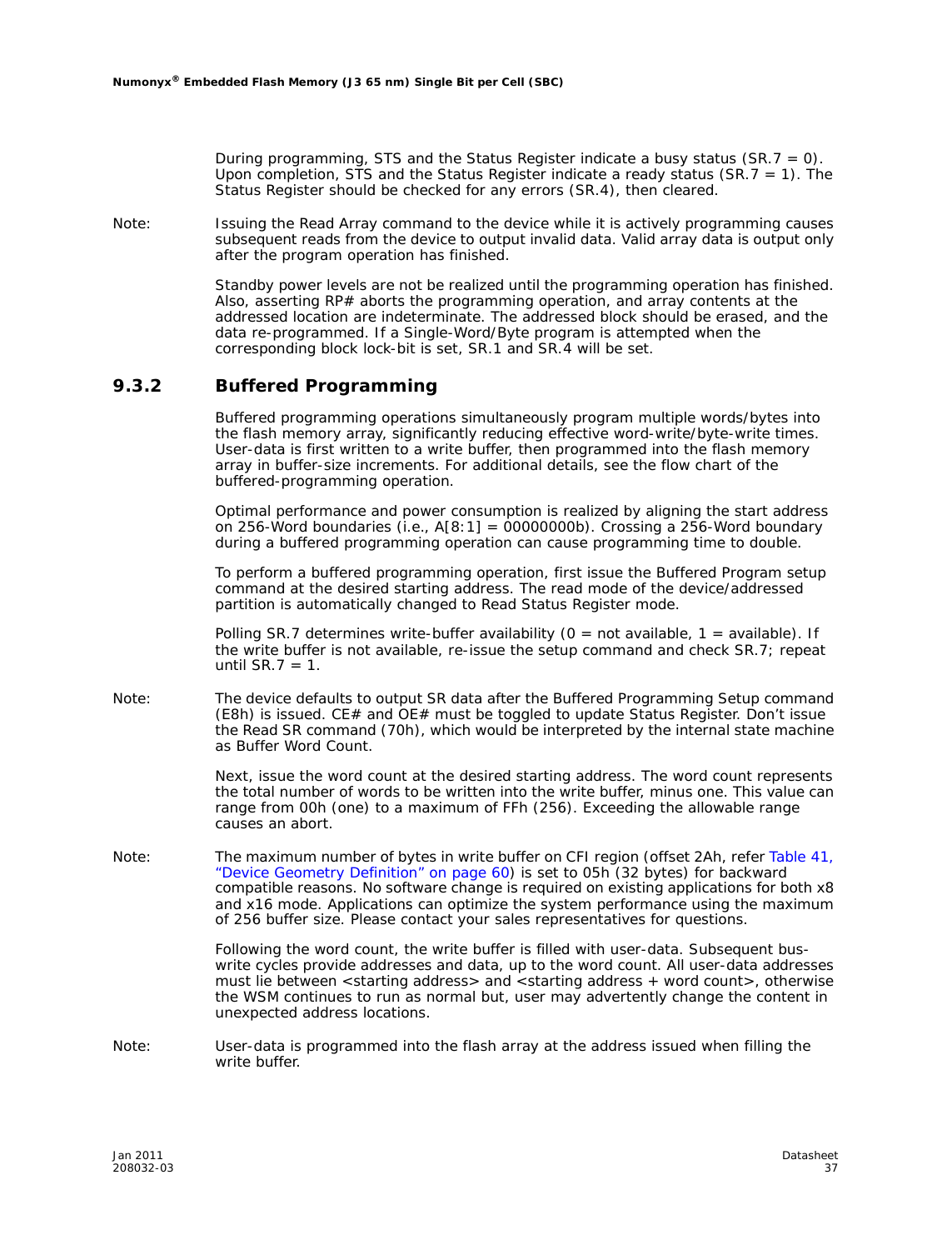After all user-data is written into the write buffer, issue the confirm command. If a command other than the confirm command is issued to the device, a command sequence error occurs and the operation aborts.

*Note:* After issuing the confirm command, write-buffer contents are programmed into the flash memory array. The Status Register indicates a busy status  $(SR.7 = 0)$  during array programming.Issuing the Read Array command to the device while it is actively programming or erasing causes subsequent reads from the device to output invalid data. Valid array data is output only after the program or erase operation has finished.

> Upon completion of array programming, the Status Register indicates ready  $(SR.7 = 1)$ . A full Status Register check should be performed to check for any programming errors, then cleared by using the Clear Status Register command.

> Additional buffered programming operations can be initiated by issuing another setup command, and repeating the buffered programming bus-cycle sequence. However, any errors in the Status Register must first be cleared before another buffered programming operation can be initiated.

### **9.4 Block Erase Operations**

Erasing a block changes 'zeros' to 'ones'. To change ones to zeros, a program operation must be performed (See Section 9.3, "Programming Operations"). Erasing is performed on a block basis - an entire block is erased each time an erase command sequence is issued. Once a block is fully erased, all addressable locations within that block read as logical ones (FFFFh for x16 mode, FFh for x8 mode). Only one block-erase operation can occur at a time, and *is not* permitted during a program suspend.

To perform a block-erase operation, issue the Block Erase command sequence at the desired block address. Table 23 shows the two-cycle Block Erase command sequence.

|  | Table 23: Block-Erase Command Bus-Cycles |  |  |
|--|------------------------------------------|--|--|
|--|------------------------------------------|--|--|

| Command            | <b>Setup Write Cycle</b> |          | <b>Confirm Write Cycle</b> |          |  |
|--------------------|--------------------------|----------|----------------------------|----------|--|
|                    | <b>Address Bus</b>       | Data Bus | <b>Address Bus</b>         | Data Bus |  |
| <b>Block Erase</b> | <b>Block Address</b>     | 0020h    | <b>Block Address</b>       | 00D0h    |  |

*Note:* A block-erase operation requires the addressed block to be unlocked, and a valid voltage applied to VPEN throughout the block-erase operation. Otherwise, the operation will abort, setting the appropriate Status Register error bit(s).

> The Erase Confirm command latches the address of the block to be erased. The addressed block is preconditioned (programmed to all zeros), erased, and then verified. The read mode of the device is automatically changed to Read Status Register mode, and remains in effect until another read-mode command is issued.

> During a block-erase operation, STS and the Status Register indicates a busy status (SR.7 = 0). Upon completion, STS and the Status Register indicates a ready status  $(SR.7 = 1)$ . The Status Register should be checked for any errors, then cleared. If any errors did occur, subsequent erase commands to the device are ignored unless the Status Register is cleared.

> The only valid commands during a block erase operation are Read Array, Read Device Information, CFI Query, and Erase Suspend. After the block-erase operation has completed, any valid command can be issued.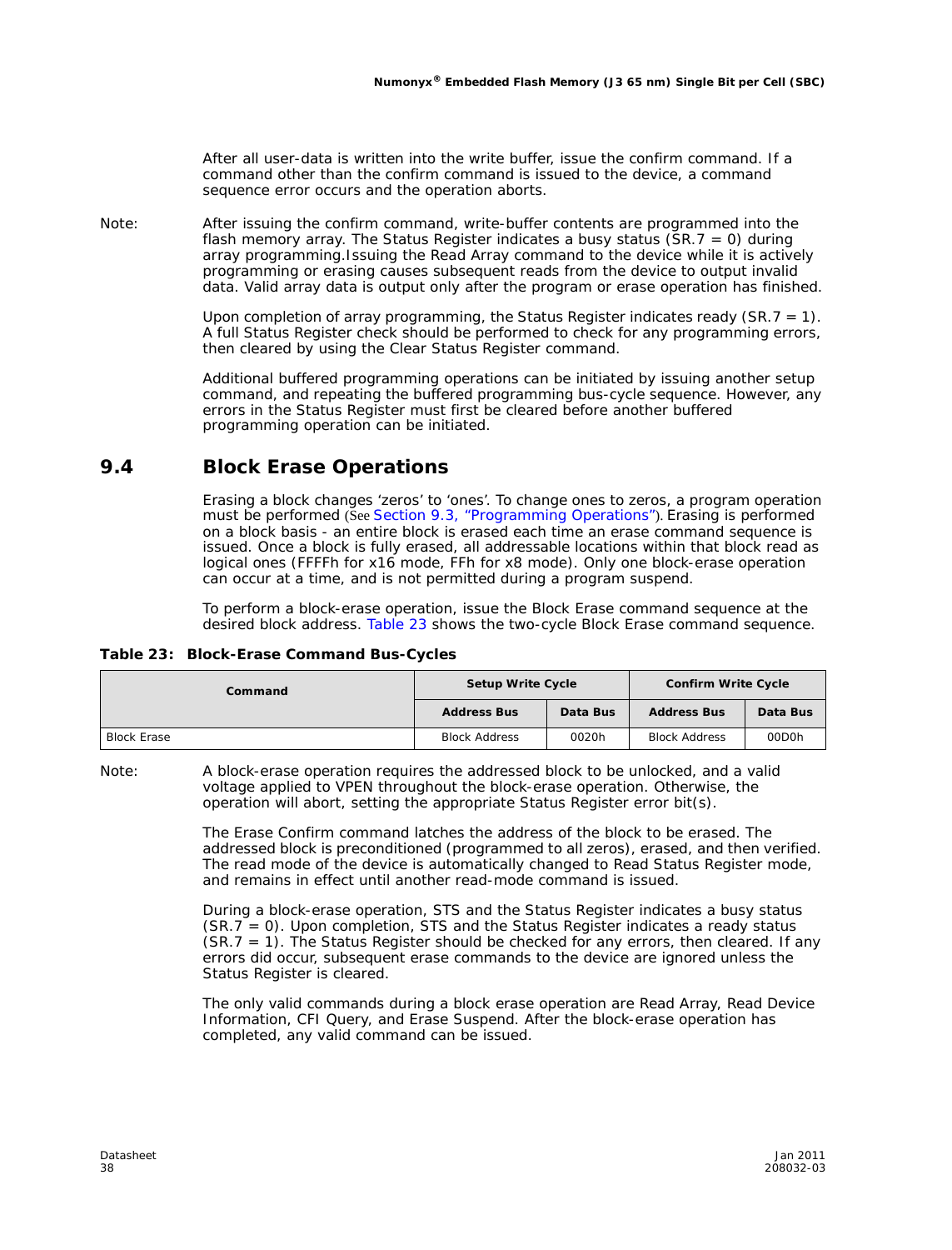*Note:* Issuing the Read Array command to the device while it is actively erasing causes subsequent reads from the device to output invalid data. Valid array data is output only after the block-erase operation has finished.

> Standby power levels are not be realized until the block-erase operation has finished. Also, asserting RP# aborts the block-erase operation, and array contents at the addressed location are indeterminate. The addressed block should be erased before programming within the block is attempted.

#### **9.5 Blank Check**

The Blank Check operation determines whether a specified array block is blank (i.e. completely erased). Without Blank Check, Block Erase would be the only other way to ensure a block is completely erased. Blank Check is especially useful in the case of erase operation interrupted by a power loss event.

Blank Check can apply to only one block at a time, and no operations other than Status Register Reads are allowed during Blank Check (e.g. reading array data, program, erase etc.). Suspend and resume operations are not supported during Blank Check, nor is Blank Check supported during any suspended operations.

Blank Check operations are initiated by writing the Block Blank Check command to the block address. Next, the Blank Check Confirm command is issued along with the same block address. When a successful command sequence is entered, the device automatically enters the Read Status State. The WSM then reads the entire specified block, and determines whether any bit in the block is programmed or over-erased.

The status register can be examined for Blank Check progress and errors by reading any address within the block being accessed. During a blank check operation, the Status Register indicates a busy status (SR.7 = 0). Upon completion, the Status Register indicates a ready status ( $SR.7 = 1$ ). The Status Register should be checked for any errors, and then cleared. If the Blank Check operation fails, which means the block is not completely erased, the Status Register bit SR.5 will be set  $("1")$ . CE# or OE# toggle (during polling) updates the Status Register.

The device remains in Status Register Mode until another command is written to the device. After examining the Status Register, it should be cleared by the Clear Status Register command before issuing a new command. Any command can follow once the Blank Check command is complete.

#### **9.6 Suspend and Resume**

An erase or programming operation can be suspended to perform other operations, and then subsequently resumed. Table 24 shows the Suspend and Resume command buscycles.

*Note:* All erase and programming operations require the addressed block to remain unlocked with a valid voltage applied to VPEN throughout the suspend operation. Otherwise, the block-erase or programming operation will abort, setting the appropriate Status Register error bit(s). Also, asserting RP# aborts suspended block-erase and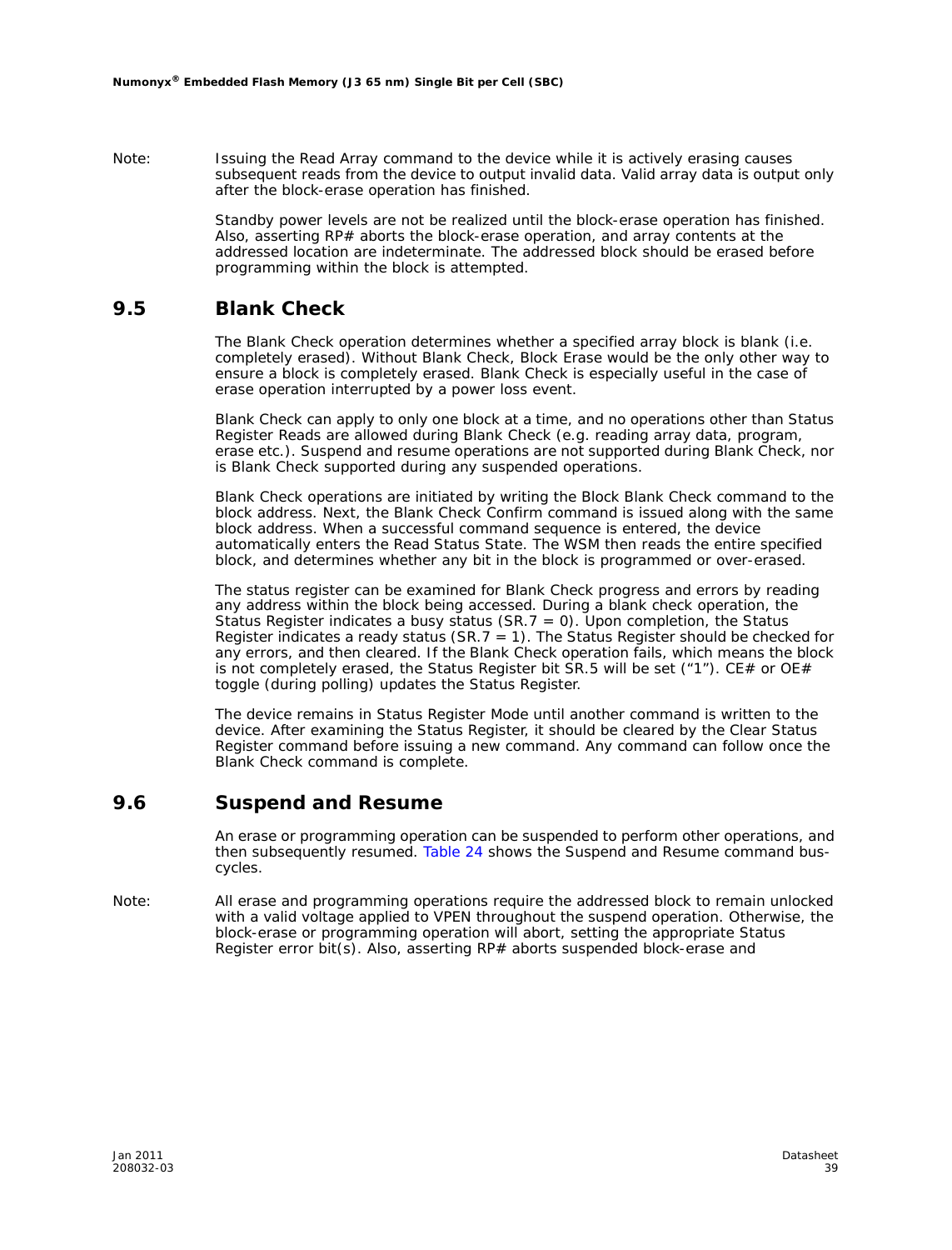programming operations, rendering array contents at the addressed location(s) indeterminate.

|  |  | Table 24: Suspend and Resume Command Bus-Cycles |  |
|--|--|-------------------------------------------------|--|
|--|--|-------------------------------------------------|--|

| Command | <b>Setup Write Cycle</b> |                    | <b>Confirm Write Cycle</b>      |          |  |
|---------|--------------------------|--------------------|---------------------------------|----------|--|
|         | <b>Address Bus</b>       | Data Bus           | <b>Address Bus</b>              | Data Bus |  |
| Suspend | Device Address           | 00B0h              | $\hspace{0.1mm}-\hspace{0.1mm}$ |          |  |
| Resume  | Device Address           | 00D <sub>O</sub> h |                                 |          |  |

To suspend an on-going erase or program operation, issue the Suspend command to any device address. The program or erase operation suspends at pre-determined points during the operation after a delay of  $t_{\text{SUBP}}$  Suspend is achieved whenSTS (in RY/BY# mode) goes high,  $SR[7,6] = 1$  (erase-suspend) or  $SR[7,2] = 1$  (program-suspend).

Not all commands are allowed when the device is suspended. Table 25 shows which device commands are allowed during Program Suspend or Erase Suspend.

| <b>Device Command</b>   | <b>Program Suspend</b> | <b>Erase Suspend</b> |
|-------------------------|------------------------|----------------------|
| STS Configuration       | Allowed                | Allowed              |
| Read Array              | Allowed                | Allowed              |
| Read Status Register    | Allowed                | Allowed              |
| Clear Status Register   | Allowed                | Allowed              |
| Read Device Information | Allowed                | Allowed              |
| CFI Query               | Allowed                | Allowed              |
| Word/Byte Program       | Not Allowed            | Allowed              |
| Buffered Program        | Not Allowed            | Allowed              |
| <b>Block Erase</b>      | Not Allowed            | Not Allowed          |
| Program Suspend         | Not Allowed            | Allowed              |
| Erase Suspend           | Not Allowed            | Not Allowed          |
| Program/Erase Resume    | Allowed                | Allowed              |
| Lock Block              | Not Allowed            | Not Allowed          |
| Unlock Block            | Not Allowed            | Not Allowed          |
| Program OTP Register    | Not Allowed            | Not Allowed          |
| <b>Blank Check</b>      | Not Allowed            | Not Allowed          |

**Table 25: Valid Commands During Suspend** 

During Suspend, array-read operations are not allowed in blocks being erased or programmed.

A block-erase under program-suspend is not allowed. However, word-program under erase-suspend is allowed, and can be suspended. This results in a simultaneous erasesuspend/ program-suspend condition, indicated by  $SR[7,6,2] = 1$ .

*Note:* Issuing the Suspend command does not change the read mode of the device. The device will be in Read Status Register mode from when the erase or program command was first issued, unless the read mode was changed prior to issuing the Suspend command.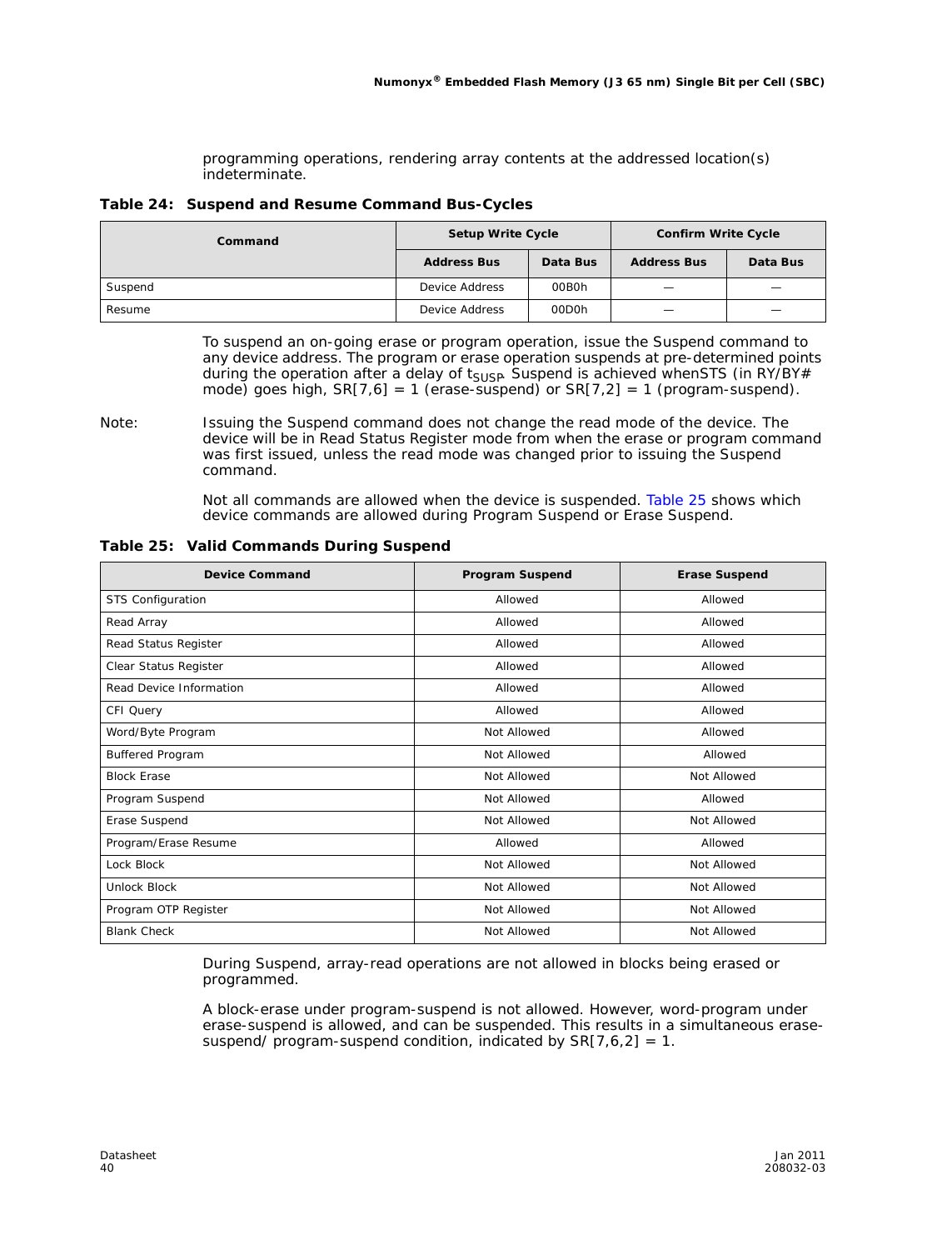To resume a suspended program or erase operation, issue the Resume command to any device address. The read mode of the device is automatically changed to Read Status Register. The operation continues where it left off, STS (in RY/BY $\neq$  mode) goes low, and the respective Status Register bits are cleared.

When the Resume command is issued during a simultaneous erase-suspend/ programsuspend condition, the programming operation is resumed first. Upon completion of the programming operation, the Status Register should be checked for any errors, and cleared. The resume command must be issued again to complete the erase operation. Upon completion of the erase operation, the Status Register should be checked for any errors, and cleared.

#### **9.7 Status Signal**

The STATUS (STS) signal can be configured to different states using the STS Configuration command (Table 26). Once the STS signal has been configured, it remains in that configuration until another Configuration command is issued or RP# is asserted low. Initially, the STS signal defaults to RY/BY# operation where RY/BY# low indicates that the WSM is busy. RY/BY# high indicates that the state machine is ready for a new operation or suspended. Table 27 displays possible STS configurations.

**Table 26: STS Configuration Register Command Bus-Cycles**

| Command           | <b>Setup Write Cycle</b> |                                | <b>Confirm Write Cycle</b>      |          |  |
|-------------------|--------------------------|--------------------------------|---------------------------------|----------|--|
|                   | <b>Address Bus</b>       | Data Bus<br><b>Address Bus</b> |                                 | Data Bus |  |
| STS Configuration | Device Address           | 00B8h                          | Device Address<br>Register Data |          |  |

To reconfigure the STATUS (STS) signal to other modes, the Configuration command is given followed by the desired configuration code. The three alternate configurations are all pulse mode for use as a system interrupt as described in the following paragraphs. For these configurations, bit 0 controls Erase Complete interrupt pulse, and bit 1 controls Program Complete interrupt pulse. Supplying the 00h configuration code with the Configuration command resets the STS signal to the default RY/BY# level mode. The Configuration command may only be given when the device is not busy or suspended. Check SR.7 for device status. An invalid configuration code will result in SR.4 and SR.5 being set.

*Note:* STS Pulse mode is not supported in the Clear Lock Bits and Set Lock Bit commands.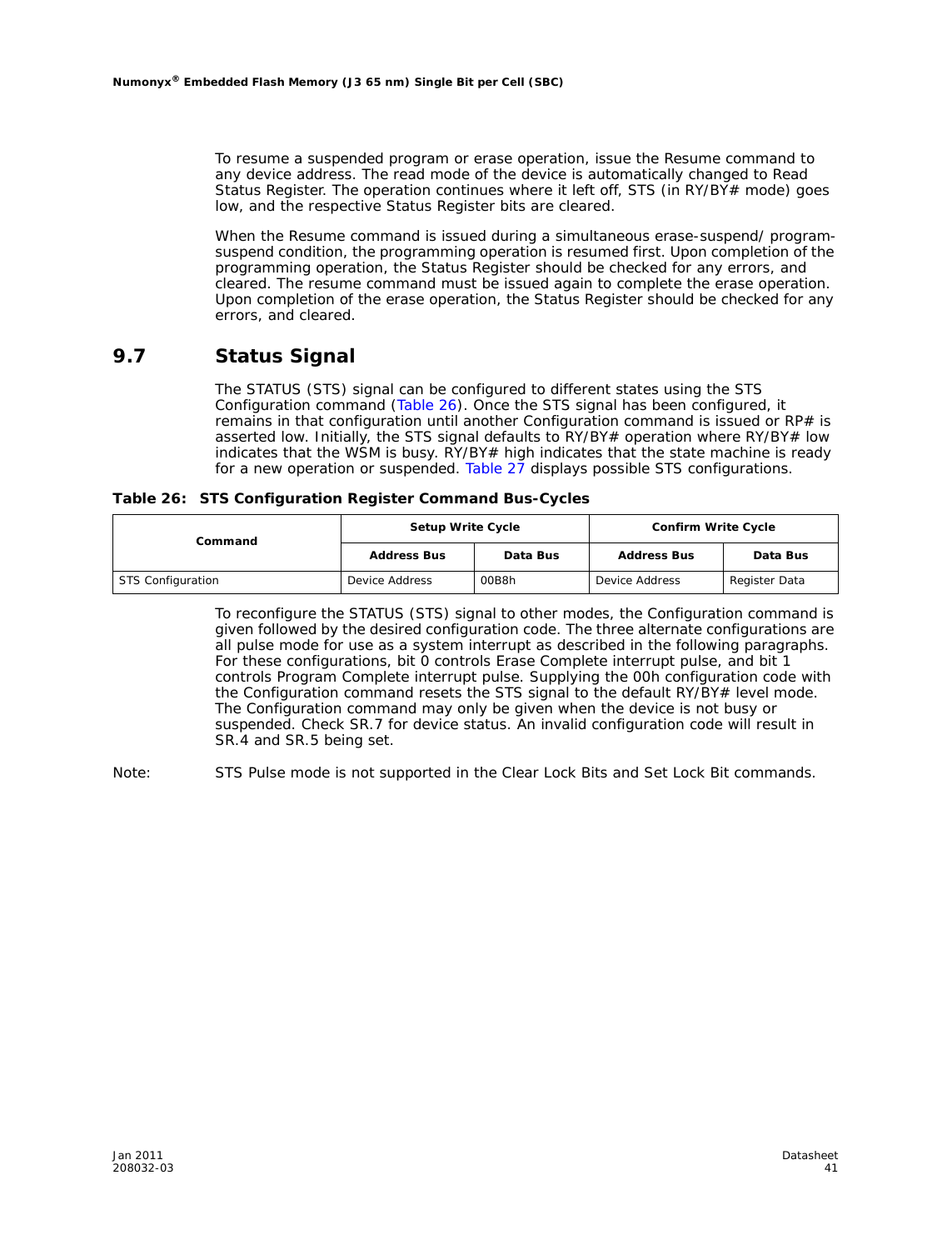| D7                                                                                                                                                                                                                               | D6                                              | D5                    | D4                                                                                                                                                                                | D <sub>3</sub> | D2. | D1 | D <sub>0</sub> |  |
|----------------------------------------------------------------------------------------------------------------------------------------------------------------------------------------------------------------------------------|-------------------------------------------------|-----------------------|-----------------------------------------------------------------------------------------------------------------------------------------------------------------------------------|----------------|-----|----|----------------|--|
|                                                                                                                                                                                                                                  |                                                 | Reserved <sup>3</sup> | Pulse on<br>Pulse on<br>Program<br>Erase<br>Complete <sup>1</sup><br>Complete <sup>1</sup>                                                                                        |                |     |    |                |  |
|                                                                                                                                                                                                                                  | $D[1:0]$ = STS Configuration Codes <sup>2</sup> |                       | <b>Notes</b>                                                                                                                                                                      |                |     |    |                |  |
| $00 =$ default, level mode;<br>device ready indication                                                                                                                                                                           |                                                 |                       | Controls HOLD to a memory controller to prevent accessing a flash memory<br>subsystem while any flash device's WSM is busy.                                                       |                |     |    |                |  |
| Generates a system interrupt pulse when any flash device in an array has<br>completed a block erase. Helpful for reformatting blocks after file system free<br>$01$ = pulse on Erase Complete<br>space reclamation or "cleanup." |                                                 |                       |                                                                                                                                                                                   |                |     |    |                |  |
| 10 = pulse on Program Complete                                                                                                                                                                                                   |                                                 |                       | Not supported on this device.                                                                                                                                                     |                |     |    |                |  |
|                                                                                                                                                                                                                                  | 11 = pulse on Erase or Program Complete         |                       | Generates system interrupts to trigger servicing of flash arrays when either<br>erase or program operations are completed, when a common interrupt service<br>routine is desired. |                |     |    |                |  |

#### **Table 27: STS Configuration Register and Coding Definitions**

*Notes:*

1. When configured in one of the pulse modes, STS pulses low with a typical pulse width of 500 ns.

2. An invalid configuration code will result in both SR.4 and SR.5 being set.

3. Reserved bits are invalid should be ignored.

### **9.8 Security and Protection**

J3 65 nm SBC device offers both hardware and software security features. Block lock operations, PRs and VPEN allow users to implement various levels of data protection.

#### **9.8.1 Normal Block Locking**

J3 65 nm SBC has the capability of Flexible Block Locking (locked blocks remain locked upon reset or power cycle): All blocks within the device are in unlocked state when ship from Numonyx. Blocks can be locked individually by issuing the Set Block Lock Bit command sequence to any address within a block. Once locked, blocks remain locked when power is removed, or when the device is reset.

All locked blocks are unlocked simultaneously by issuing the Clear Block Lock Bits command sequence to any device address. Locked blocks cannot be erased or programmed. Table 28 summarizes the command bus-cycles.

#### **Table 28: Block Locking Command Bus-Cycles**

| Command               | <b>Setup Write Cycle</b> |          | <b>Confirm Write Cycle</b> |          |  |
|-----------------------|--------------------------|----------|----------------------------|----------|--|
|                       | <b>Address Bus</b>       | Data Bus | <b>Address Bus</b>         | Data Bus |  |
| Set Block Lock Bit    | <b>Block Address</b>     | 0060h    | <b>Block Address</b>       | 0001h    |  |
| Clear Block Lock Bits | Device Address           | 0060h    | Device Address             | 00D0h    |  |

After issuing the Set Block Lock Bit setup command or Clear Block Lock Bits setup command, the device's read mode is automatically changed to Read Status Register mode. After issuing the confirm command, completion of the operation is indicated by STS (in RY/BY# mode) going high and SR.7 = 1.

Blocks cannot be locked or unlocked while programming or erasing, or while the device is suspended. Reliable block lock and unlock operations occur only when  $V_{CC}$  and  $V_{PEN}$ are valid. When  $V_{\text{PEN}} \leq V_{\text{PENLK}}$ , block lock-bits cannot be changed.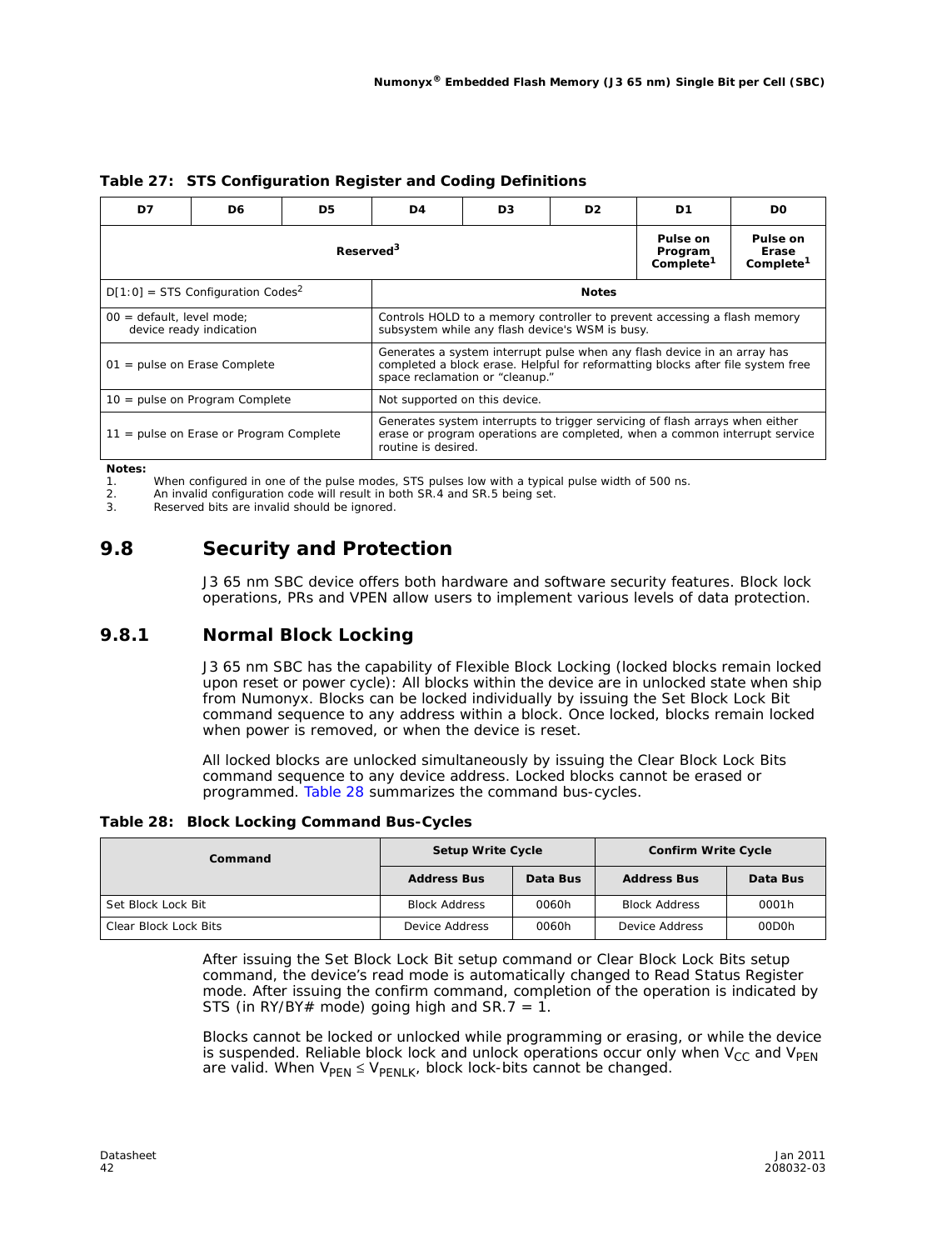When the set lock-bit operation is complete, SR.4 should be checked for any error. When the clear lock-bit operation is complete, SR.5 should be checked for any error. Errors bits must be cleared using the Clear Status Register command.

Block lock-bit status can be determined by first issuing the Read Device Information command, and then reading from  $\lt$ block base address $> +02h$ . DQ0 indicates the lock status of the addressed block ( $0 =$  unlocked,  $1 =$  locked).

#### **9.8.2 Configurable Block Locking**

J3 65 nm SBC devices feature user-configurable block locking. This feature can be implemented to protect and/or secure the user's system. The user can individually set each block as Non-Volatile Temporary, Non-Volatile Semi-Permanent or Non-Volatile Permanent. For additional information and collateral, please contact the sales representative.

#### **9.8.3 Password Access**

Password Access is a security enhancement offered on the J3 65 nm SBC device. This feature protects information stored in main-array memory blocks by preventing content alteration or reads, until a valid 64-bit password is received. Password Access may be combined with Non-Volatile Protection and/or Volatile Protection to create a multitiered solution.

Please contact your Numonyx Sales for further details concerning Password Access.

#### **9.8.4 128-bit OTP Protection Register**

J3 65 nm SBC includes a 128-bit Protection Register (PR) that can be used to increase the security of a system design. For example, the number contained in the PR can be used to "match" the flash component with other system components such as the CPU or ASIC, hence preventing device substitution.

The 128-bits of the PR are divided into two 64-bit segments:

- One segment is programmed at the Numonyx factory with a unique unalterable 64 bit number.
- The other segment is left blank for customer designers to program as desired. Once the customer segment is programmed, it can be locked to prevent further programming.

#### **9.8.5 Reading the 128-bit OTP Protection Register**

The Protection Register is read in Identification Read mode. The device is switched to this mode by issuing the Read Identifier command (0090h). Once in this mode, read cycles from addresses shown in Table 31, "Word-Wide Protection Register Addressing" or Table 32, "Byte-Wide Protection Register Addressing" retrieve the specified information. To return to Read Array mode, write the Read Array command (00FFh).

#### **9.8.6 Programming the 128-bit OTP Protection Register**

PR bits are programmed using the two-cycle Program OTP Register command. The 64 bit number is programmed 16 bits at a time for word-wide configuration and eight bits at a time for byte-wide configuration. First write the Protection Program Setup command, 00C0h. The next write to the device will latch in address and data and program the specified location. The allowable addresses are shown in Table 31, "Word-Wide Protection Register Addressing" on page 45 or Table 32, "Byte-Wide Protection Register Addressing" on page 45. See Figure 24, "Protection Register Programming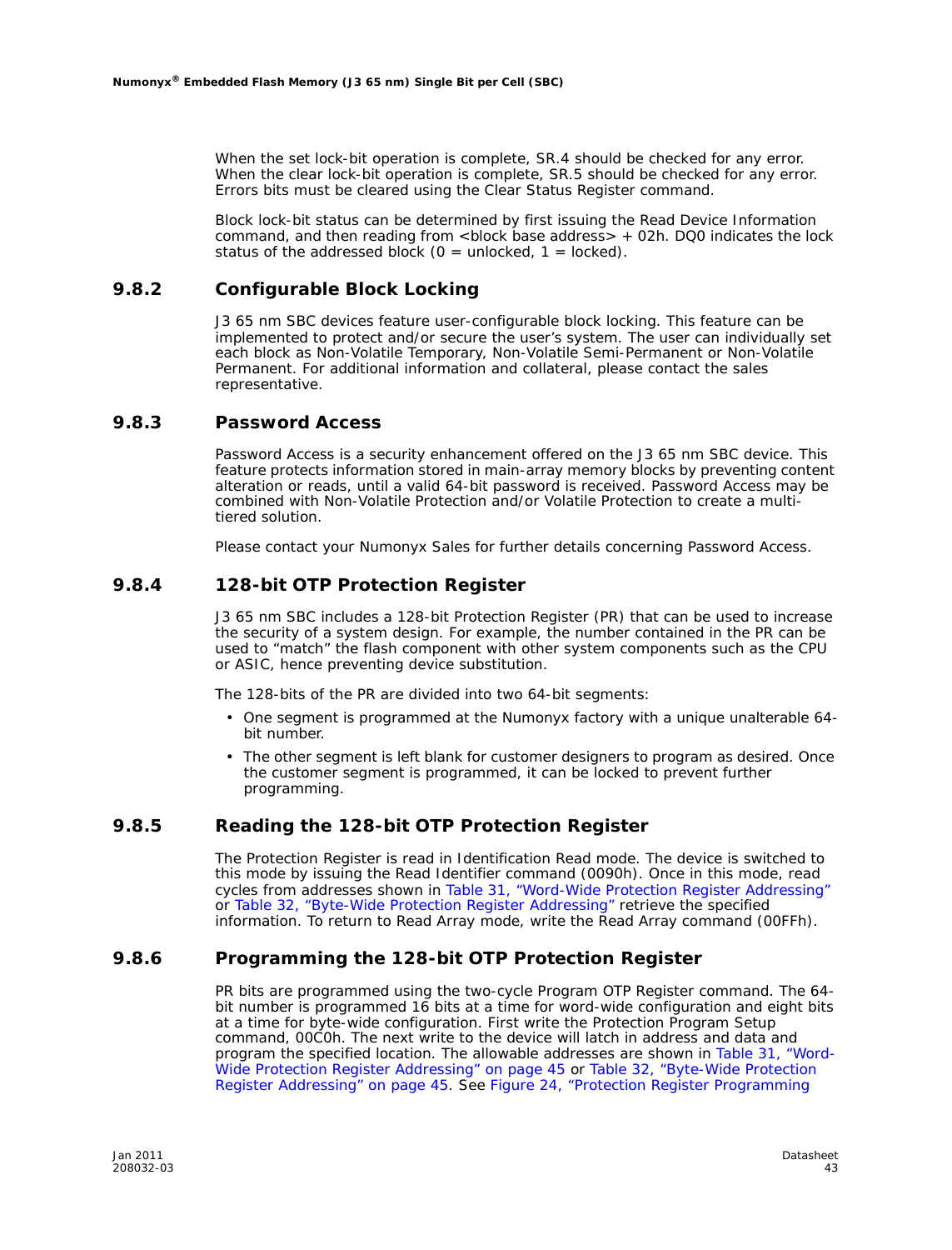Flowchart" on page 56. Any attempt to address Program OTP Register command outside the defined PR address space will result in a Status Register error (SR.4 will be set). Attempting to program a locked PR segment will result in a Status Register error (SR.4 and SR.1 will be set).

#### **Table 29: Programming the 128-bit Protection Register Command Bus-Cycles**

| Command              | <b>First Bus Cycle</b> |          | <b>Second Bus Cycle</b> |               |  |
|----------------------|------------------------|----------|-------------------------|---------------|--|
|                      | <b>Address Bus</b>     | Data Bus | <b>Address Bus</b>      | Data Bus      |  |
| Program OTP Register | Device Address         | 00C0h    | <b>Register Offset</b>  | Register Data |  |

#### **9.8.7 Locking the 128-bit OTP Protection Register**

The user-programmable segment of the PR is lockable by programming Bit 1 of the Protection Lock Register (PLR) to 0. Bit 0 of this location is programmed to 0 at the Numonyx factory to protect the unique device number. Bit 1 is set using the Protection Program command to program "0xFFFD" to the PLR. After these bits have been programmed, no further changes can be made to the values stored in the Protection Register. Protection Program commands to a locked section will result in a Status Register error (SR.4 and SR.1 will be set). The PR lockout state is not reversible.

#### **Table 30: Programming Protection Lock Register Command Bus-Cycles**

| Command              | <b>First Bus Cycle</b> |          | <b>Second Bus Cycle</b> |              |  |
|----------------------|------------------------|----------|-------------------------|--------------|--|
|                      | <b>Address Bus</b>     | Data Bus | <b>Address Bus</b>      | Data Bus     |  |
| Program OTP Register | Device Address         | 00C0h    | 80h                     | <b>FFFDh</b> |  |

#### **Figure 15: 128-bit Protection Register Memory Map**



Note: A0 is not used in x16 mode when accessing the protection register map. See Table 31 for x16 addressing. In x8 mode<br>A0 is used, see Table 32 for x8 addressing.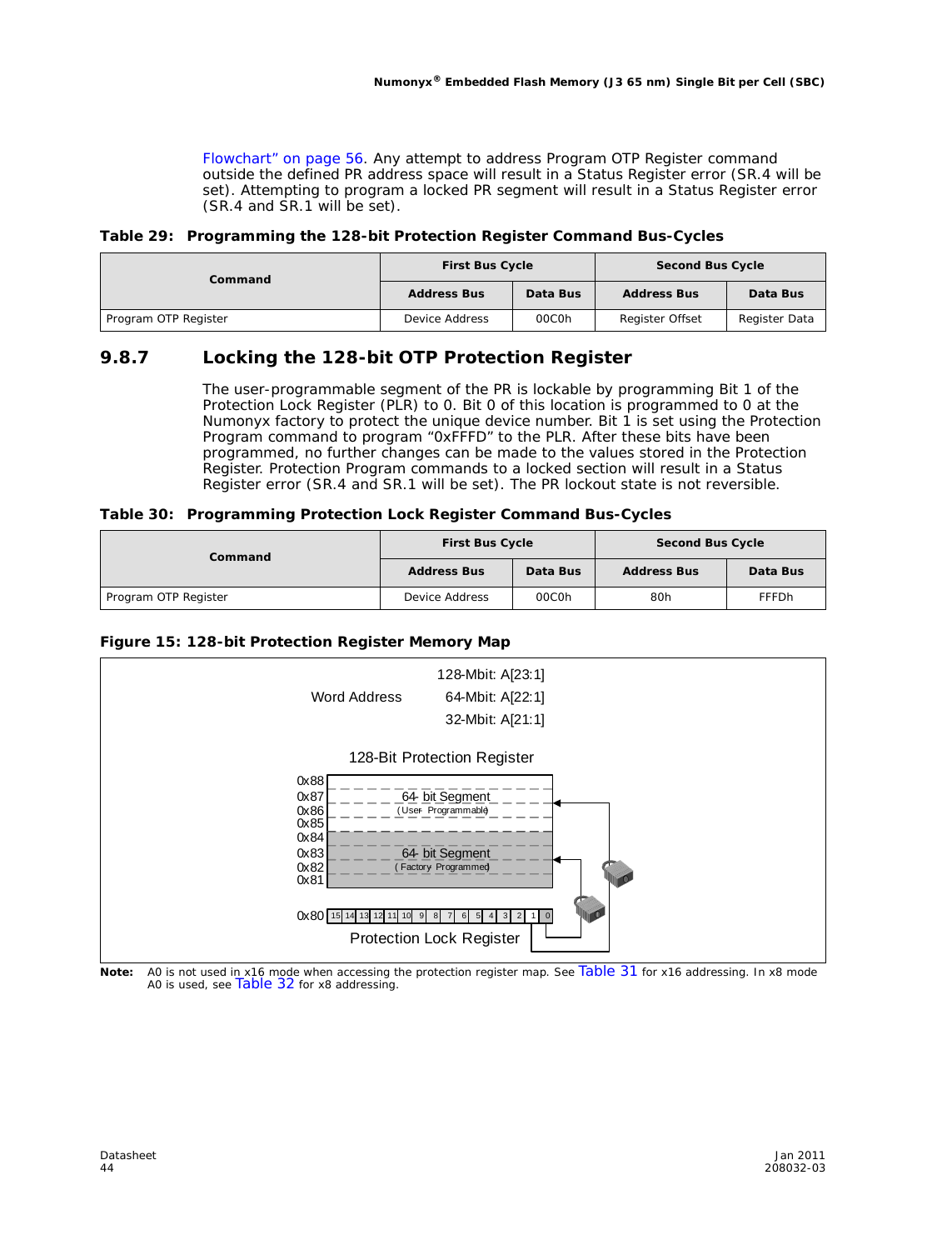| Word           | <b>Use</b>                                                                                                                   | A8 | <b>A7</b>   | A6          | <b>A5</b> | A4          | A3 | A <sub>2</sub>          | A1          |
|----------------|------------------------------------------------------------------------------------------------------------------------------|----|-------------|-------------|-----------|-------------|----|-------------------------|-------------|
| <b>LOCK</b>    | <b>Both</b>                                                                                                                  | 1  | 0           | $\mathbf 0$ | $\Omega$  | $\mathbf 0$ | 0  | $\Omega$                | 0           |
| 0              | Factory                                                                                                                      | 1  | 0           | $\mathbf 0$ | $\Omega$  | $\mathbf 0$ | 0  | $\Omega$                |             |
|                | Factory                                                                                                                      |    | $\mathbf 0$ | $\mathbf 0$ | 0         | 0           | 0  |                         | 0           |
| $\mathfrak{p}$ | Factory                                                                                                                      | 1  | $\mathbf 0$ | $\mathbf 0$ | $\Omega$  | $\mathbf 0$ | 0  |                         |             |
| 3              | Factory                                                                                                                      |    | 0           | 0           | 0         | 0           |    | 0                       | $\mathbf 0$ |
| 4              | User                                                                                                                         | 1  | 0           | $\mathbf 0$ | $\Omega$  | $\mathbf 0$ | 1  | $\Omega$                |             |
| 5              | User                                                                                                                         | 1  | $\mathbf 0$ | $\mathbf 0$ | $\Omega$  | $\mathbf 0$ | 1  | $\overline{\mathbf{A}}$ | $\mathbf 0$ |
| 6              | User                                                                                                                         | 1  | $\mathbf 0$ | $\mathbf 0$ | 0         | $\mathbf 0$ | 1  |                         |             |
| $\overline{ }$ | User                                                                                                                         | 1  | $\mathbf 0$ | $\mathbf 0$ | $\Omega$  | 1           | 0  | $\Omega$                | $\mathbf 0$ |
| Note:          | All address lines not specified in the above table must be 0 when accessing the Protection Register (i.e., $A[MAX:9] = 0$ .) |    |             |             |           |             |    |                         |             |

**Table 31: Word-Wide Protection Register Addressing**

| Table 32: Byte-Wide Protection Register Addressing |  |
|----------------------------------------------------|--|
|                                                    |  |

| <b>Byte</b>    | <b>Use</b>  | A8           | <b>A7</b>    | A6           | A5           | A4           | A3           | A2           | A <sub>1</sub> | A0           |
|----------------|-------------|--------------|--------------|--------------|--------------|--------------|--------------|--------------|----------------|--------------|
| <b>LOCK</b>    | <b>Both</b> | $\mathbf{1}$ | $\Omega$     | $\mathbf 0$  | $\mathbf 0$  | $\Omega$     | $\mathbf 0$  | $\mathsf{O}$ | $\Omega$       | $\mathbf 0$  |
| <b>LOCK</b>    | <b>Both</b> | $\mathbf{1}$ | $\circ$      | $\mathsf{O}$ | $\mathsf{O}$ | $\circ$      | $\mathbf 0$  | $\mathsf{O}$ | $\mathsf{O}$   | $\mathbf{1}$ |
| $\mathsf{O}$   | Factory     | $\mathbf{1}$ | $\mathbf 0$  | $\mathbf 0$  | $\mathbf 0$  | $\mathbf 0$  | $\mathbf 0$  | $\mathbf 0$  | $\mathbf{1}$   | $\mathsf{O}$ |
| $\mathbf{1}$   | Factory     | $\mathbf{1}$ | $\mathbf 0$  | $\mathbf 0$  | $\mathbf 0$  | $\mathbf 0$  | $\mathbf 0$  | $\mathsf{O}$ | $\mathbf{1}$   | $\mathbf{1}$ |
| $\overline{2}$ | Factory     | $\mathbf{1}$ | $\Omega$     | $\mathbf 0$  | $\mathbf 0$  | $\Omega$     | $\mathbf 0$  | $\mathbf{1}$ | $\Omega$       | $\mathsf{O}$ |
| 3              | Factory     | $\mathbf{1}$ | $\mathbf 0$  | $\mathbf 0$  | $\mathbf 0$  | $\mathbf 0$  | $\mathbf 0$  | $\mathbf{1}$ | $\mathbf 0$    | $\mathbf{1}$ |
| $\overline{4}$ | Factory     | $\mathbf{1}$ | $\mathbf 0$  | $\mathbf 0$  | $\mathbf 0$  | $\mathbf 0$  | $\mathbf 0$  | $\mathbf{1}$ | $\mathbf{1}$   | $\mathbf 0$  |
| 5              | Factory     | $\mathbf{1}$ | $\mathbf 0$  | $\mathbf 0$  | $\mathbf 0$  | $\mathbf 0$  | $\mathbf 0$  | $\mathbf{1}$ | $\mathbf{1}$   | $\mathbf{1}$ |
| 6              | Factory     | $\mathbf{1}$ | $\mathsf{O}$ | $\mathbf 0$  | $\mathbf 0$  | $\mathbf 0$  | $\mathbf{1}$ | $\mathsf{O}$ | $\mathbf 0$    | $\mathbf 0$  |
| $\overline{7}$ | Factory     | $\mathbf{1}$ | $\mathbf 0$  | $\mathbf 0$  | $\mathbf 0$  | $\mathbf 0$  | $\mathbf{1}$ | $\mathsf{O}$ | $\mathbf 0$    | $\mathbf{1}$ |
| 8              | User        | $\mathbf{1}$ | $\mathbf 0$  | $\mathbf 0$  | $\mathbf 0$  | $\mathbf 0$  | $\mathbf{1}$ | $\mathbf 0$  | $\mathbf{1}$   | $\mathbf 0$  |
| 9              | User        | 1            | $\mathbf 0$  | $\mathbf 0$  | $\mathbf 0$  | $\mathbf 0$  | $\mathbf{1}$ | 0            | $\mathbf{1}$   | $\mathbf{1}$ |
| Α              | User        | $\mathbf{1}$ | $\mathbf 0$  | $\mathbf 0$  | $\mathbf 0$  | $\mathbf 0$  | $\mathbf{1}$ | 1            | $\mathbf 0$    | $\mathbf 0$  |
| B              | <b>User</b> | $\mathbf{1}$ | $\mathbf 0$  | $\mathbf 0$  | $\mathbf 0$  | $\mathbf 0$  | $\mathbf{1}$ | 1            | $\mathbf 0$    | $\mathbf{1}$ |
| $\mathsf{C}$   | User        | $\mathbf{1}$ | $\mathbf 0$  | $\mathbf 0$  | $\mathbf 0$  | $\mathbf 0$  | $\mathbf{1}$ | 1            | $\mathbf{1}$   | $\mathsf{O}$ |
| D              | User        | $\mathbf{1}$ | $\mathbf 0$  | $\Omega$     | $\mathbf 0$  | $\mathbf 0$  | $\mathbf{1}$ | 1            | $\mathbf{1}$   | $\mathbf{1}$ |
| E              | User        | $\mathbf{1}$ | $\mathbf 0$  | $\circ$      | $\mathsf O$  | $\mathbf{1}$ | $\circ$      | $\mathsf{O}$ | $\circ$        | $\mathsf{O}$ |
| F              | User        | $\mathbf{1}$ | $\mathbf 0$  | $\mathbf 0$  | $\mathsf O$  | 1            | $\mathsf O$  | $\mathbf 0$  | $\mathbf 0$    | $\mathbf{1}$ |

*Note:* All address lines not specified in the above table must be 0 when accessing the Protection Register, i.e., A[MAX:9] = 0.

#### **9.8.8 VPEN Protection**

When it's necessary to protect the entire array, global protection can be achieved using a hardware mechanism using VPEN. Whenever a valid voltage is present on VPEN, blocks within the main flash array can be erased or programmed. By grounding VPEN, blocks within the main array cannot be altered – attempts to program or erase blocks will fail resulting in the setting of the appropriate error bit in the Status Register. By holding VPEN low, absolute write protection of all blocks in the array can be achieved.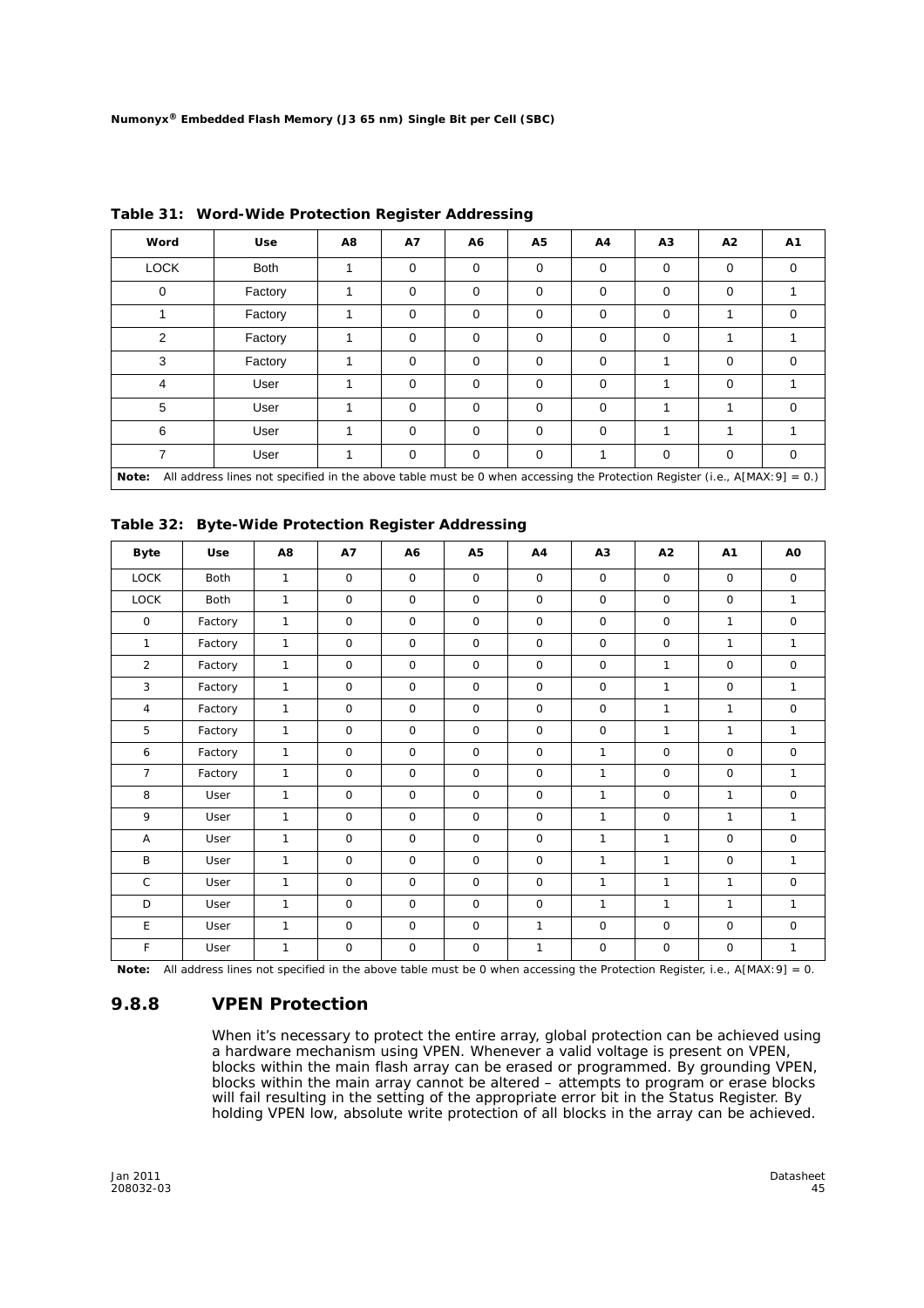# **10.0 ID Codes**

**Table 33: Read Identifier Codes**

| Code        |          | <b>Address</b> | Data  |
|-------------|----------|----------------|-------|
|             | 32-Mbit  | 00001h         | 0016h |
| Device Code | 64-Mbit  | 00001h         | 0017h |
|             | 128-Mbit | 00001h         | 0018h |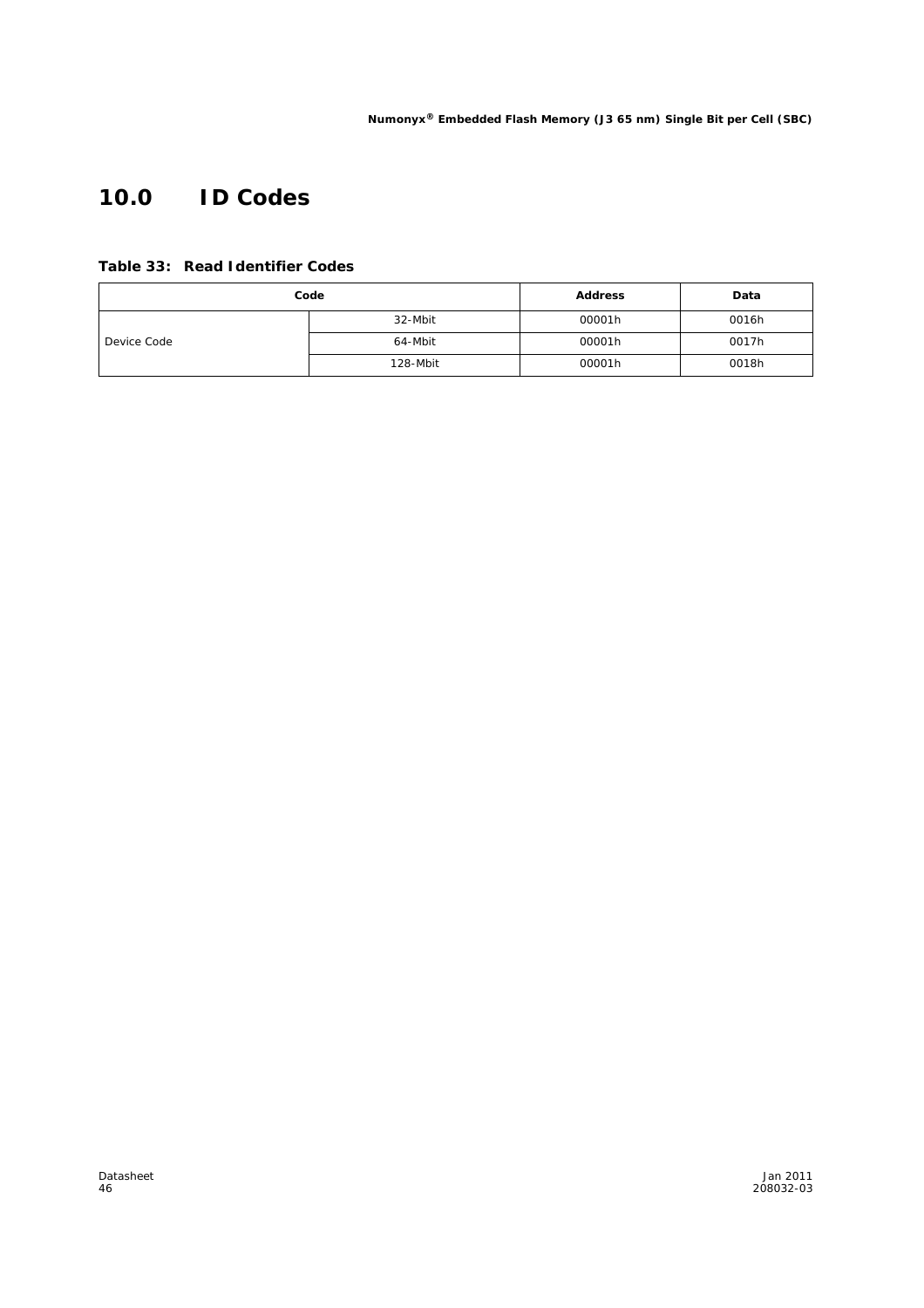### **11.0 Device Command Codes**

For a complete definition on device operations refer to Section 8.4, "Device Commands" on page 33. The list of all applicable commands are included here one more time for the convenience.

*Note:* Some customer applications use illegal or invalid commands (like 0x00) accidentally or intentionally with the device. An illegal or invalid command caused the device output to change to Array Read mode on 130nm. On the 65nm device, the output will change to Read Status Register mode.

> After an illegal or invalid command, software may attempt to read the device. If the illegal command was intentional, software will expect to read array data on 130nm device, such as 0xFFFF in an unprogrammed location. On the 65nm device, software may not get the expected array data and instead the status register is read.

Please refer to the legal and valid commands/spec defined in the Datasheet, such as forread mode, issue 0xFF to Read Array mode, 0x90 to Read Signature, 0x98 to Read CFI/OTP array mode.

|                    | Command                                         | <b>Setup Write Cycle</b> |                                          | <b>Confirm Write Cycle</b> |                    |  |
|--------------------|-------------------------------------------------|--------------------------|------------------------------------------|----------------------------|--------------------|--|
|                    |                                                 | <b>Address Bus</b>       | Data Bus                                 | <b>Address Bus</b>         | Data Bus           |  |
|                    | Program Enhanced Configuration Register         | Register Data            | 0060h                                    | Register Data              | 0004h              |  |
|                    | Program OTP Register                            | Device Address           | 00C0h                                    | Register Offset            | Register Data      |  |
| Registers          | Clear Status Register                           | Device Address           | 0050h                                    |                            |                    |  |
|                    | Program STS Configuration Register              | Device Address           | 00B8h                                    | <b>Device Address</b>      | Register Data      |  |
|                    | Read Array                                      | Device Address           | 00FFh                                    |                            |                    |  |
|                    | Read Status Register                            | Device Address           | 0070h                                    |                            |                    |  |
| <b>Read Modes</b>  | Read Identifier Codes (Read Device Information) | Device Address           | 0090h                                    |                            |                    |  |
|                    | CFI Query                                       | Device Address           | 0098h                                    |                            |                    |  |
| Erase              | Word/Byte Program                               | <b>Device Address</b>    | 0040h/<br><b>Device Address</b><br>0010h |                            | Array Data         |  |
| and                | <b>Buffered Program</b>                         | <b>Block Address</b>     | 00E8h                                    | <b>Block Address</b>       | 00D <sub>O</sub> h |  |
|                    | <b>Block Erase</b>                              | <b>Block Address</b>     | 0020h                                    | <b>Block Address</b>       | 00D <sub>O</sub> h |  |
| Program            | Program/Erase Suspend                           | Device Address           | 00B0h                                    |                            |                    |  |
|                    | Program/Erase Resume                            | <b>Device Address</b>    | 00D <sub>O</sub> h                       |                            |                    |  |
|                    | Set Block Lock Bit                              | <b>Block Address</b>     | 0060h                                    | <b>Block Address</b>       | 0001h              |  |
| Security           | Clear Block Lock Bits                           | Device Address           | 0060h                                    | Device Address             | 00D <sub>O</sub> h |  |
| <b>Blank Check</b> | <b>Blank Check</b>                              | <b>Block Address</b>     | 00BCh                                    | <b>Block Address</b>       | 00D <sub>Oh</sub>  |  |

#### **Table 34: Command Bus Cycles and Command Codes**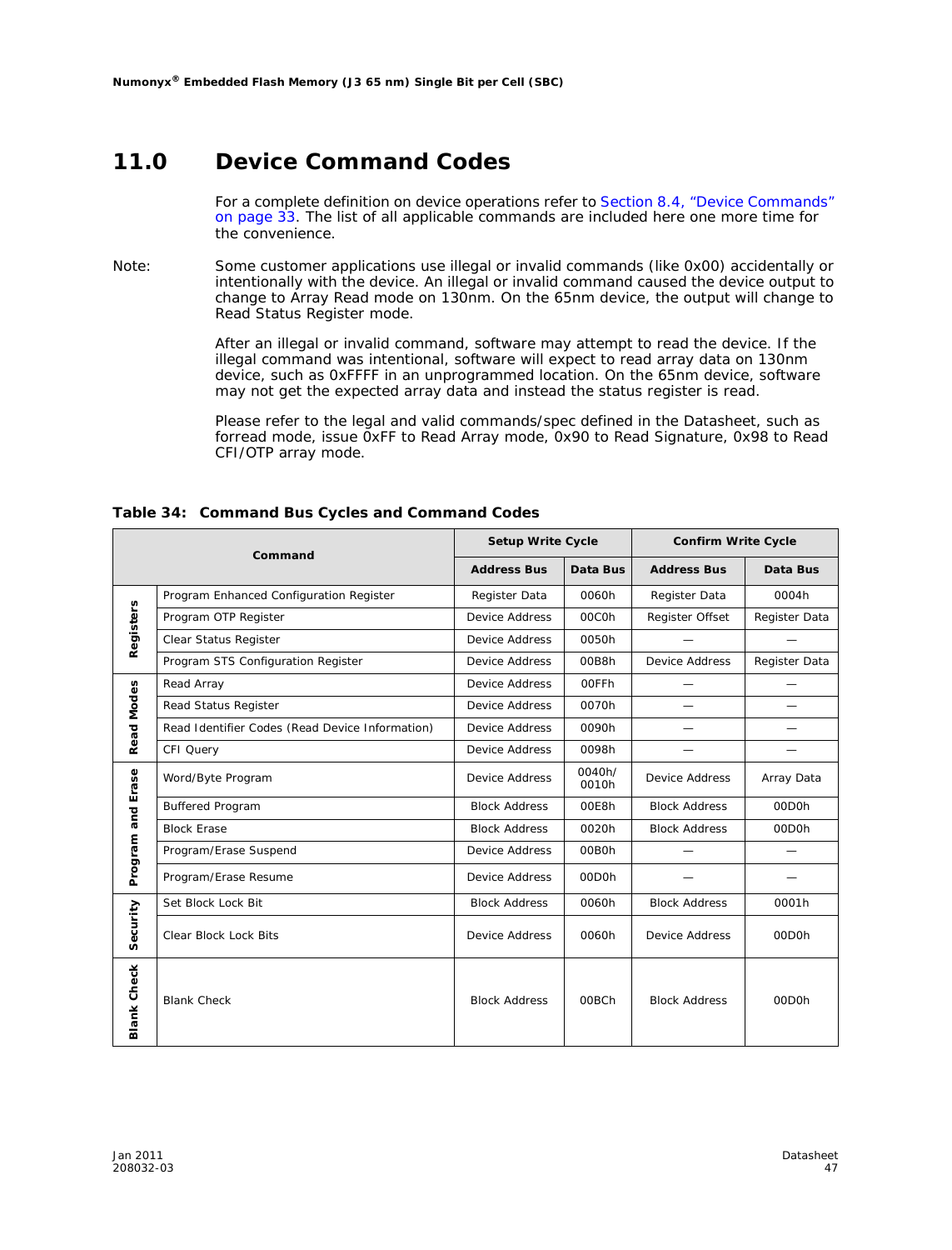### **12.0 Flow Charts**



**Figure 16: Write to Buffer Flowchart**

*Notes:*

1. The device defaults to output SR data after the Buffered Programming Setup command (E8h) is issued. CE# and OE# must be toggled to update Status Register. Don't issue the Read SR command (70h), which would be interpreted by the internal state machine as Buffer Word Count.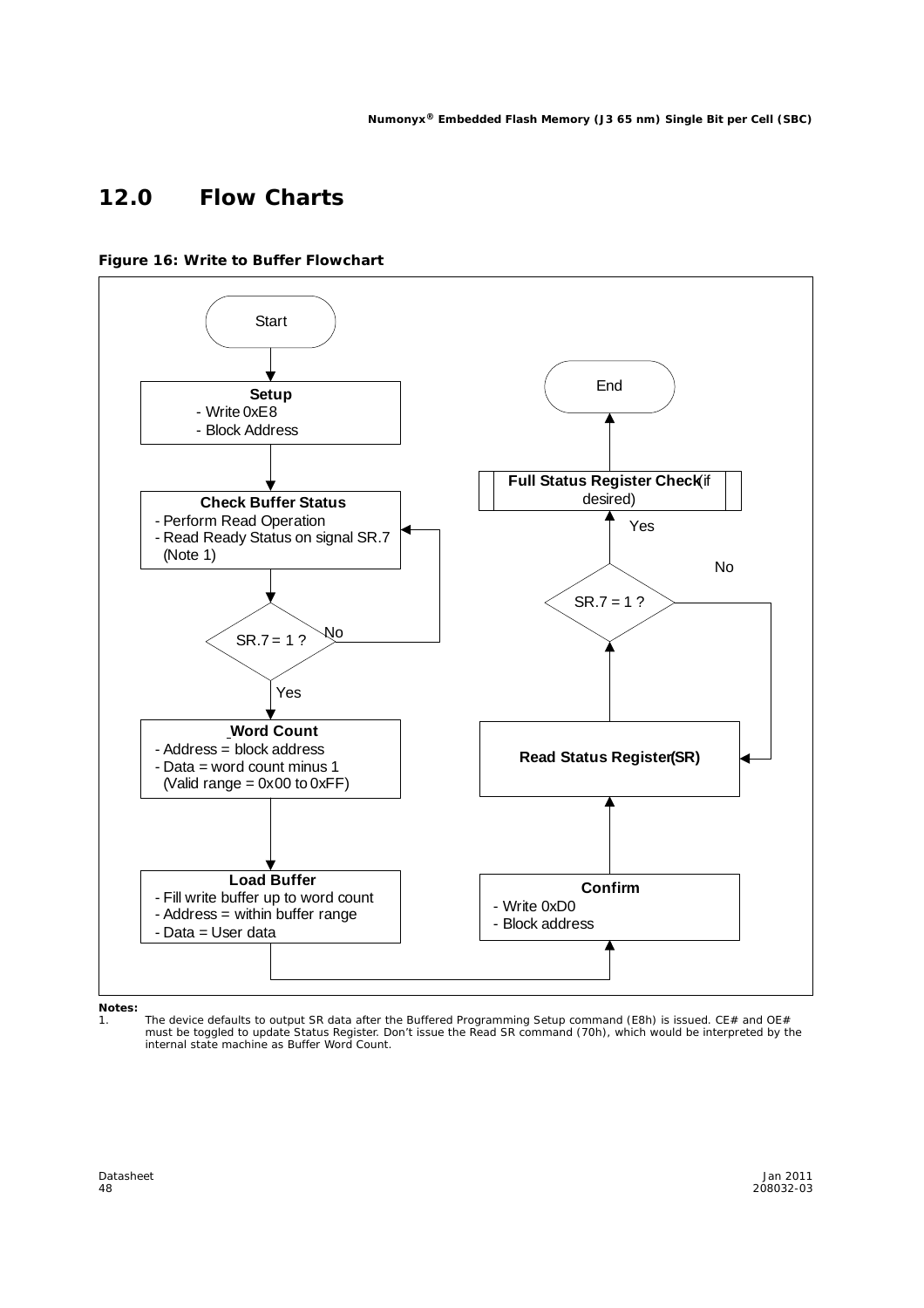**Figure 17: Status Register Flowchart**

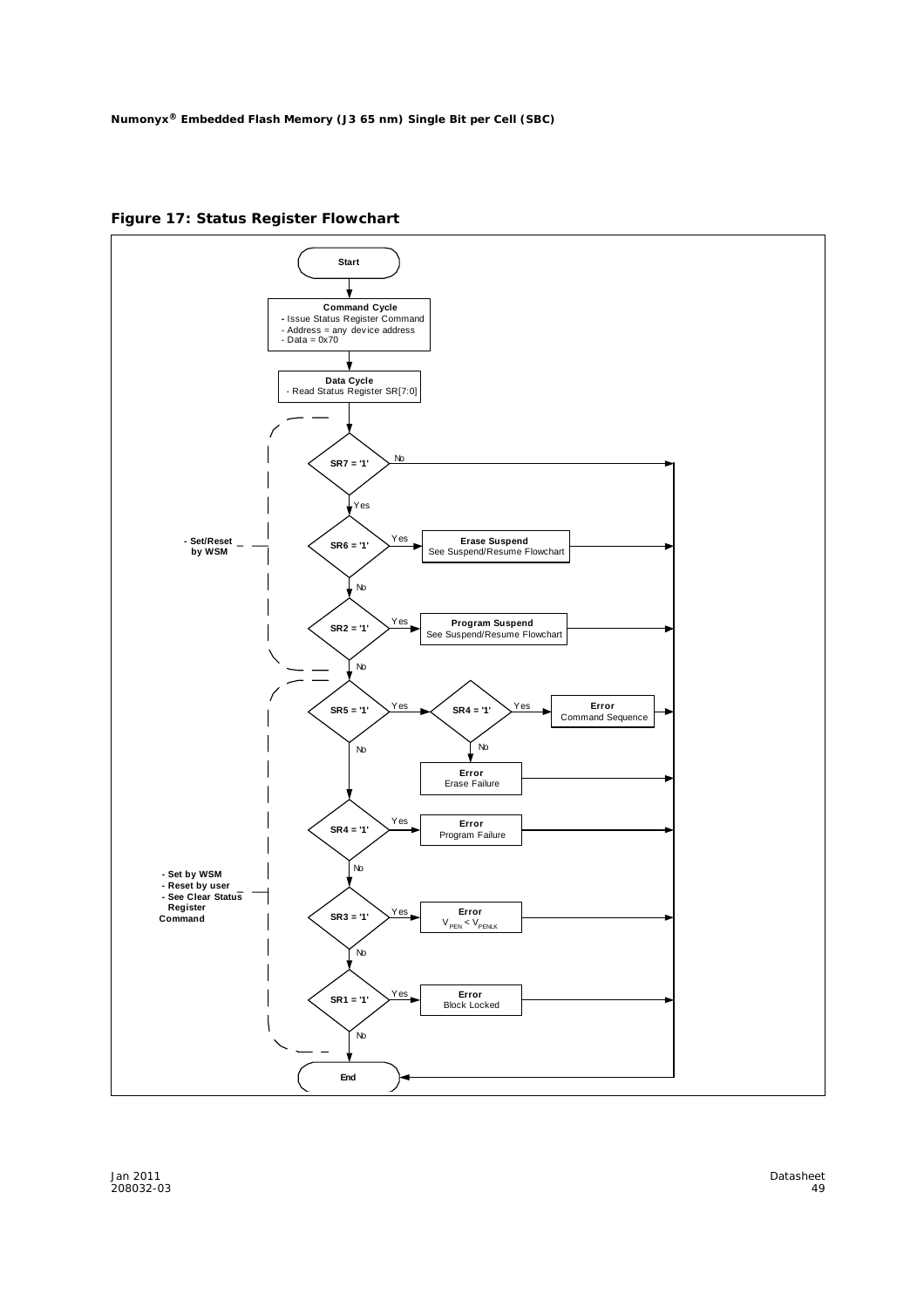

#### **Figure 18: Byte/Word Program Flowchart**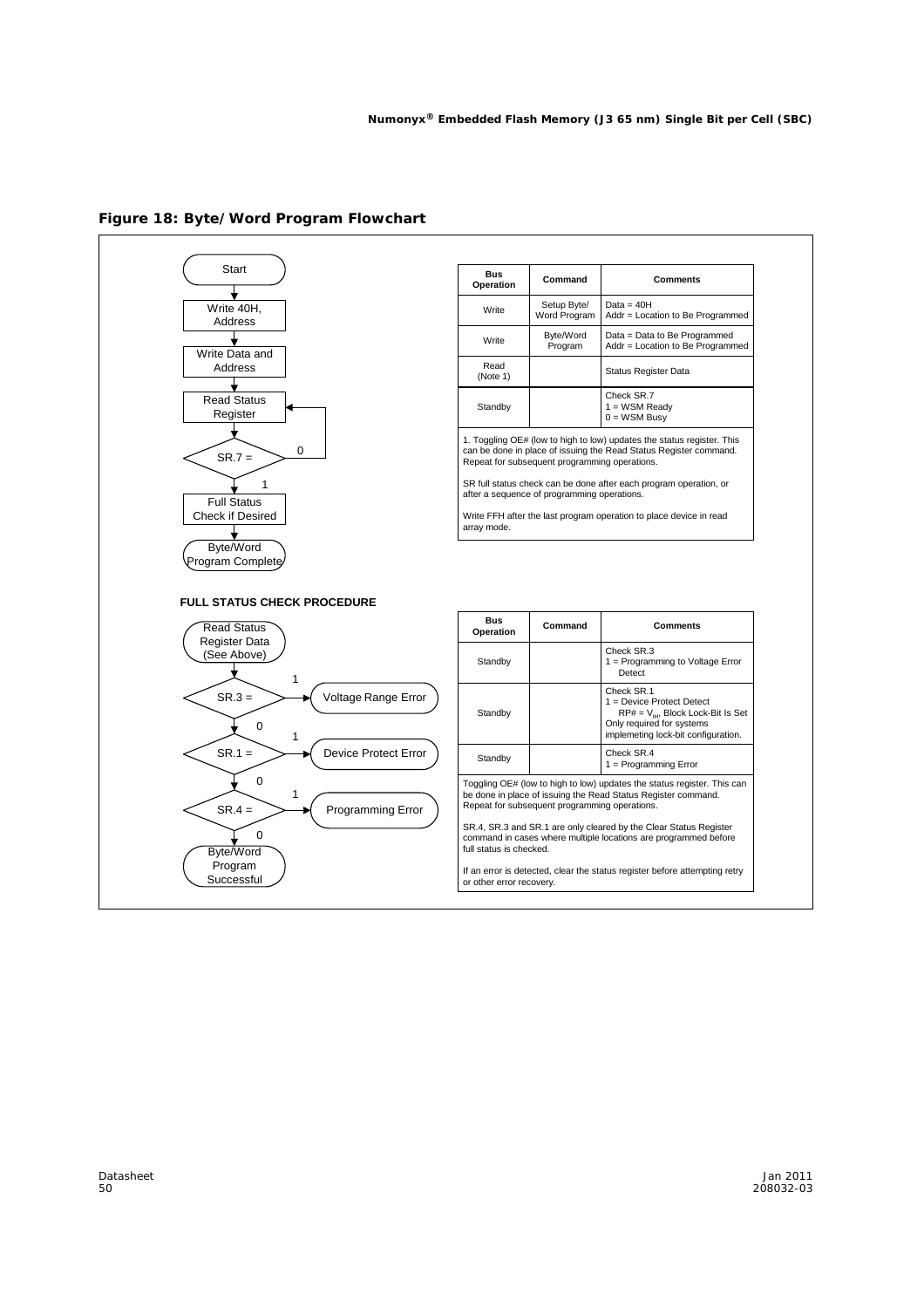

**Figure 19: Program Suspend/Resume Flowchart**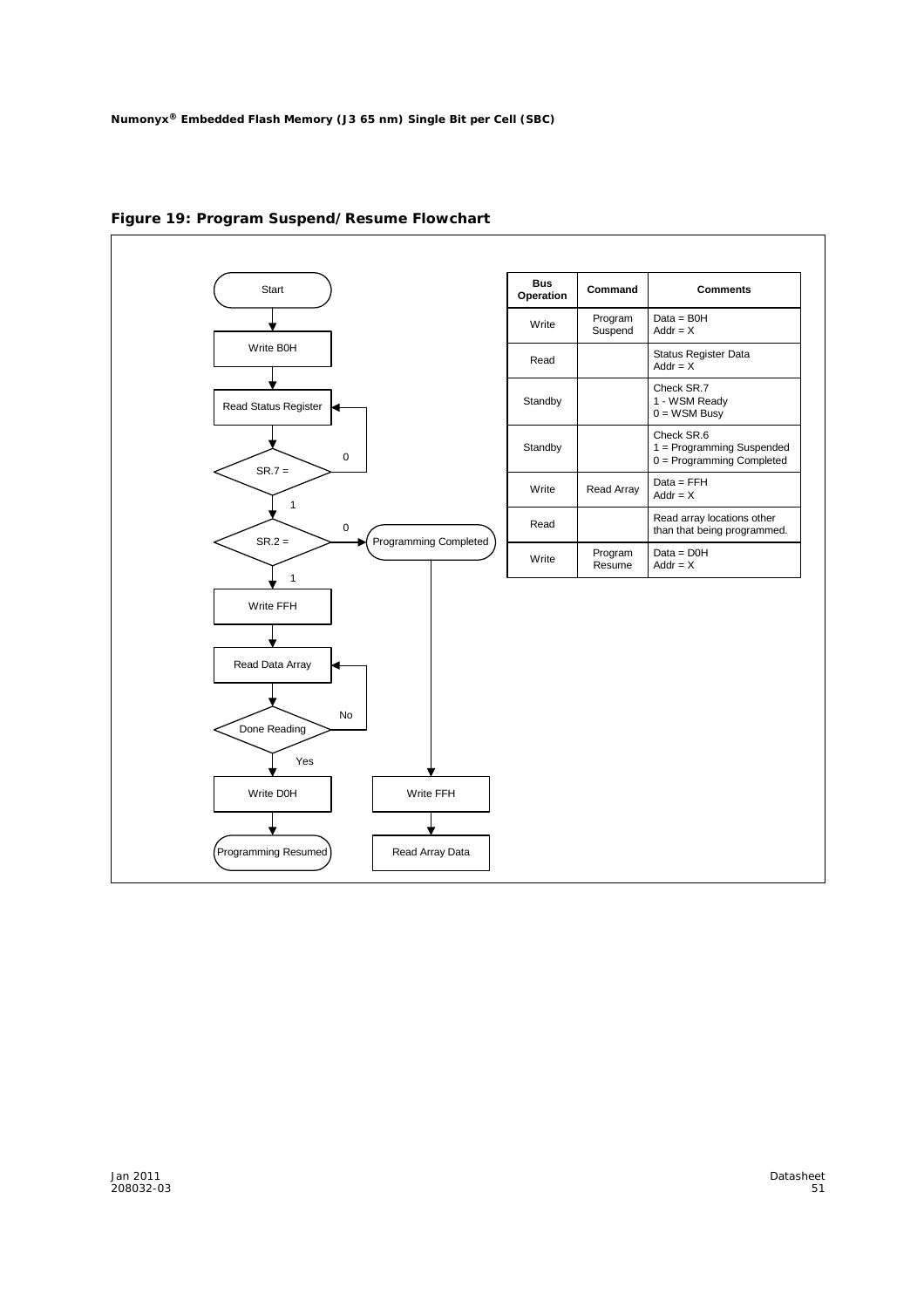

**Figure 20: Block Erase Flowchart**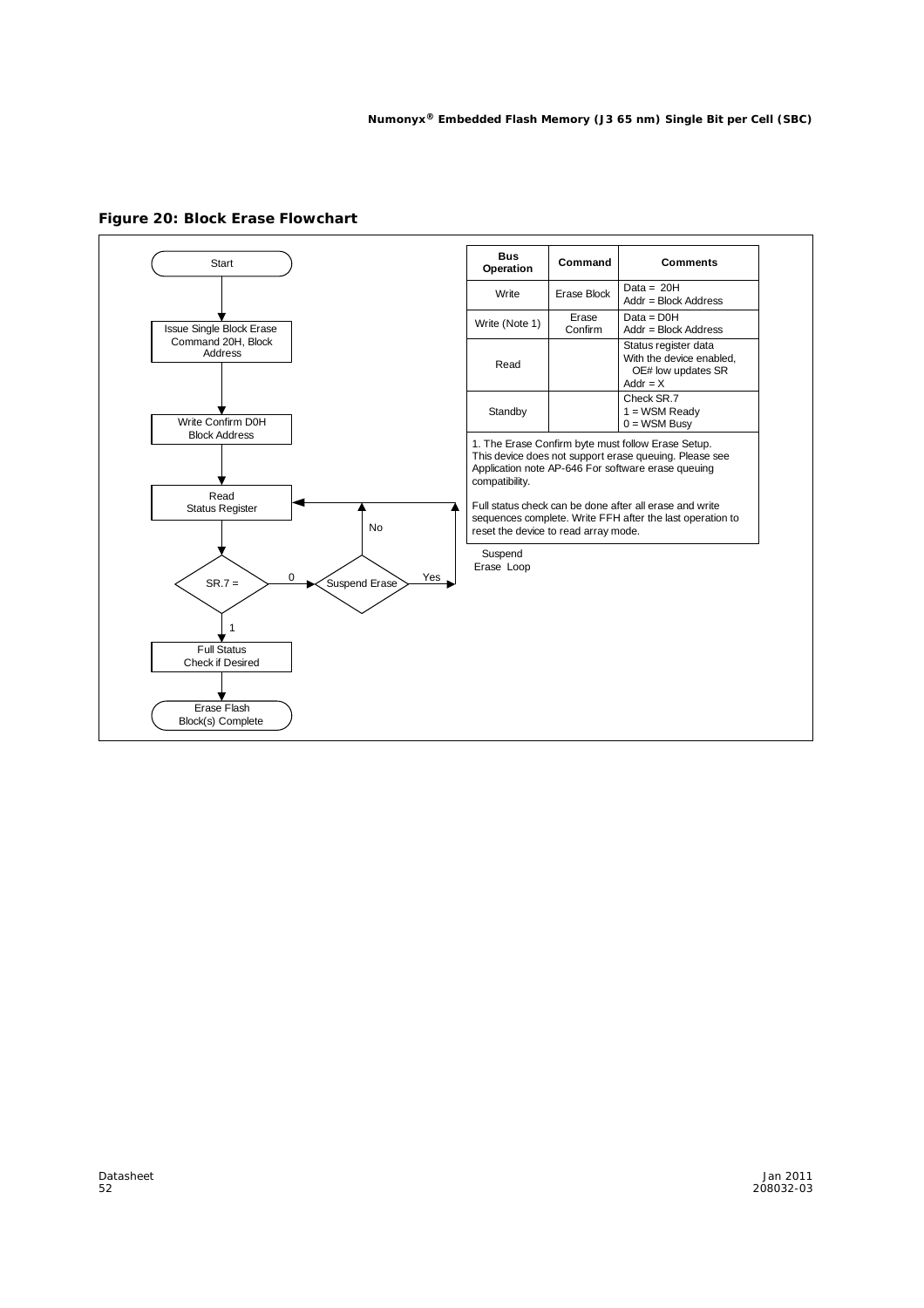

**Figure 21: Block Erase Suspend/Resume Flowchart**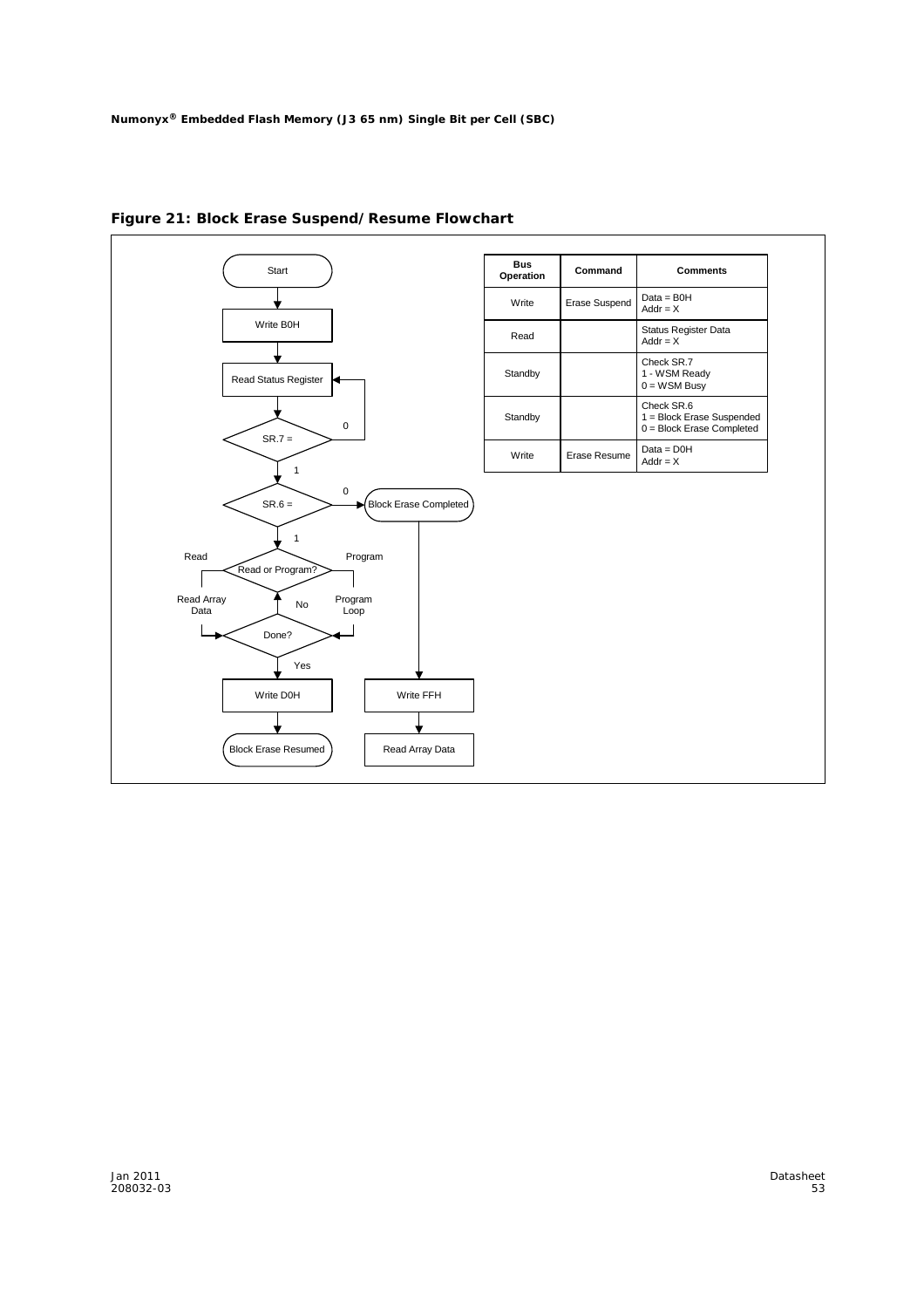

#### **Figure 22: Set Block Lock-Bit Flowchart**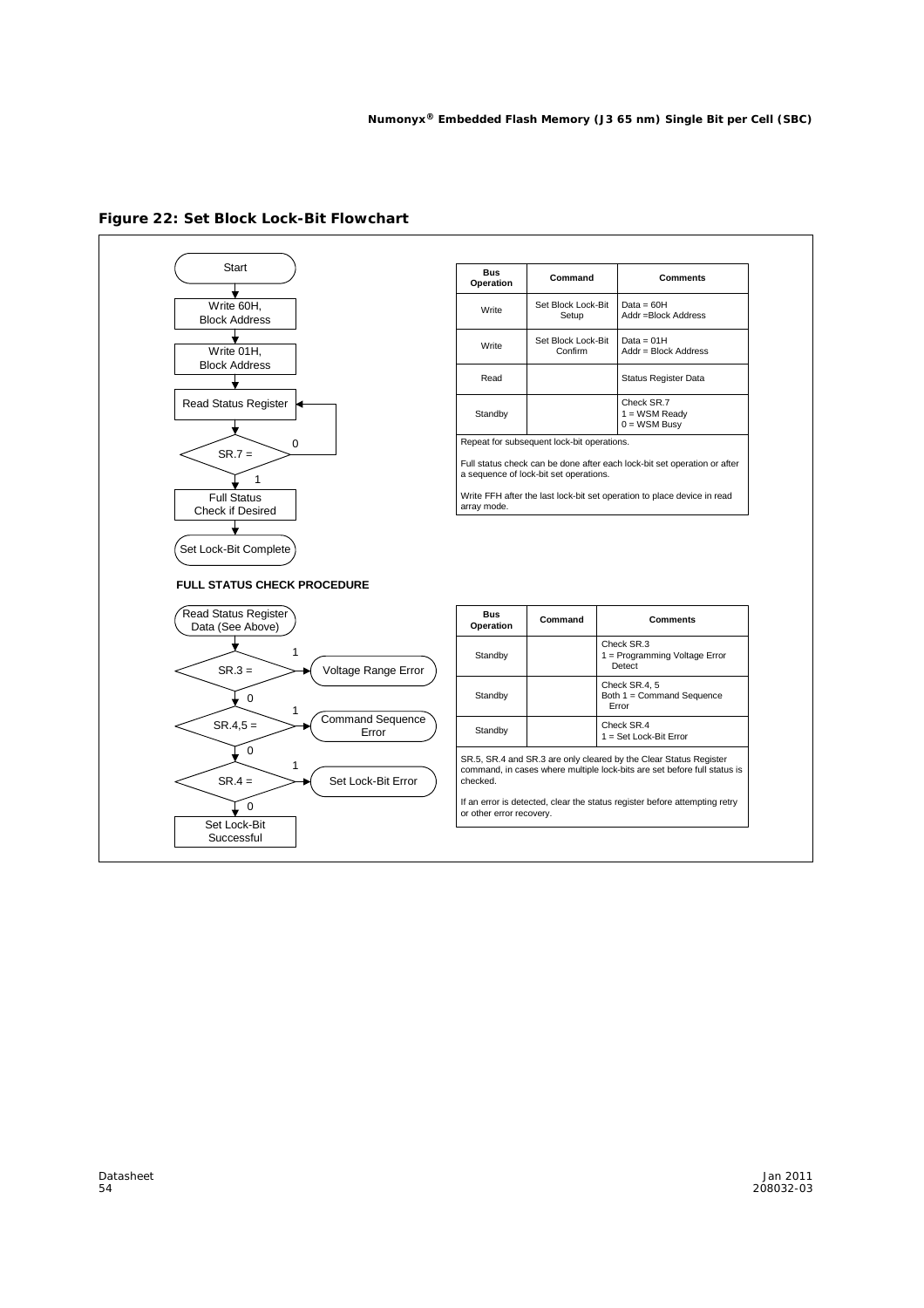

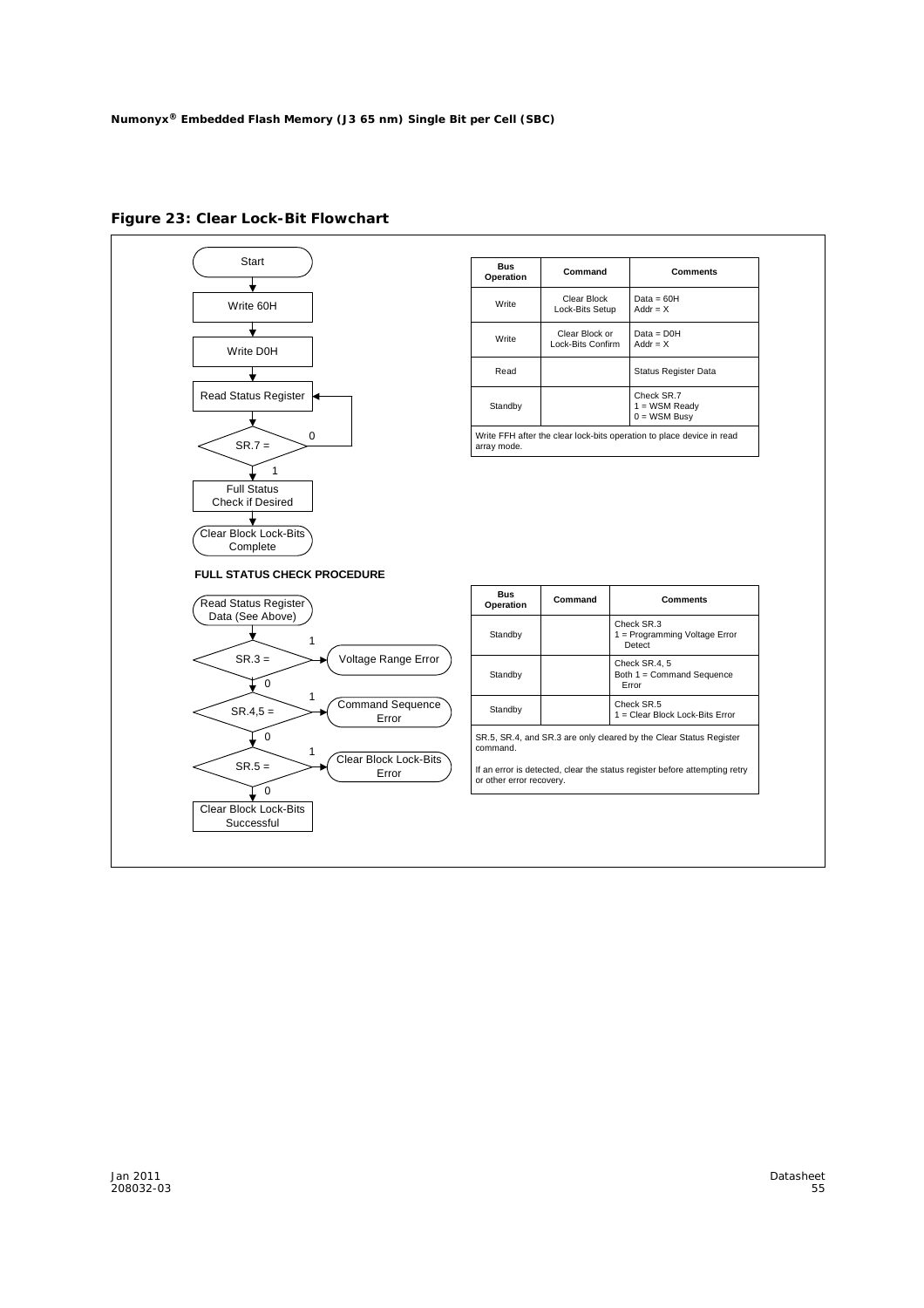

**Figure 24: Protection Register Programming Flowchart**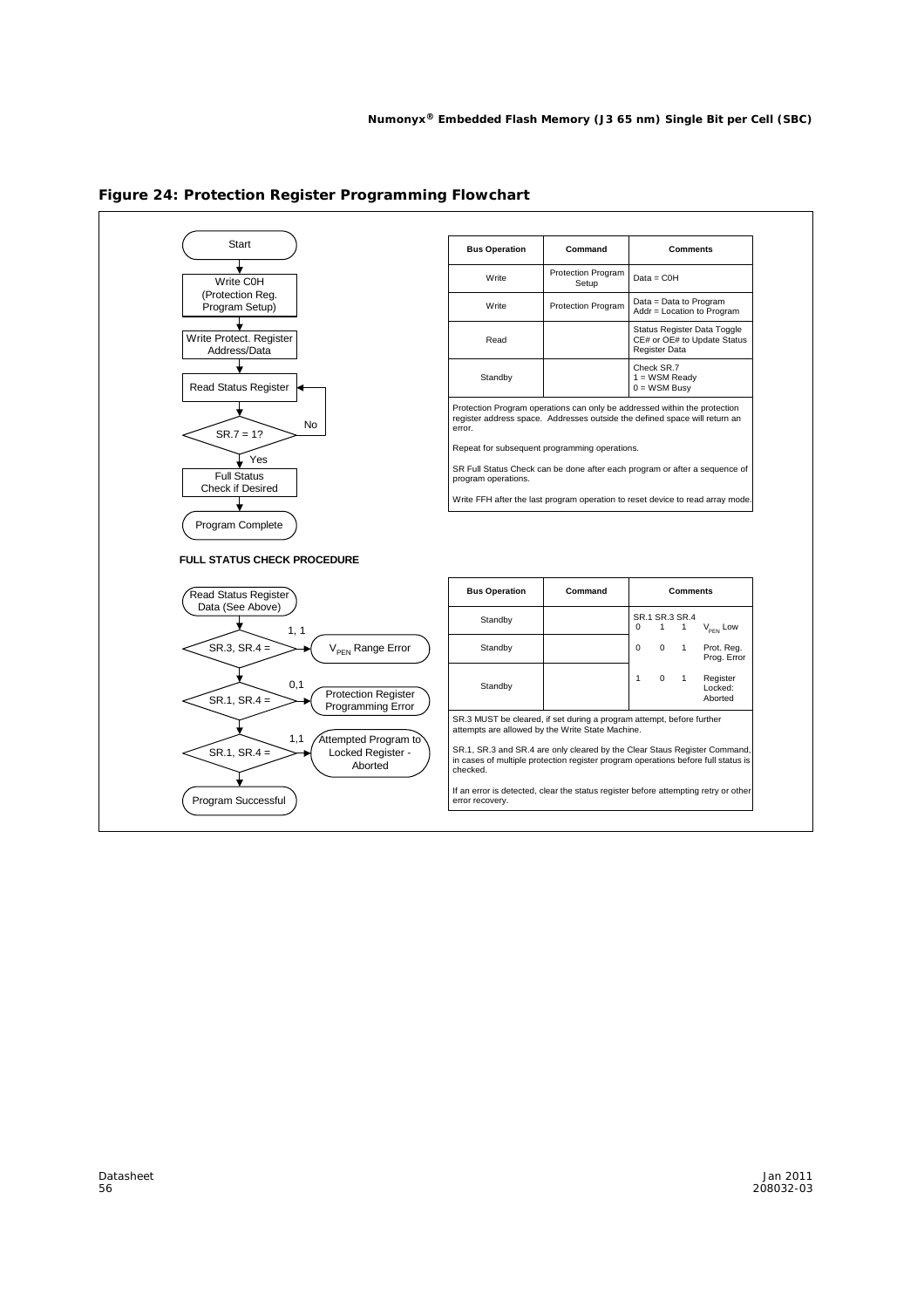### **13.0 Common Flash Interface**

The CFI specification outlines device and host system software interrogation handshake which allows specific vendor-specified software algorithms to be used for entire families of devices. This allows device independent, JEDEC ID-independent, and forward- and backward-compatible software support for the specified flash device families. It allows flash vendors to standardize their existing interfaces for long-term compatibility.

This section defines the data structure or "database" returned by the (CFI) Query command. System software should parse this structure to gain critical information such as block size, density, x8/x16, and electrical specifications. Once this information has been obtained, the software will know which command sets to use to enable flash writes, block erases, and otherwise control the flash component. The Query is part of an overall specification for multiple command set and control interface descriptions called CFI.

#### **13.1 Query Structure Output**

The Query "database" allows system software to gain information for controlling the flash component. This section describes the device's CFI-compliant interface that allows the host system to access Query data.

Query data are always presented on the lowest-order data outputs (D[7:0]) only. The numerical offset value is the address relative to the maximum bus width supported by the device. On this family of devices, the Query table device starting address is a 10h, which is a word address for x16 devices.

For a word-wide (x16) device, the first two bytes of the Query structure, "Q" and "R" in ASCII, appear on the low byte at word addresses 10h and 11h. This CFI-compliant device outputs 00h data on upper bytes. Thus, the device outputs ASCII "Q" in the low byte (D[7:0]) and 00h in the high byte (D[15:8]).

At Query addresses containing two or more bytes of information, the least significant data byte is presented at the lower address, and the most significant data byte is presented at the higher address.

In all of the following tables, addresses and data are represented in hexadecimal notation, so the "h" suffix has been dropped. In addition, since the upper byte of wordwide devices is always "00h," the leading "00" has been dropped from the table notation and only the lower byte value is shown. Any x16 device outputs can be assumed to have 00h on the upper byte in this mode.

#### **Table 35: Summary of Query Structure Output as a Function of Device and Mode**

| Device<br>Type/ | Query start location in<br>maximum device bus | Query data with maximum device<br>bus width addressing |                 |                                       | Query data with byte addressing |                 |                       |  |
|-----------------|-----------------------------------------------|--------------------------------------------------------|-----------------|---------------------------------------|---------------------------------|-----------------|-----------------------|--|
| Mode            | width addresses                               | Hex<br><b>Offset</b>                                   | <b>Hex Code</b> | <b>ASCII</b><br>Value                 | Hex<br><b>Offset</b>            | <b>Hex Code</b> | <b>ASCII</b><br>Value |  |
| x16 device      | 10h                                           | 10:                                                    | 0051            | " $O$ "                               | 20:                             | 51              | $^{\prime\prime}$ O"  |  |
| x16 mode        |                                               | 11:                                                    | 0052            | " $R$ "                               | 21:                             | 00              | "Null"                |  |
|                 |                                               | 12:                                                    | 0059            | $^{\prime\prime}$ V $^{\prime\prime}$ | 22:                             | 52              | " $R$ "               |  |
| x16 device      |                                               |                                                        |                 |                                       | 20:                             | 51              | " $O$ "               |  |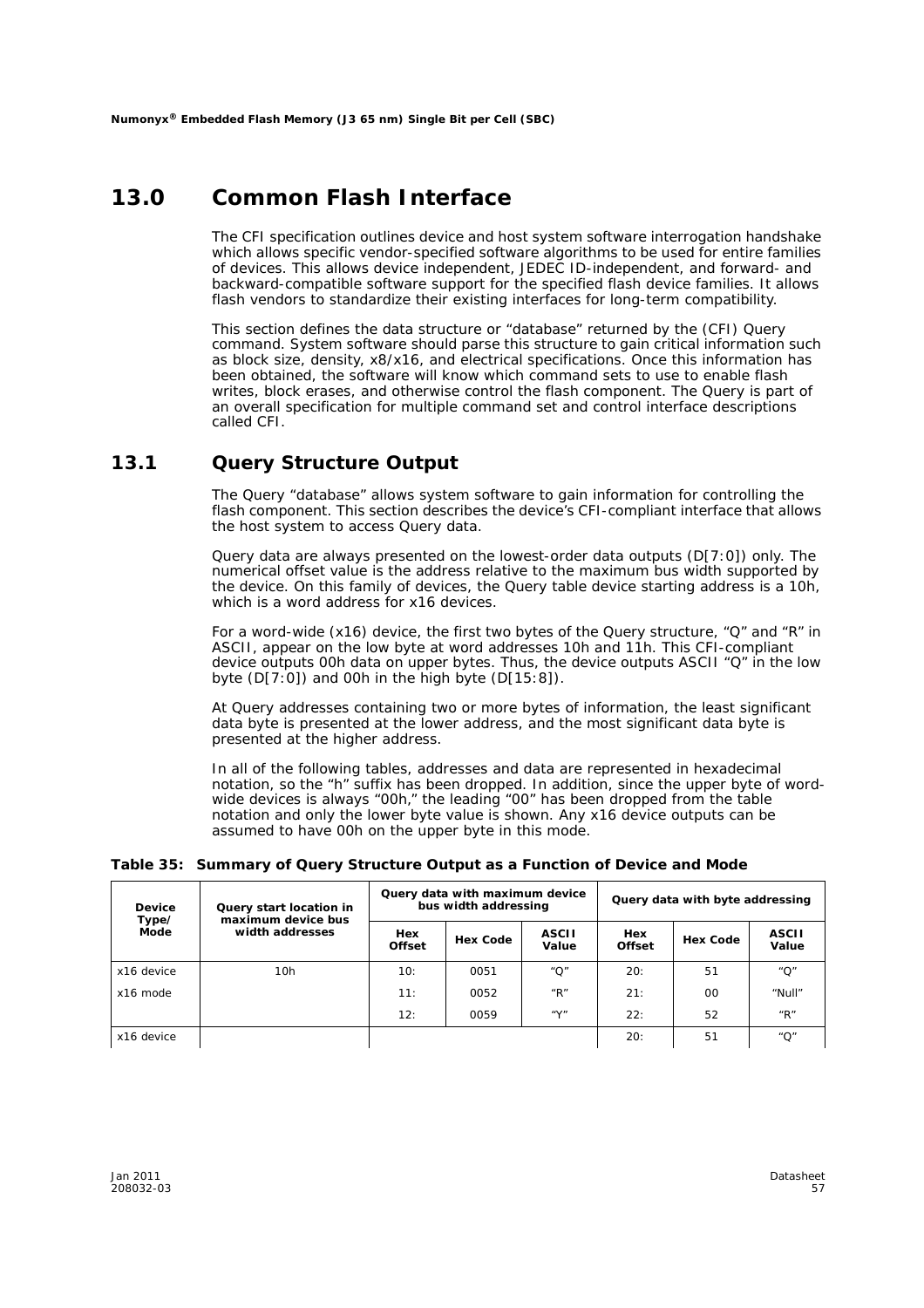**Table 35: Summary of Query Structure Output as a Function of Device and Mode**

| <b>Device</b><br>Type/<br>Mode | Query start location in<br>maximum device bus | Query data with maximum device<br>bus width addressing |                 |                       | Query data with byte addressing |                 |                       |  |
|--------------------------------|-----------------------------------------------|--------------------------------------------------------|-----------------|-----------------------|---------------------------------|-----------------|-----------------------|--|
|                                | width addresses                               | Hex<br><b>Offset</b>                                   | <b>Hex Code</b> | <b>ASCII</b><br>Value | Hex<br><b>Offset</b>            | <b>Hex Code</b> | <b>ASCII</b><br>Value |  |
| x8 mode                        | $N/A^{(1)}$                                   |                                                        | $N/A^{(1)}$     |                       | 21:                             | 51              | $^{\prime\prime}$ O"  |  |
|                                |                                               |                                                        |                 |                       | 22:                             | 52              | " $R$ "               |  |

*Note:*

1. The system must drive the lowest order addresses to access all the device's array data when the device is configured in x8 mode. Therefore, word addressing, where these lower addresses are not toggled by the system, is "Not Applicable" for x8-configured devices.

|  |  |  |  | Table 36: Example of Query Structure Output of a x16- and x8-Capable Device |
|--|--|--|--|-----------------------------------------------------------------------------|
|--|--|--|--|-----------------------------------------------------------------------------|

|                | <b>Word Addressing</b>          |                                       |               | <b>Byte Addressing</b>          |                                       |
|----------------|---------------------------------|---------------------------------------|---------------|---------------------------------|---------------------------------------|
| <b>Offset</b>  | <b>Hex Code</b>                 | Value                                 | <b>Offset</b> | <b>Hex Code</b>                 | Value                                 |
| $A_{15} - A_0$ |                                 | $D15-D_0$                             | $A_7 - A_0$   |                                 | $D_7 - D_0$                           |
| 0010h          | 0051                            | "O"                                   | 20h           | 51                              | $^{\prime\prime}$ O"                  |
| 0011h          | 0052                            | $^{\prime\prime}$ R $^{\prime\prime}$ | 21h           | 51                              | $^{\prime\prime}$ O"                  |
| 0012h          | 0059                            | ''Y''                                 | 22h           | 52                              | $^{\prime\prime}$ R $^{\prime\prime}$ |
| 0013h          | $P_{I0}$                        | PrVendor                              | 23h           | 52                              | $^{\prime\prime}$ R $^{\prime\prime}$ |
| 0014h          | $P$ <sub>-ID<sub>HI</sub></sub> | ID#                                   | 24h           | 59                              | ''Y''                                 |
| 0015h          | $P_{LO}$                        | PrVendor                              | 25h           | 59                              | ''Y''                                 |
| 0016h          | $P_{HI}$                        | TblAdr                                | 26h           | $P_{I0}$                        | PrVendor                              |
| 0017h          | $A$ <sub>-ID<sub>IO</sub></sub> | AltVendor                             | 27h           | $P_{I0}$                        | PrVendor                              |
| 0018h          | $A$ <sub>-ID<sub>HI</sub></sub> | ID#                                   | 28h           | $P$ <sub>-ID<sub>HI</sub></sub> | ID#                                   |
| $\cdots$       | $\cdots$                        | $\cdots$                              | $\cdots$      | $\cdots$                        | $\cdots$                              |

### **13.2 Query Structure Overview**

The Query command causes the flash component to display the Common Flash Interface (CFI) Query structure or "database." The structure sub-sections and address locations are summarized below. See *AP-646 Common Flash Interface (CFI) and Command Sets* (order number 292204) for a full description of CFI.

The following sections describe the Query structure sub-sections in detail.

**Table 37: Query Structure**

| <b>Offset</b>   | <b>Sub-Section Name</b>         | <b>Description</b>                       | <b>Notes</b> |
|-----------------|---------------------------------|------------------------------------------|--------------|
| 00h             | <b>Identification Code</b>      | Manufacturer Code                        |              |
| 01h             | <b>Identification Code</b>      | Device Code                              |              |
| $(BA+2)h^{(2)}$ | <b>Block Status Register</b>    | <b>Block-Specific Information</b>        | 1.2          |
| $04-0Fh$        | Reserved                        | Reserved for Vendor-Specific Information |              |
| 10h             | CFI Query Identification String | Reserved for Vendor-Specific Information |              |
| 1Bh             | System Interface Information    | Command Set ID and Vendor Data Offset    |              |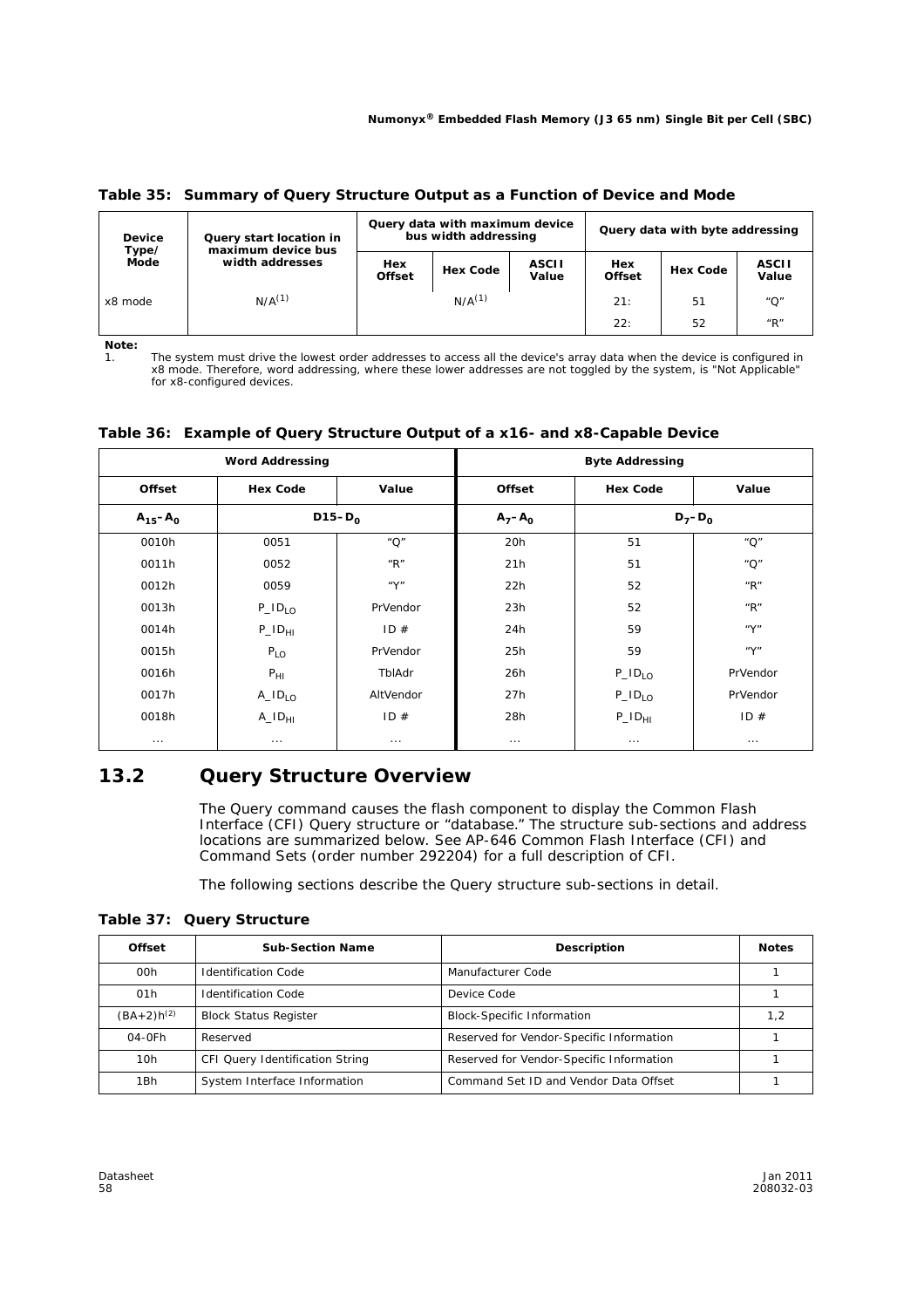**Table 37: Query Structure**

| <b>Offset</b> | <b>Sub-Section Name</b>                          | <b>Description</b>                                                                | <b>Notes</b> |
|---------------|--------------------------------------------------|-----------------------------------------------------------------------------------|--------------|
| 27h           | Device Geometry Definition                       | Flash Device Layout                                                               |              |
| p(3)          | Primary Numonyx-Specific Extended<br>Query Table | Vendor-Defined Additional Information Specific to<br>the Primary Vendor Algorithm | 1.3          |

*Notes:*

Refer to the Query Structure Output section and offset 28h for the detailed definition of offset address as a function of device bus width and mode.

2. BA = Block Address beginning location (i.e., 02000h is block 2's beginning location when the block size is 128 KB).

3. Offset 15 defines "P" which points to the *Primary Numonyx-Specific Extended Query* Table.

### **13.3 Block Status Register**

The Block Status Register indicates whether an erase operation completed successfully or whether a given block is locked or can be accessed for flash program/erase operations.

**Table 38: Block Status Register**

| <b>Offset</b>   | Length | <b>Description</b>                                               | <b>Address</b> | Value              |
|-----------------|--------|------------------------------------------------------------------|----------------|--------------------|
|                 |        | <b>Block Lock Status Register</b>                                | $BA + 2$ :     | $-00$ or $-01$     |
| $(BA+2)h^{(1)}$ |        | <b>BSR.0 Block Lock Status</b><br>$0 =$ Unlocked<br>$1 =$ Locked | $BA+2$ :       | (bit 0): 0 or 1    |
|                 |        | BSR 1-15: Reserved for Future Use                                | $BA+2$ :       | (bit $1 - 15$ ): 0 |

*Note:*

1. BA = The beginning location of a Block Address (i.e., 010000h is block 1's (64-KW block) beginning location in word mode).

### **13.4 CFI Query Identification String**

The CFI Query Identification String provides verification that the component supports the Common Flash Interface specification. It also indicates the specification version and supported vendor-specified command set(s).

**Table 39: CFI Identification**

| <b>Offset</b> | Length         | <b>Description</b>                                          | Add.            | Hex<br>Code | Value                                 |
|---------------|----------------|-------------------------------------------------------------|-----------------|-------------|---------------------------------------|
|               |                |                                                             | 10 <sup>1</sup> | $-51$       | $^{\prime\prime}$ O"                  |
| 10h           | 3              | Query-unique ASCII string "QRY"                             | 11:             | $-52$       | $^{\prime\prime}$ R $^{\prime\prime}$ |
|               |                |                                                             | 12:             | $-59$       | $^u\mathsf{Y}^n$                      |
| 13h           | $\overline{2}$ | Primary vendor command set and control interface ID code.   | 13:             | $-01$       |                                       |
|               |                | 16-bit ID code for vendor-specified algorithms              | 14:             | $-00 -$     |                                       |
| 15h           | $\overline{2}$ | Extended Query Table primary algorithm address              | 15:             | $-31$       |                                       |
|               |                |                                                             | 16:             | $-00 -$     |                                       |
| 17h           | $\overline{2}$ | Alternate vendor command set and control interface ID code. | 17:             | $-00 -$     |                                       |
|               |                | 0000h means no second vendor-specified algorithm exists     | 18:             | $-00 -$     |                                       |
| 19h           | $\overline{2}$ | Secondary algorithm Extended Query Table address.           | 19:             | $-00-$      |                                       |
|               |                | 0000h means none exists                                     | $1A$ :          | $-00-$      |                                       |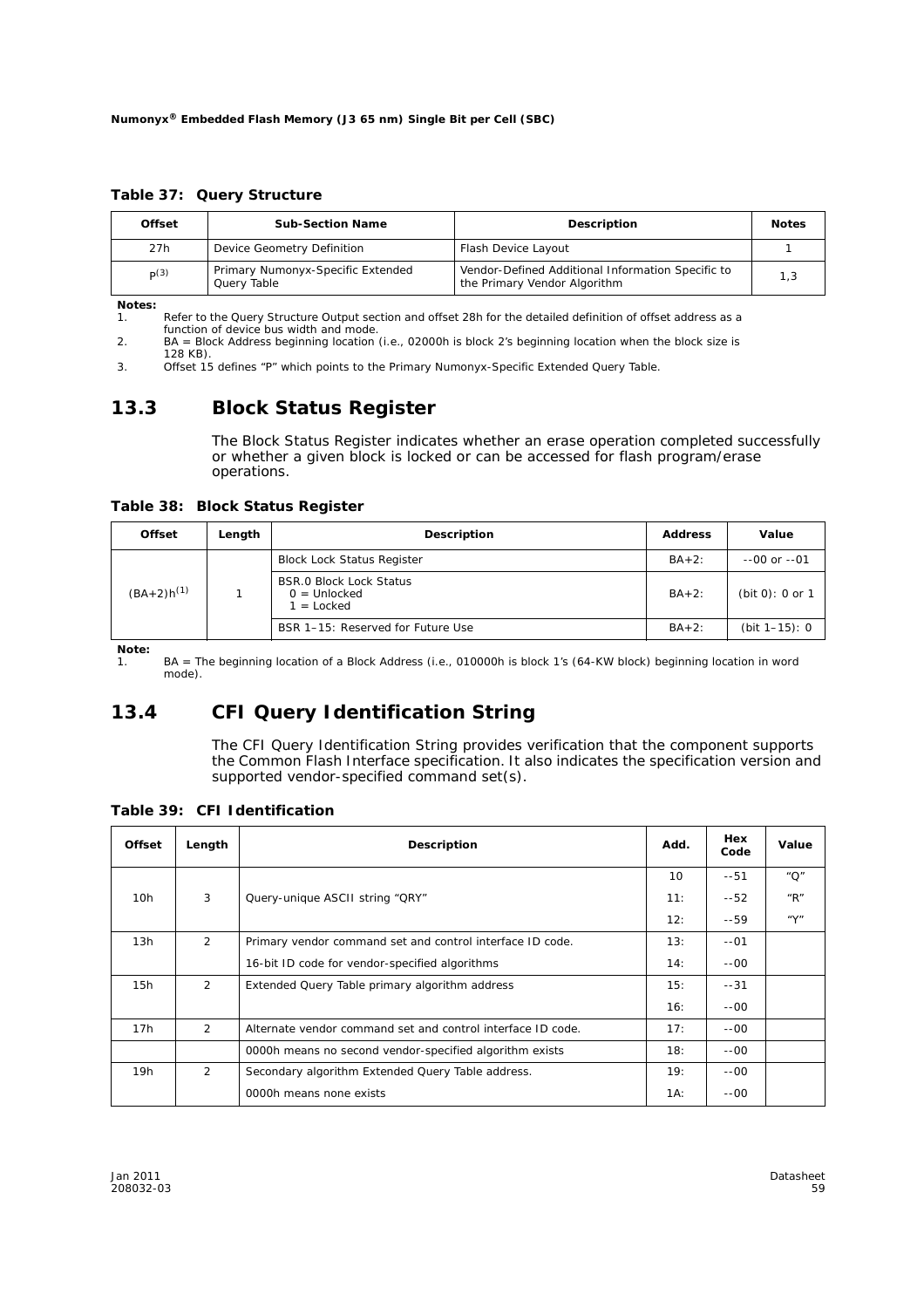### **13.5 System Interface Information**

The following device information can optimize system interface software.

**Table 40: System Interface Information**

| <b>Offset</b>   | Length                                              | <b>Description</b>                                                                                              | Add.   | Hex<br>Code | Value               |  |  |  |
|-----------------|-----------------------------------------------------|-----------------------------------------------------------------------------------------------------------------|--------|-------------|---------------------|--|--|--|
| 1Bh             | 1                                                   | $V_{\text{CC}}$ logic supply minimum program/erase voltage<br>bits 0-3 BCD 100 mV<br>bits 4-7 BCD volts         | 1B:    | $-27$       | 2.7V                |  |  |  |
| 1Ch             | 1                                                   | V <sub>CC</sub> logic supply maximum program/erase voltage<br>bits 0-3 BCD 100 mV<br>bits 4-7 BCD volts         | 1C:    | $-36$       | 3.6V                |  |  |  |
| 1 <sub>Dh</sub> | 1                                                   | V <sub>pp</sub> [programming] supply minimum program/erase voltage<br>bits 0-3 BCD 100 mV<br>bits 4-7 HEX volts | 1D:    | $-00 -$     | 0.0 V               |  |  |  |
| 1Eh             | 1                                                   | V <sub>PP</sub> [programming] supply maximum program/erase voltage<br>bits 0-3 BCD 100 mV<br>bits 4-7 HEX volts | $1E$ : | $-00 -$     | 0.0 V               |  |  |  |
| 1Fh             | 1                                                   | "n" such that typical single word program time-out = $2^n$ µs                                                   | 1F:    | $-06$       | $64 \mu s$          |  |  |  |
| 20h             | $\mathbf{1}$                                        | "n" such that typical max. buffer write time-out = $2^n$ µs                                                     | 20:    | $-071$      | 128 µs <sup>1</sup> |  |  |  |
| 21h             | $\mathbf{1}$                                        | "n" such that typical block erase time-out = $2^n$ ms                                                           | 21:    | $-0A$       | 1 <sub>s</sub>      |  |  |  |
| 22h             | 1                                                   | "n" such that typical full chip erase time-out = $2^n$ ms                                                       | 22:    | $-00 -$     | NA.                 |  |  |  |
| 23h             | 1                                                   | "n" such that maximum word program time-out = $2n$ times typical                                                | 23:    | $-.02$      | $256 \mu s$         |  |  |  |
| 24h             | 1                                                   | "n" such that maximum buffer write time-out = $2n$ times typical                                                | 24:    | $-.03$      | $1024\mu s$         |  |  |  |
| 25h             | $\mathbf{1}$                                        | "n" such that maximum block erase time-out = $2n$ times typical                                                 | 25:    | $-.02$      | 4 <sub>s</sub>      |  |  |  |
| 26h             | 1                                                   | "n" such that maximum chip erase time-out = $2n$ times typical                                                  | 26:    | $-00-$      | NA.                 |  |  |  |
| Notes:<br>1.    | The value is 32 Bytes buffer write typical time out |                                                                                                                 |        |             |                     |  |  |  |

### **13.6 Device Geometry Definition**

This field provides critical details of the flash device geometry.

| <b>Offset</b>                                                       | Length         | Description                                                                                                                                                                                                                                                                                                                                                                       | Code See Table Below |         |                 |
|---------------------------------------------------------------------|----------------|-----------------------------------------------------------------------------------------------------------------------------------------------------------------------------------------------------------------------------------------------------------------------------------------------------------------------------------------------------------------------------------|----------------------|---------|-----------------|
| 27h                                                                 |                | "n" such that device size = $2^n$ in number of bytes                                                                                                                                                                                                                                                                                                                              | 27:                  |         |                 |
| 28h                                                                 | $\overline{2}$ | Flash device interface: x8 async x16 async x8/x16 async                                                                                                                                                                                                                                                                                                                           | 28:                  | $-.02$  | x8/<br>x16      |
|                                                                     |                | 28:00,29:00 28:01,29:00 28:02,29:00                                                                                                                                                                                                                                                                                                                                               | 29:                  | $-00 -$ |                 |
| 2Ah                                                                 | 2              | "n" such that maximum number of bytes in write buffer $= 2^n$                                                                                                                                                                                                                                                                                                                     | 2A:                  | $-.051$ | 32 <sup>1</sup> |
|                                                                     |                |                                                                                                                                                                                                                                                                                                                                                                                   | 2B:                  | $-00 -$ |                 |
| 2Ch                                                                 |                | Number of erase block regions within device:<br>1. $x = 0$ means no erase blocking; the device erases in "bulk"<br>2. x specifies the number of device or partition regions with one or more<br>2C:<br>$-01$<br>contiguous same-size erase blocks<br>3. Symmetrically blocked partitions have one blocking region<br>4. Partition size = (total blocks) x (individual block size) |                      |         |                 |
| Notes:<br>The value is 32 Bytes buffer write typical time out<br>1. |                |                                                                                                                                                                                                                                                                                                                                                                                   |                      |         |                 |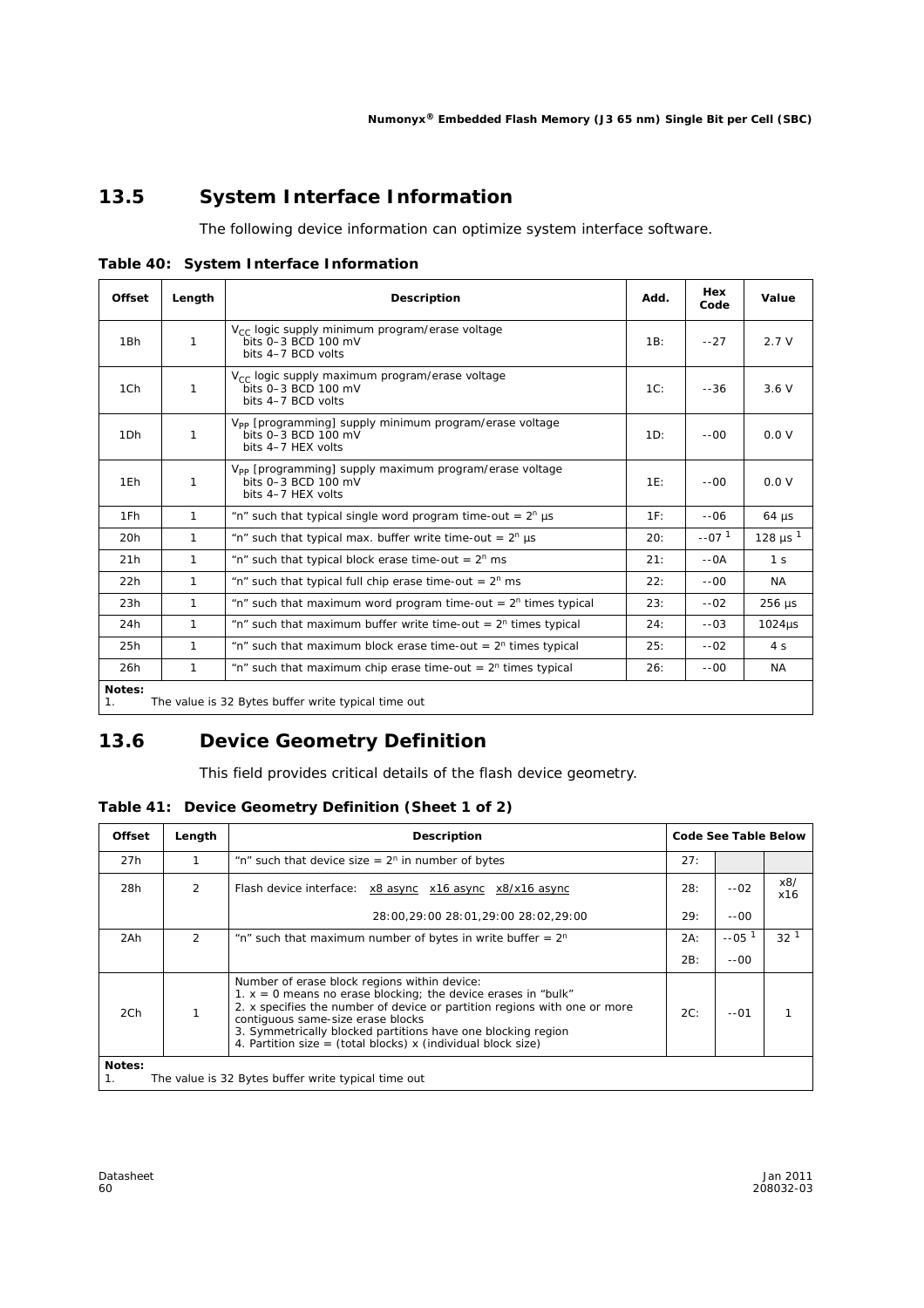| <b>Offset</b>                                                                                                                                                     | Length | <b>Description</b>                                              |     | Code See Table Below |  |
|-------------------------------------------------------------------------------------------------------------------------------------------------------------------|--------|-----------------------------------------------------------------|-----|----------------------|--|
|                                                                                                                                                                   |        | Erase Block Region 1 Information                                | 2D: |                      |  |
| 2Dh                                                                                                                                                               | 4      | bits $0-15 = y$ , $y+1$ = number of identical-size erase blocks | 2E: |                      |  |
|                                                                                                                                                                   |        | bits $16-31 = z$ , region erase block(s) size are z x 256 bytes | 2F: |                      |  |
|                                                                                                                                                                   |        |                                                                 | 30: |                      |  |
| Notes:<br>Compatible with J3 130nm device (32 bytes). J3 65 nm SBC device supports up to maximum 256 words (x16 mode)/<br>1.<br>256 bytes (x8 mode) buffer write. |        |                                                                 |     |                      |  |

**Table 41: Device Geometry Definition (Sheet 2 of 2)**

#### **Table 42: Device Geometry: Address Codes**

| <b>Address</b> | 32 Mbit | 64 Mbit | 128 Mbit |
|----------------|---------|---------|----------|
| 27:            | $-16$   | $-17$   | $-18$    |
| 28:            | $-02$   | $-02$   | $-02$    |
| 29:            | $-00 -$ | $-00 -$ | $-00 -$  |
| 2A:            | $-05$   | $-05$   | $-05$    |
| 2B:            | $-00 -$ | $-00$   | $-00 -$  |
| 2C:            | $-01$   | $-01$   | $-01$    |
| 2D:            | $-1F$   | $-3F$   | $-7F$    |
| 2E:            | $-00 -$ | $-00$   | $-00 -$  |
| 2F:            | $-00 -$ | $-00$   | $-00 -$  |
| 30:            | $-02$   | $-02$   | $-02$    |

### **13.7 Primary-Vendor Specific Extended Query Table**

Certain flash features and commands are optional. The *Primary Vendor-Specific Extended Query* table specifies this and other similar information.

**Table 43: Primary Vendor-Specific Extended Query (Sheet 1 of 2)**

| Offset <sup>(1)</sup><br>$P = 31h$ | Length | <b>Description</b><br>(Optional Flash Features and Commands) | Add. | Hex<br>Code | Value                                                    |
|------------------------------------|--------|--------------------------------------------------------------|------|-------------|----------------------------------------------------------|
| $(P+0)h$                           | 3      | Primary extended query table                                 | 31:  | $-50$       | $^{\prime\prime}$ D <sup><math>\prime\prime</math></sup> |
| $(P+1)h$                           |        | Unique ASCII string "PRI"                                    | 32:  | $-52$       | $^{\prime\prime}$ R $^{\prime\prime}$                    |
| $(P+2)h$                           |        |                                                              | 33:  | $-49$       | $"$  "                                                   |
| $(P+3)h$                           |        | Major version number, ASCII                                  | 34:  | $-31$       | "1"                                                      |
| $(P+4)h$                           |        | Minor version number, ASCII                                  | 35:  | $-31$       | "1"                                                      |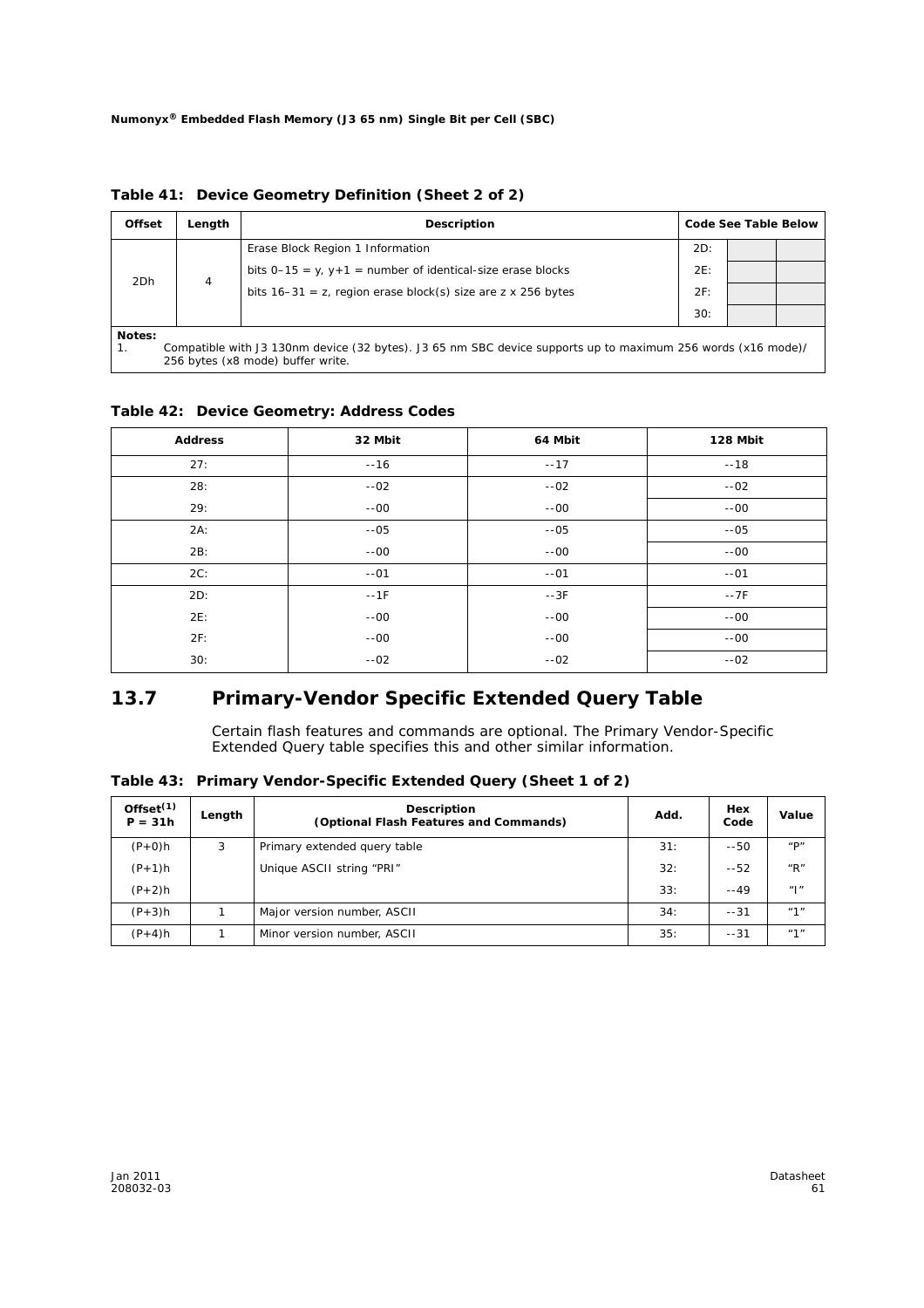| Offset $(1)$<br>$P = 31h$ | Length         | <b>Description</b><br>(Optional Flash Features and Commands)                                                                                 | Add.         | Hex<br>Code | Value          |
|---------------------------|----------------|----------------------------------------------------------------------------------------------------------------------------------------------|--------------|-------------|----------------|
|                           | $\overline{4}$ | Optional feature and command support (1=yes, 0=no)                                                                                           | 36:          | $-CE$       |                |
|                           |                | Undefined bits are "0." If bit 31 is                                                                                                         | 37:          | $-00 -$     |                |
|                           |                | "1" then another 31 bit field of optional features follows at                                                                                | 38:          | $-00 -$     |                |
|                           |                | the end of the bit-30 field.                                                                                                                 | 39:          | $-00 -$     |                |
|                           |                | bit 0 Chip erase supported                                                                                                                   | bit $0 = 0$  |             | N <sub>0</sub> |
| $(P+5)h$                  |                | bit 1 Suspend erase supported                                                                                                                | bit $1 = 1$  |             | <b>Yes</b>     |
| $(P+6)h$<br>$(P+7)h$      |                | bit 2 Suspend program supported                                                                                                              | $bit 2 = 1$  |             | Yes            |
| $(P+8)h$                  |                | bit 3 Legacy lock/unlock supported                                                                                                           | bit $3 = 1$  |             | Yes            |
|                           |                | bit 4 Queued erase supported                                                                                                                 | bit $4 = 0$  |             | N <sub>0</sub> |
|                           |                | bit 5 Instant Individual block locking supported                                                                                             | bit $5 = 0$  |             | <b>No</b>      |
|                           |                | bit 6 Protection bits supported                                                                                                              | bit $6 = 1$  |             | Yes            |
|                           |                | bit 7 Page-mode read supported                                                                                                               | bit $7 = 1$  |             | Yes            |
|                           |                | bit 8 Synchronous read supported                                                                                                             | bit $8 = 0$  |             | No.            |
|                           |                | bit9 Simultaneous Operation Supported                                                                                                        | bit $9 = 0$  |             | <b>No</b>      |
|                           |                | bit 30 CFI Link(s) to follow (32, 64, 128 Mb)                                                                                                | bit $30 = 0$ |             | N <sub>0</sub> |
|                           |                | bit 31 Another "Optional Feature" field to follow                                                                                            | bit $31 = 0$ |             | No             |
| $(P + 9)h$                | 1              | Supported functions after suspend: read Array, Status, Query<br>Other supported operations are:<br>bits 1-7 reserved: undefined bits are "0" | $3A$ :       | $-01$       |                |
|                           |                | bit 0 Program supported after erase suspend                                                                                                  | bit $0 = 1$  |             | Yes            |
|                           |                | <b>Block Status Register mask</b>                                                                                                            | 3B:          | $-01$       |                |
| $(P+A)h$                  |                | bits 2-15 are Reserved; undefined bits are "0"                                                                                               | 3C:          | $-00 -$     |                |
| $(P+B)h$                  | 2              | bit 0 Block Lock-Bit Status register active                                                                                                  | bit $0 = 1$  |             | Yes            |
|                           |                | bit 1 Block Lock-Down Bit Status active                                                                                                      | bit $1 = 0$  |             | No             |
| $(P+C)h$                  | $\mathbf{1}$   | V <sub>CC</sub> logic supply highest performance program/erase voltage<br>bits 0-3 BCD value in 100 mV<br>bits 4-7 BCD value in volts        | 3D:          | $-33$       | 3.3V           |
| $(P+D)h$                  | $\mathbf{1}$   | V <sub>pp</sub> optimum program/erase supply voltage<br>bits 0-3 BCD value in 100 mV<br>bits 4-7 HEX value in volts                          | 3E:          | $-00$       | 0.0 V          |

**Table 43: Primary Vendor-Specific Extended Query (Sheet 2 of 2)**

*Note:*

1. Setting this bit, will lead to the extension of the CFI table.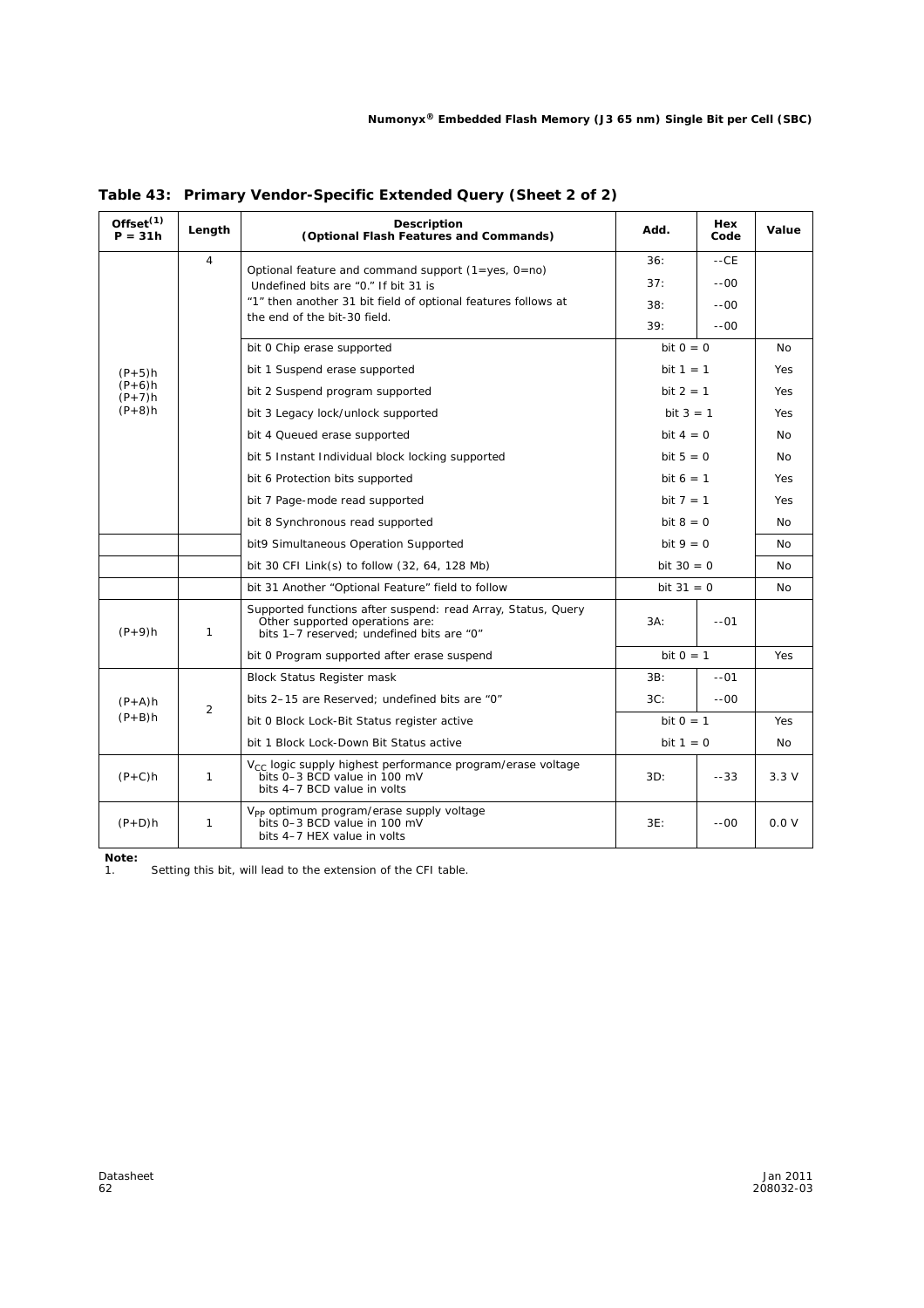| Offset $(1)$<br>$P = 31h$                       | Length | <b>Description</b><br>(Optional Flash Features and Commands)                                                                                                                                                                                                                                                                                                                                                                                                                                                                                                                                                                                                      | Add.                     | Hex<br>Code                      | Value                          |
|-------------------------------------------------|--------|-------------------------------------------------------------------------------------------------------------------------------------------------------------------------------------------------------------------------------------------------------------------------------------------------------------------------------------------------------------------------------------------------------------------------------------------------------------------------------------------------------------------------------------------------------------------------------------------------------------------------------------------------------------------|--------------------------|----------------------------------|--------------------------------|
| $(P+E)h$                                        |        | Number of Protection register fields in JEDEC ID space.<br>"00h," indicates that 256 protection bytes are available                                                                                                                                                                                                                                                                                                                                                                                                                                                                                                                                               | 3F:                      | $-01$                            | 01                             |
| $(P+F)h$<br>$(P+10)h$<br>$(P+11)h$<br>$(P+12)h$ |        | Protection Field 1: Protection Description<br>This field describes user-available One Time Programmable (OTP)<br>protection register bytes. Some are pre-programmed with device-<br>unique serial numbers. Others are user-programmable. Bits 0-15 point<br>to the protection register lock byte, the section's first byte. The<br>following bytes are factory pre-programmed and user-programmable.<br>bits $0-7$ = Lock/bytes JEDEC-plane physical low address<br>bits 8-15 = Lock/bytes JEDEC-plane physical high address<br>bits $16-23 =$ "n" such that $2^n =$ factory pre-programmed bytes<br>bits $24-31 = m^2$ such that $2^n =$ user-programmable bytes | 40:<br>41:<br>42:<br>43: | --80<br>$-00$<br>$-.03$<br>$-03$ | 80h<br>00h<br>8bytes<br>8bytes |

**Table 44: Protection Register Information**

*Note:*

1. The variable P is a pointer which is defined at CFI offset 15h.

**Table 45: Burst Read Information**

| Offset <sup>(1)</sup><br>$P = 31h$ | Length | <b>Description</b><br>(Optional Flash Features and Commands)                                                                                                                                                                                                                                                                                                                                                                                                                                                                                                                                                                                                                                                       | Add. | Hex<br>Code | Value    |
|------------------------------------|--------|--------------------------------------------------------------------------------------------------------------------------------------------------------------------------------------------------------------------------------------------------------------------------------------------------------------------------------------------------------------------------------------------------------------------------------------------------------------------------------------------------------------------------------------------------------------------------------------------------------------------------------------------------------------------------------------------------------------------|------|-------------|----------|
| $(P+13)h$                          |        | Page Mode Read capability<br>bits $0-7 =$ "n" such that 2 <sup>n</sup> HEX value represents the number of read-<br>page bytes. See offset 28h for device word width to determine page-<br>mode data output width. 00h indicates no read page buffer.                                                                                                                                                                                                                                                                                                                                                                                                                                                               | 44:  | $-04$       | 16 byte  |
| $(P+14)h$                          |        | Number of synchronous mode read configuration fields that follow. OOh<br>indicates no burst capability.                                                                                                                                                                                                                                                                                                                                                                                                                                                                                                                                                                                                            | 45:  | $-00 -$     | $\Omega$ |
| $(P+15)h$                          |        | Synchronous Mode Read Capability Configuration 1<br>Bits $3-7$ = Reserved<br>bits 0-2 = "n" such that $2^{n+1}$ HEX value represents the maximum<br>number of continuous synchronous burst reads when the device is<br>configured for its maximum word width. A value of 07h indicates that<br>the device is capable of continuous linear bursts until that will output<br>data until the internal burst counter reaches the end of the device's<br>burstable address space. This field's 3-bit value can be written directly<br>to the Read Configuration Register Bits 0-2 if the device is configured for<br>its maximum word width. See offset 1Fh for word width to determine<br>the burst data output width. | 46:  | $-00 -$     | n/a      |
| $(P+16h)h$                         | 1      | Synchronous Mode Read Capability Configuration 2                                                                                                                                                                                                                                                                                                                                                                                                                                                                                                                                                                                                                                                                   | 47:  | $-00$       | n/a      |
| $(P+45h)h$                         |        | J3C mark for VIL fix for customers                                                                                                                                                                                                                                                                                                                                                                                                                                                                                                                                                                                                                                                                                 | 76:  | $-01$       | 01       |

*Note:*

The variable P is a pointer which is defined at CFI offset 15h.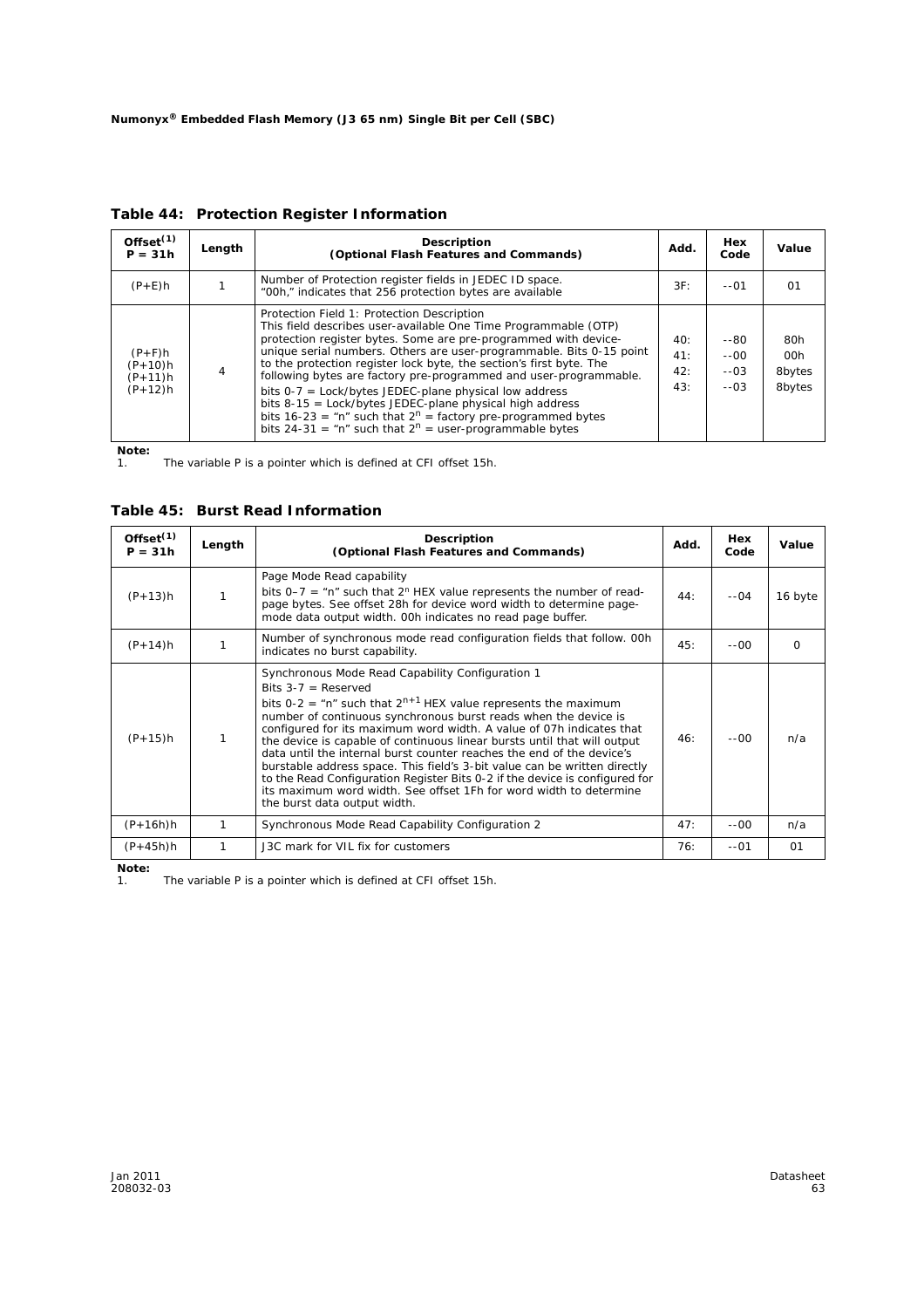# **Appendix A Additional Information**

| <b>Order Number</b> | Document/Tool                                                                                               |
|---------------------|-------------------------------------------------------------------------------------------------------------|
| 316577              | Numonyx® Embedded Flash Memory (J3 v D); 28F256J3D, 28F128J3D, 28F640J3D,<br>28F320J3D Specification Update |
| 298136              | Numonyx <sup>®</sup> Persistent Storage Manager (PSM) User's Guide Software Manual                          |
| 292204              | AP-646 Common Flash Interface (CFI) and Command Sets                                                        |
| 319942              | Numonyx <sup>®</sup> Embedded Flash Memory (J3-65nm 256-Mbit MLC Datasheet)                                 |

**Note:** Contact your local Numonyx or distribution sales office or visit the Numonyx home page http://www.numonyx.com for<br>technical documentation, tools, or the most current information on Numonyx® Embedded Flash Memory (J Single Bit per Cell (SBC) .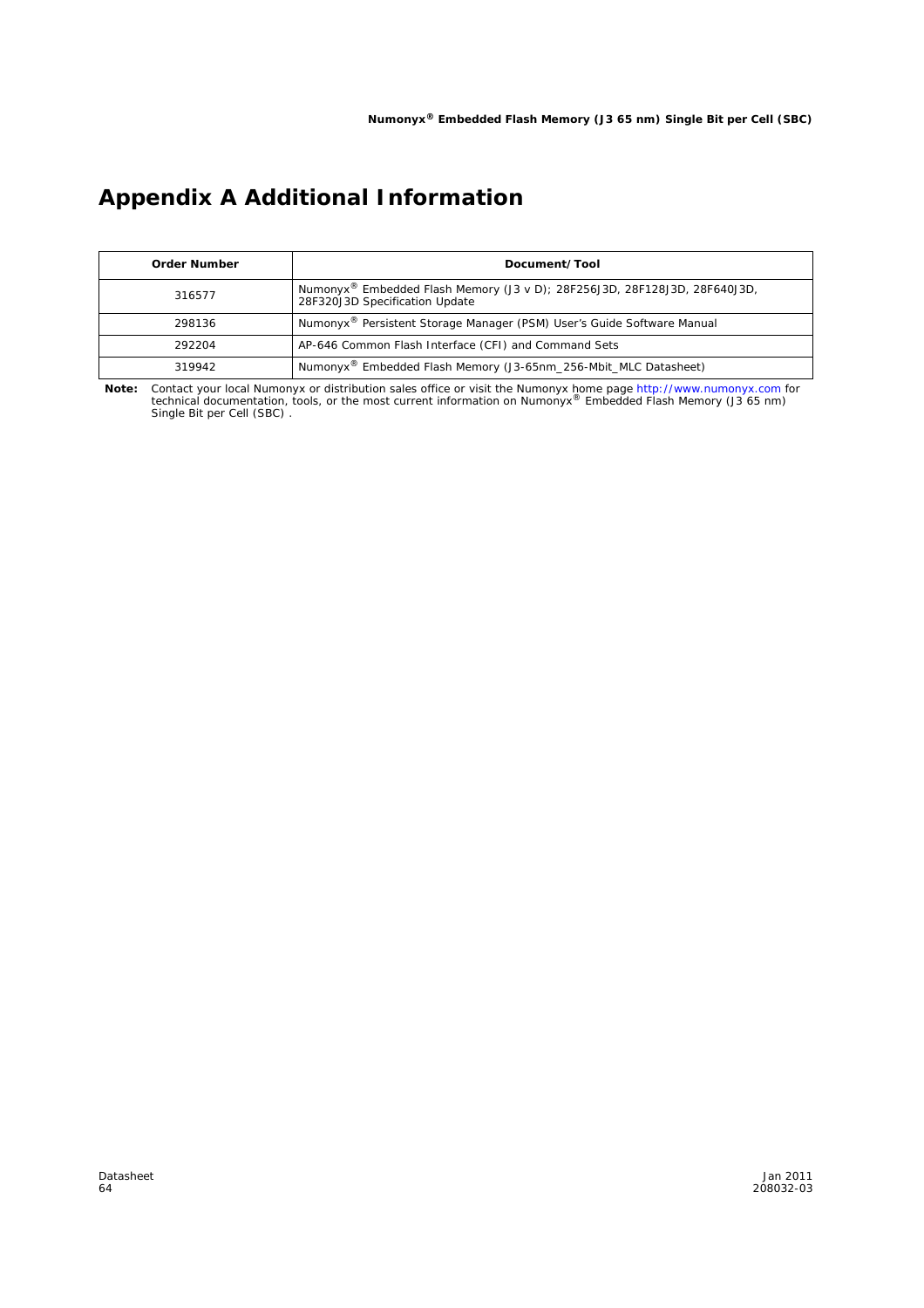# **Appendix B Ordering Information**

**Figure 25: Decoder for 32-, 64-, 128-Mbit**



*Note:* The last digit is randomly assigned to cover packing media and/or features or other specific configuration.

**Table 46: Valid Combinations** 

| 32-Mbit        | 64-Mbit        | 128-Mbit       |  |
|----------------|----------------|----------------|--|
| JS28F320J3F75* | JS28F640J3F75* | JS28F128J3F75* |  |
| RC28F320J3F75* | RC28F640J3F75* | RC28F128J3F75* |  |
| PC28F320J3F75* | PC28F640J3F75* | PC28F128J3F75* |  |

*Note:* For further information on ordering products or for product part numbers, go to:http:// www.numonyx.com/en-US/MemoryProducts/Pages/PartNumberLookup.aspx.